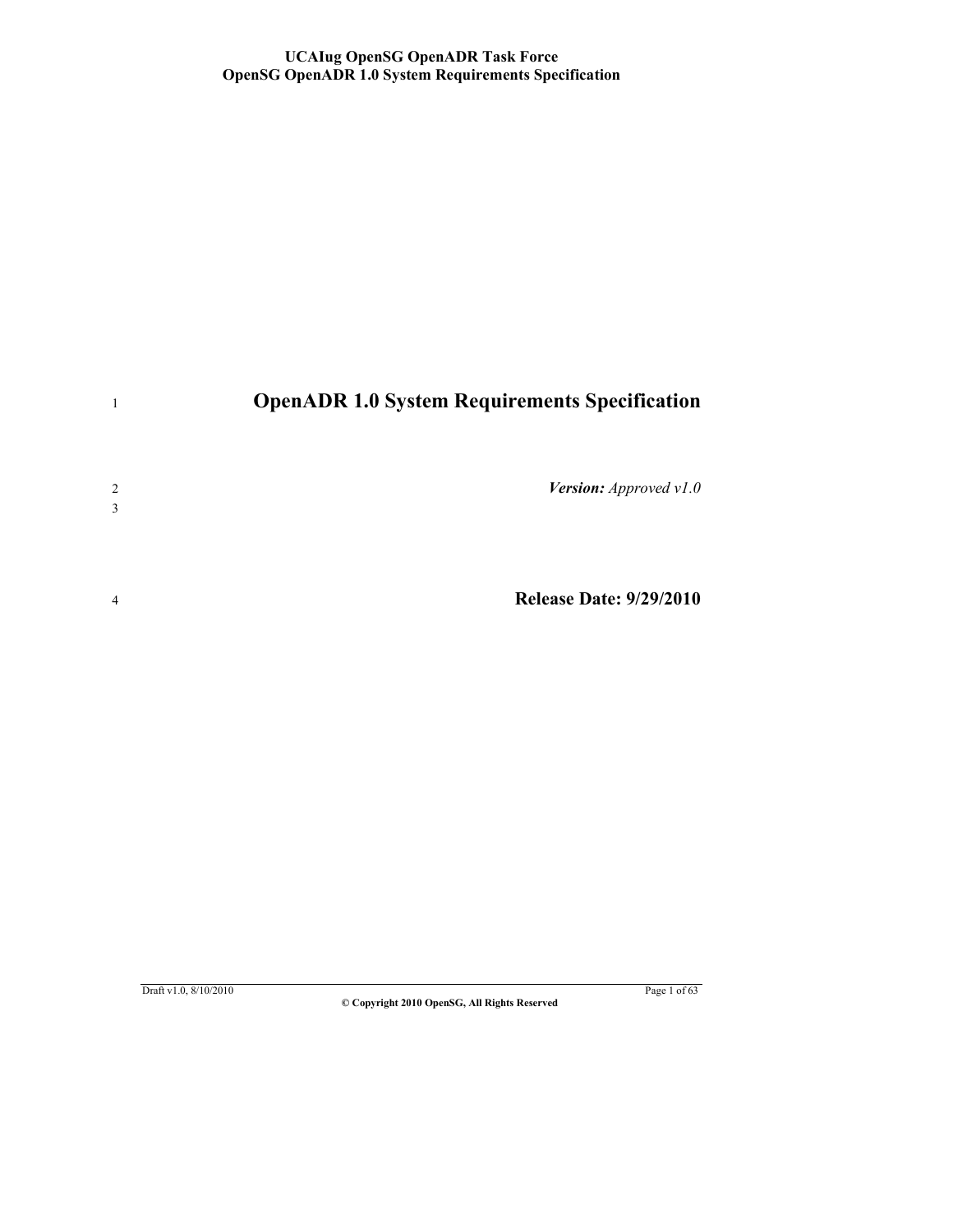### <sup>5</sup>**Acknowledgements**

6 The following individuals and their companies have contributed and/or provided support to the 7 work of the OpenADR System Requirements Specification:

- 8 Albert Chui from PG&E
	-
- 9 Bob Old from Siemens<br>10 Bruce Bartell from Xter • Bruce Bartell from Xtensible Solutions / SCE & PGE
- 11 Carl Besaw from SCE
- 12 Edward Koch from AKUACOM
- 13 Gale R. Horst from EPRI<br>14 Gerald Grav from CIMple
- 14 Gerald Gray from CIMple Integrations
- 15 Girish Ghatikar from LBNL
- 16 Jeremy Laundergan from SCE<br>17 Joe Zhou from Xtensible Solut
- 17 Joe Zhou from Xtensible Solutions<br>18 John Mani from Comverge
- 18 John Mani from Comverge<br>19 Junaid Hossain from FP&L
- Junaid Hossain from FP&L
- 20 Terry Saxton from Xtensible Solutions / SCE & PGE
- 21 The OpenADR Task Force wishes to thank all of the above-mentioned individuals and their
- 22 companies for their support of this important endeavor as it sets a key foundation for an
- 23 interoperable Smart Grid.

**Draft v1.0, 8/10/2010** Page 2 of 63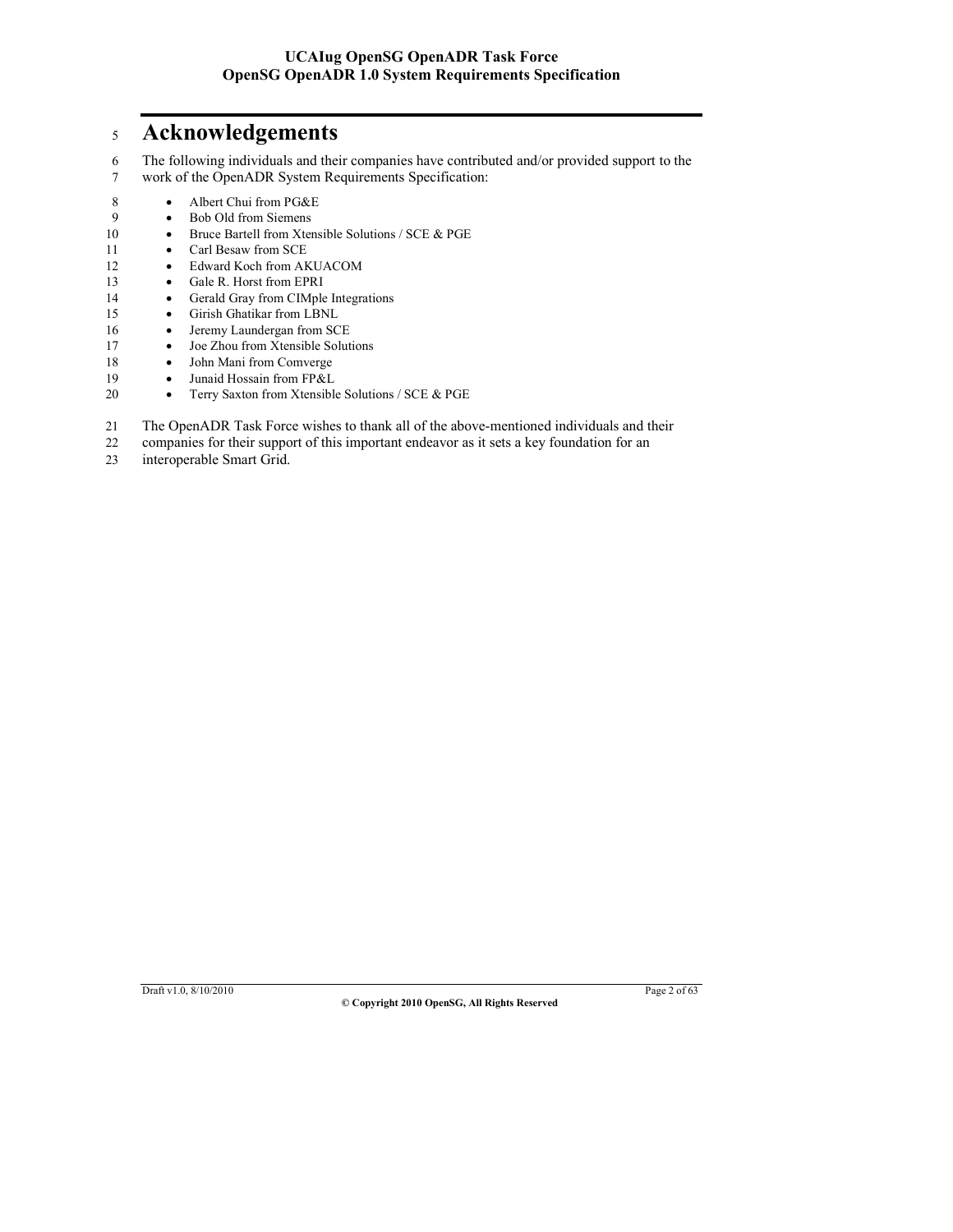### <sup>24</sup>**Document History**

### 25 **Revision History**

26 Date of this revision: April 13, 2010

| ۰ |
|---|
|   |

| <b>Revision</b> | <b>Revision</b>    | <b>Revision</b>                            | <b>Summary of Changes</b>                                                                                                                         | <b>Changes</b> |
|-----------------|--------------------|--------------------------------------------|---------------------------------------------------------------------------------------------------------------------------------------------------|----------------|
| <b>Number</b>   | Date               | Bv                                         |                                                                                                                                                   | marked         |
| 0.1             |                    | $04/13/2010$ Bruce Bartell                 | Initial draft "shell" based on OpenADE SRS                                                                                                        | N              |
| 0.2             |                    | $04/20/2010$ Bruce Bartell                 | Updated through sections 3.2.1                                                                                                                    | N              |
| 0.2             |                    | 04/30/2010 Bruce Bartell                   | Updated through sections 3.2.2                                                                                                                    | N              |
| 0.3             | 05/01/2010 Ed Koch |                                            | Scope update and comments for F2F                                                                                                                 | N              |
| 0.4             |                    | $05/07/2010$ Bruce Bartell                 | Incorporate feedback from OSG Quarterly                                                                                                           | N              |
| 0.4             |                    | $05/14/2010$ Bruce Bartell                 | Added Integration Service Messages based on<br>Entity, Priorities.                                                                                | N              |
| 0.4             |                    | $05/18/2010$ Bruce Bartell                 | Added attributes & definitions for Priority 1<br>messages                                                                                         | N              |
| 0.5             |                    | $06/11/2010$ Bruce Bartell                 | Attributes & definitions for priorities 2.3 Revised<br>process model to match current PAP09 Retail.<br>Moved open items to issues/open items log. |                |
| 0.5             |                    | $06/23/2010$ Bruce Bartell                 | Incorporated comments for Open Items log.<br>Corrected some items in data requirements.                                                           | N              |
| 0.5             |                    | $06/29/2010$ Bruce Bartell                 | Added SEP2.0 elements to Event message.                                                                                                           | N              |
| 0.6             |                    | $07/06/2010$ Bruce Bartell for Ed<br>Koch. | Revised some OpenADR Comm. Spec. mappings.                                                                                                        | N              |
| 0.6             |                    | 07/09/2010 Bruce Bartell                   | Incorporated comments that had a resolution ad of<br>7/9/2010                                                                                     | N              |
| 1.0             |                    | $07/15/2010$ Bruce Bartell                 | Revised messages based on notes from NAESB<br>Phase 2 meeting.                                                                                    | N              |
| 1.0             |                    | $07/16/2010$ Bruce Bartell                 | Moved Issues list to Comments document.                                                                                                           | N              |
| 1.0             |                    | 07/28/2010 Bruce Bartell                   | Applied changes from Comments supplied to draft<br>2 and Face2Face in Detroit                                                                     |                |
| 1.0             |                    | 08/10/2010 Bruce Bartell                   | Applied changes from final comments list.                                                                                                         | N              |

### 28 **Open Items and Issues Log**

29 Last updated: June 23, 2010

30

31 As open items and issues are addressed in new versions of this document, they are removed from this list. 32

|     | <b>Item Date</b> |    | <b>Provided Summary of the Issue</b> | Status /           |
|-----|------------------|----|--------------------------------------|--------------------|
| No. |                  | B۱ |                                      | <b>Disposition</b> |
|     |                  |    |                                      |                    |
|     |                  |    |                                      |                    |
|     |                  |    |                                      |                    |
|     |                  |    |                                      |                    |

Draft v1.0, 8/10/2010 Page 3 of 63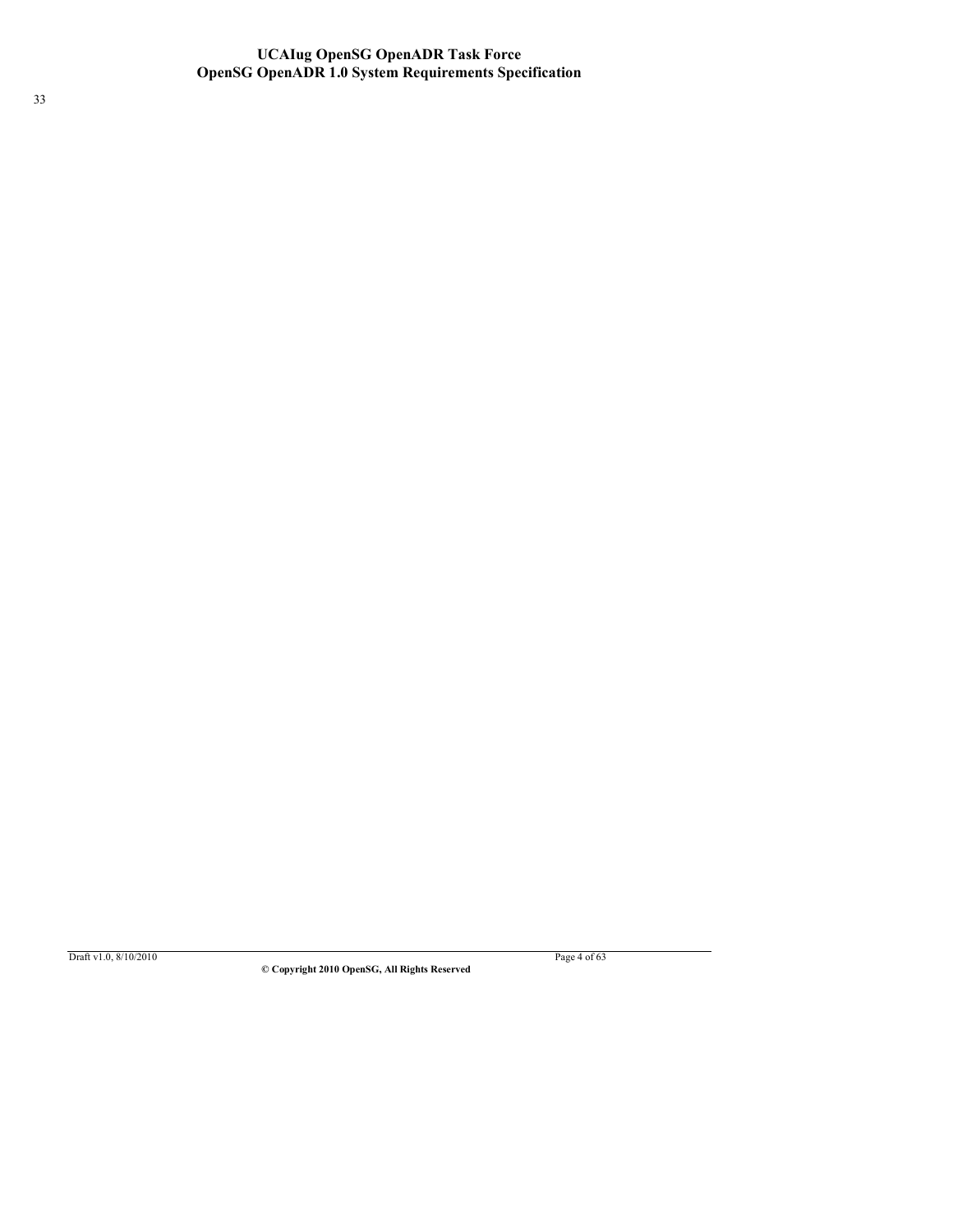|     | <b>Contents</b> |  |
|-----|-----------------|--|
| 1   |                 |  |
| 1.1 |                 |  |
| 1.2 |                 |  |
|     | 1.2.1           |  |
|     | 1.2.2           |  |
| 1.3 |                 |  |
| 1.4 |                 |  |
|     | 1.4.1           |  |
| 1.5 |                 |  |
| 2   |                 |  |
| 2.1 |                 |  |
| 2.2 |                 |  |
| 3   |                 |  |
| 3.1 |                 |  |
| 3.2 |                 |  |
|     | 3.2.1           |  |
|     | 3.2.2           |  |
|     | 3.2.3           |  |
| 3.3 |                 |  |
| 3.4 |                 |  |
|     | 3.4.1           |  |
|     | 3.4.2           |  |
|     | 3.4.3           |  |
|     | 3.4.4           |  |
|     | 3.4.5           |  |
|     | 3.4.6           |  |
|     | 3.4.7           |  |
| 3.5 |                 |  |
|     | 3.5.1           |  |
|     | 3.5.2           |  |
|     | 3.5.3           |  |
| 3.6 |                 |  |
| 4   |                 |  |
| 4.1 |                 |  |
|     |                 |  |

Draft v1.0, 8/10/2010

© Copyright 2010 OpenSG, All Rights Reserved

Page 5 of 63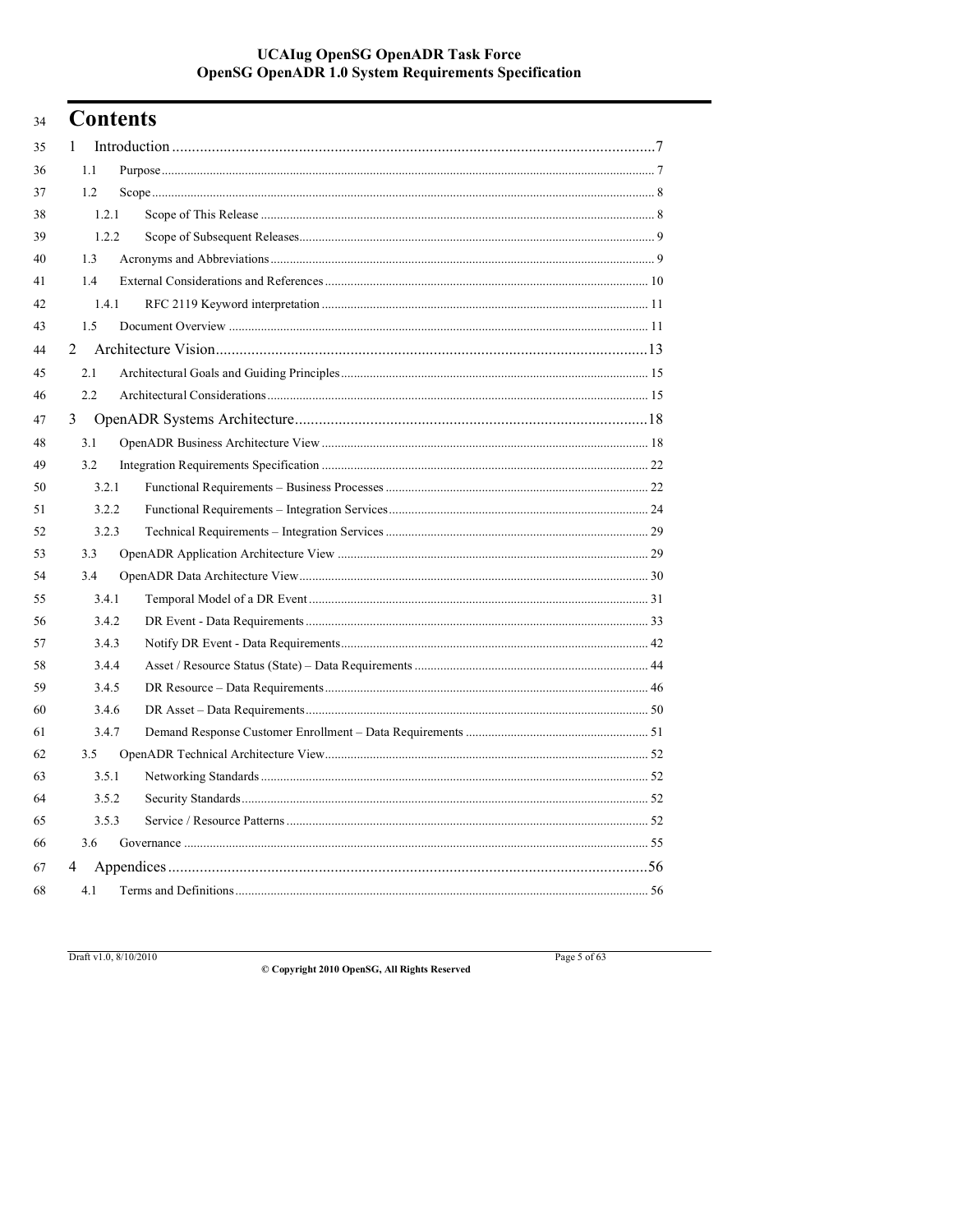| -69 |  |  |  |
|-----|--|--|--|
|-----|--|--|--|

### 70 **List of Figures**

| 71       |                                                                                                                   |  |
|----------|-------------------------------------------------------------------------------------------------------------------|--|
| 72       |                                                                                                                   |  |
| 73       |                                                                                                                   |  |
| 74       |                                                                                                                   |  |
| 75       |                                                                                                                   |  |
| 76       |                                                                                                                   |  |
| 77<br>78 | Figure 7. REC-VEN Operations, adapted from: Concepts to Enable Advancement of Distributed Energy Resources: White |  |
| 79       |                                                                                                                   |  |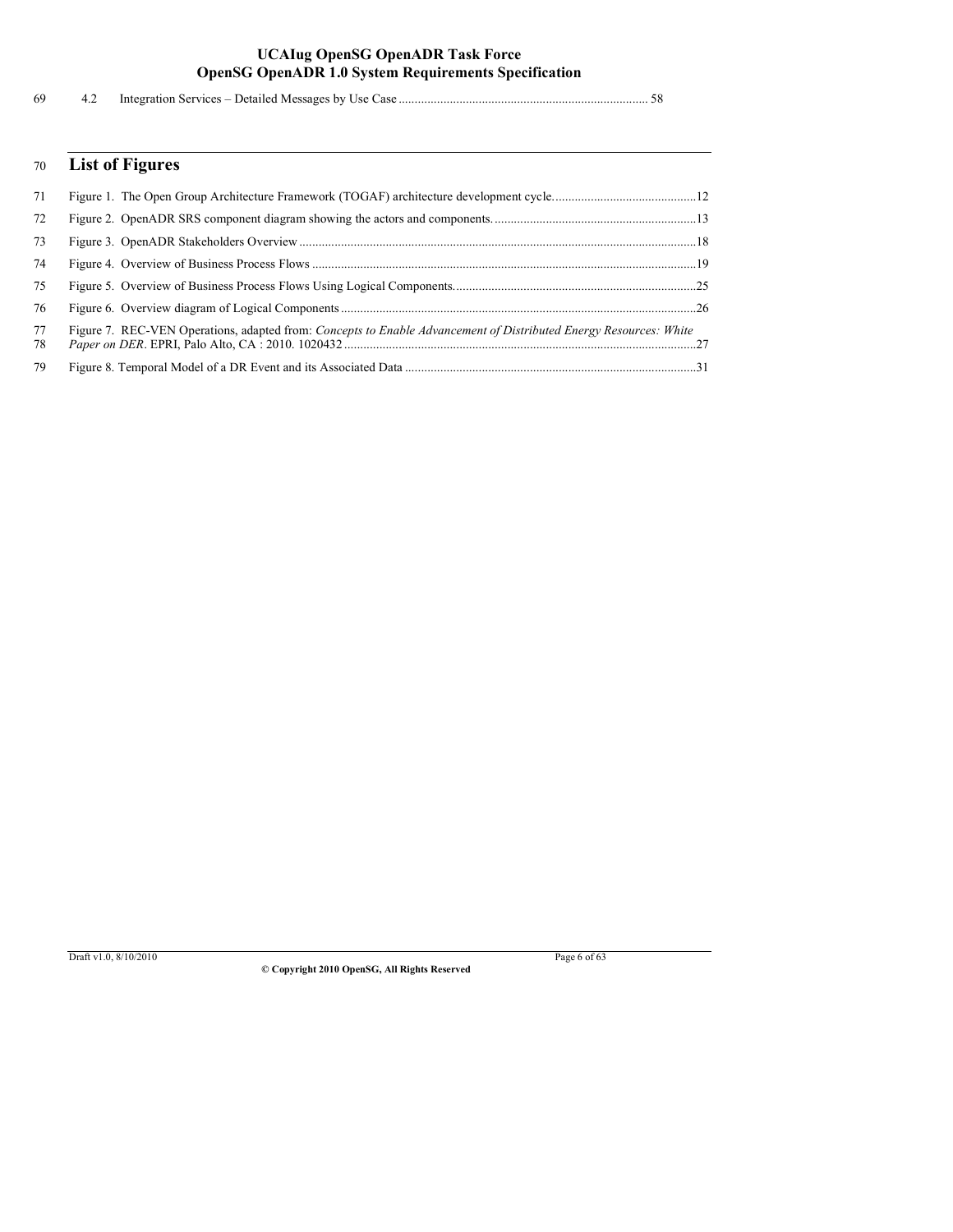### <sup>80</sup>**1 Introduction**

81 The Open Smart Grid Open Automated Demand Response (OpenADR)<sup>1</sup> is an industry-led initiative under the

82 Open Smart Grid (OpenSG) subcommittee within the UCA International Users Group (UCAIug). The OpenADR 83 Task Force defines systems requirements, policies and principles, best practices, and services, required for

84 business and data requirements for standardizing control and pricing signals for Demand Response (DR) and

85 Distributed Energy Resources (DER) as part of the Smart Grid implementation<sup>2</sup>. OpenADR, as an open user

group forum, is developing a set of utility-ratified requirements and specifications for utilities and  $3<sup>rd</sup>$  Parties to

87 adopt and implement. The end-state of this effort will contribute to the development of open and interoperable

88 Demand Response solutions.

89 This will be achieved by defining and making the following OpenADR related items available to the market:

- 90 Common business processes and functional requirements
- 91 Common architecture principles and patterns
- 92 Common information requirements and model
- 93 **Common integration services (functional & informational)**

### 94 **1.1 Purpose**

95 The purpose of this document is to provide both the functional and technical guidance and requirements

96 needed to serve as the "rules of engagement" for messaging and data exchange to achieve

97 interoperability. This would lead to open and interoperable components that can be delivered with

98 different vendor products and/or solutions within the scope of OpenADR. The functional requirements

99 will be driven by business processes and the technical requirements will be driven by desired

100 architectural principles and best practices.

Draft v1.0, 8/10/2010 Page 7 of 63

 $\overline{a}$ 

<sup>&</sup>lt;sup>1</sup> The OpenADR Task Force of the Open Smart Grid Users Group acknowledges the work coordinated by the Demand Response Research Center and funded by the California Energy Commission (Energy Commission), Public Interest Energy Research (PIER) Program in development of the *Open Automated Demand Response Communications Specification*, also known as OpenADR or Open Auto-DR. For the purposes of this document the specification will be cited using the full title. The term OpenADR SRS or SRS refers to the *OpenSG OpenADR System Requirements Specification*.

<sup>2</sup> *Requirements Specifications for Wholesale Standard DR Signals - for NIST PAP09, Requirements Specifications for Retail Standard DR Signals - for NIST PAP09*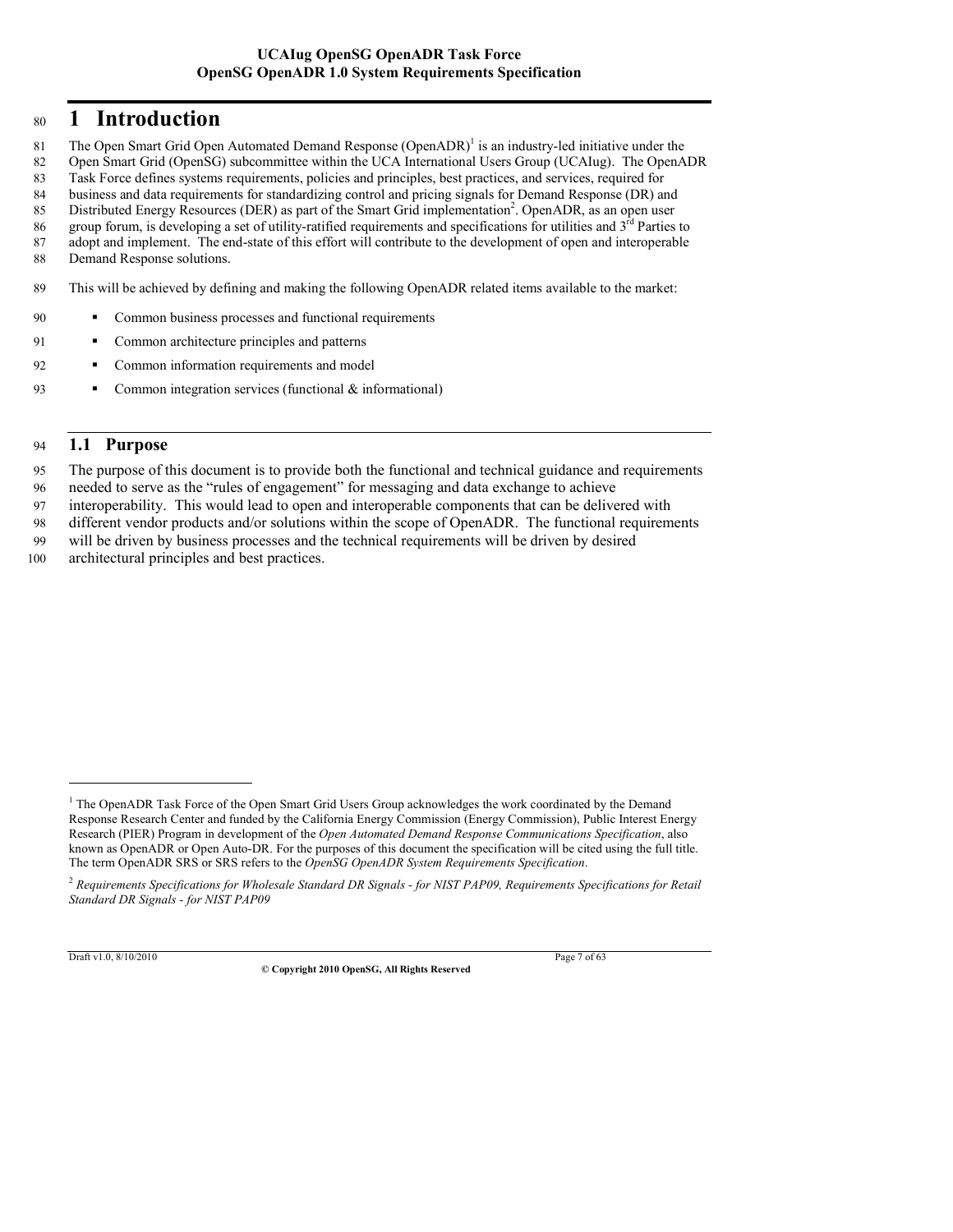### **1.2 Scope**

- The SRS focuses on the requirements to support the interactions and exchange of information for the
- purposes of Demand Response (DR) and includes the exchanges of DR related information between various entities dealing with the Utilities, such as Independent System Operators (ISO's), Aggregators,
- Energy Service Providers and end use customers. The scope of OpenADR SRS includes standardizing
- dispatch, control and pricing signals for DR and Distributed Energy Resources (DER) as part of the
- Smart Grid implementation as defined in Section 1.4 External Considerations and References.

Demand Response is defined as the temporary modification of customer energy usage for a defined duration which is triggered by some condition on the grid such as reliability or market conditions. These

- DR events result in the exchange of "DR signals" between service providers such as Utilities, ISO's,
- Aggregators, ESP's, etc. and their customers. The information in the DR signals causes modifications to
- the end users load profiles. The requirements in the SRS are from the perspective of the enterprise
- systems of the service providers that are publishing the DR signals to their customers (i.e. Utility). This
- is in contrast to the customer's systems or perspective which is covered in other efforts such as
- OpenHAN and SEP. The thing that all the various efforts have in common is the need to exchange the
- DR related information in some standardized form. Furthermore this SRS does not cover many of the
- administrative aspects of managing a DR program such as measurement and verification and settlement.
- The SRS is focused on only those aspects of DR management that is required to facilitate the exchange
- of DR signals with their customers.
- The SRS defines the logical components and business functions in order to identify the interfaces that
- must be specified to enable interoperability across different implementations, for many utilities to many
- 3rd Parties. It includes architectural aspects and specific requirements. The inputs include OpenADR
- use cases, as well as industry best practices and standards, including information models and other
- specifications.
- 1.2.1 Scope of This Release
- OpenADR SRS 1.0 addresses the following functional areas:
- 127 Direct Load Control Signals
- 128 Dispatching of Load Profiles
- 129 DR Related Pricing Signals
- 130 DER applications (Limited to the context of grid-connected DR and to those DER devices that can affect load levels on the grid. Excludes injection of power and micro-grids)
- DR Program Management (Limited to data required to support DR Signals)
- 133 o Program and Customer Registration
- 134 O DR Resource Registration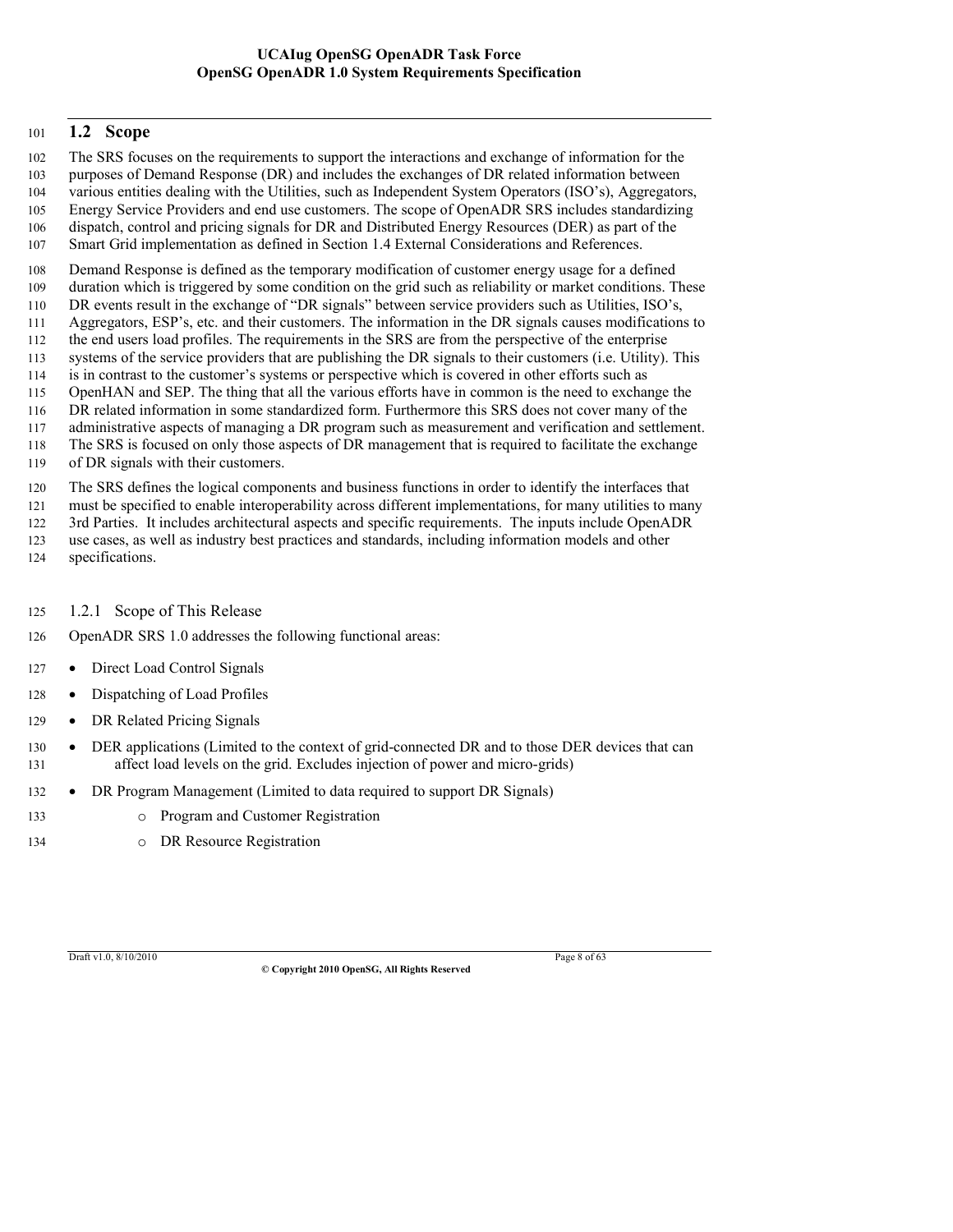- 135 1.2.2 Scope of Subsequent Releases
- <sup>136</sup> Utility internal systems integration for DR purposes
- 137 DR Bidding
- 138 **DR Offer to Supply (Retail Offers)**
- 139 O DR Bid to Buy
- <sup>140</sup> Forecasting
- 141 Some types of Ancillary Services:
- 142 **Solution** Low latency or control system type interactions that are characteristic of some Ancillary 143 Services (i.e. Frequency Regulation) are fundamentally different type of interaction that 144 requires further consideration and modeling.
- 145
- 146

147 The OpenADR SRS does not include the following items that are typically a part of solution 148 architecture. Some of them are or have been addressed by other parts of the OpenSG initiative. Others 149 will need to be dealt with specifically for each implementation.

- 150 Network and hardware infrastructure architecture
- <sup>151</sup> Operational architecture
- 152 **Testing methodology and architecture**
- 153 **Internal application architecture**

### 154 **1.3 Acronyms and Abbreviations**

155 This subsection provides a list of all acronyms and abbreviations required to properly interpret the 156 OpenSG OpenADR System Requirements Specification.

| Acronym     | Name                                               |
|-------------|----------------------------------------------------|
| <b>ADE</b>  | Automatic Data Exchange                            |
| <b>ADR</b>  | <b>Automated Demand Response</b>                   |
| AMI         | Advanced Metering Infrastructure                   |
| AS.         | <b>Ancillary Services</b>                          |
| <b>CIM</b>  | <b>IEC TC57 Common Information Model</b>           |
| DLC         | Direct Load Control                                |
| DR.         | Demand Response                                    |
| <b>EMS</b>  | <b>Energy Management System</b>                    |
| <b>ESP</b>  | <b>Energy Service Provider</b>                     |
| ESI         | Energy System Interface; Energy Services Interface |
| <b>HAN</b>  | Home Area Network                                  |
| <b>IETF</b> | Internet Engineering Task Force                    |

Draft v1.0, 8/10/2010 Page 9 of 63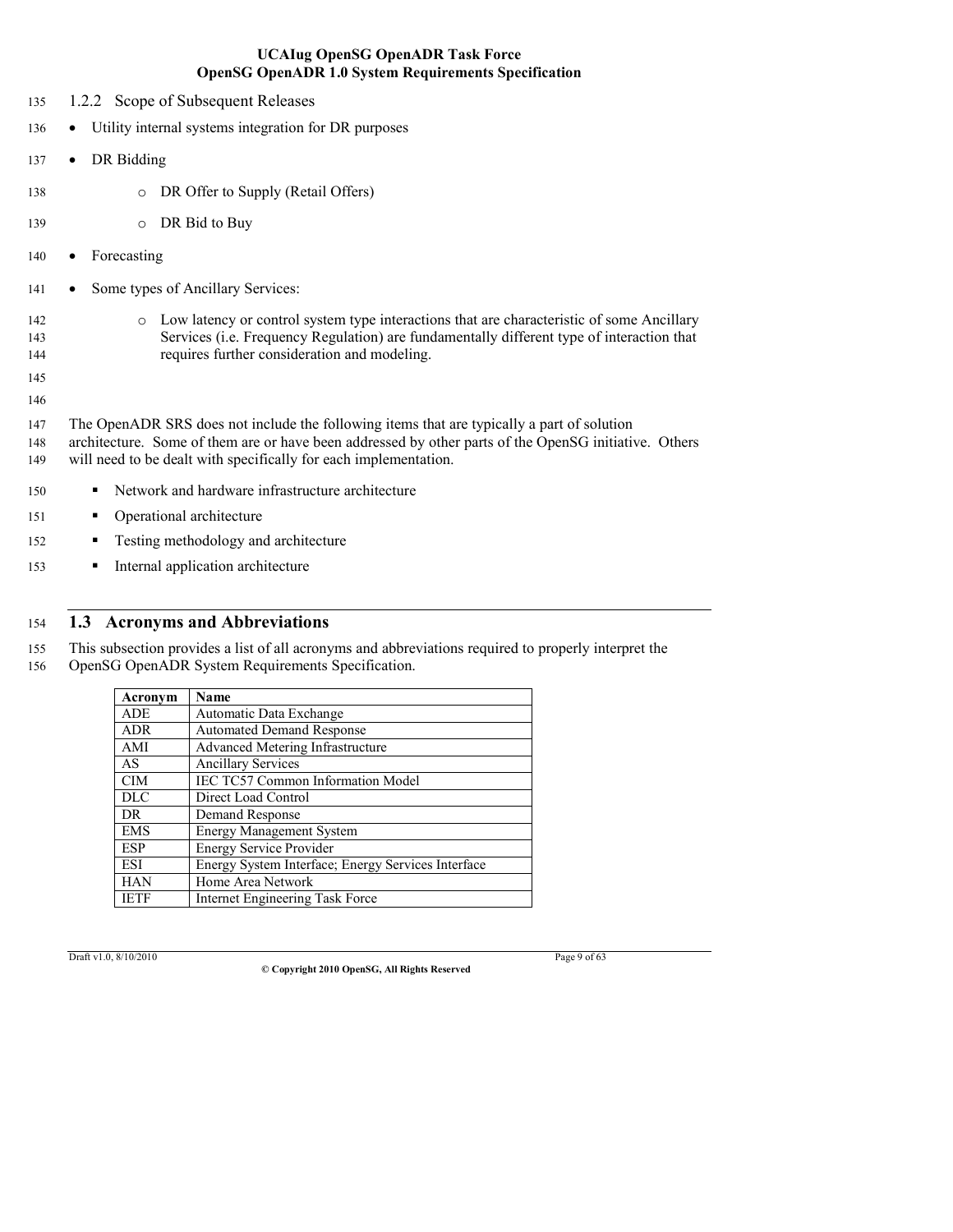| <b>IHD</b>     | In-Home Display                                 |
|----------------|-------------------------------------------------|
| <b>ISO</b>     | <b>Independent System Operator</b>              |
| IT             | <b>Information Technology</b>                   |
| M&V            | Measurement and Verification                    |
| <b>NERC</b>    | North American Electric Reliability Corporation |
| <b>PHEV</b>    | Plug-In Hybrid Electric Vehicle                 |
| <b>RTO</b>     | Regional Transmission Organization              |
| <b>RTP</b>     | Real Time Pricing                               |
| <b>SDO</b>     | Standards Development Organization              |
| <b>SEP 2.0</b> | <b>Smart Energy Profile</b>                     |
| SLA            | Service Level Agreement                         |
| <b>SRS</b>     | <b>System Requirements Specification</b>        |
| <b>TOGAF</b>   | The Open Group Architecture Framework           |
|                |                                                 |

157 158

### 159 **1.4 External Considerations and References**

The work of the OpenADR SRS is dependent upon the requirements defined in the following sources: 161 162 • Open ADR Functional Requirements and Use Case Document (OpenSG) • Requirements Specifications for Wholesale Standard DR Signals - for NIST PAP09 • Requirements Specifications for Retail Standard DR Signals - for NIST PAP09 • OPEN AUTOMATED DEMAND RESPONSE COMMUNICATIONS SPECIFICATION - Public Interest Energy Research (PIER), California Energy Commission 167 • Requirements Specifications for Common Electricity Product and Pricing Definition - for NIST 168 PAP03 • Requirements Specifications for Common Scheduling Mechanism for Energy Transactions - for NIST PAP04 • ZigBee Smart Energy Profile™ 2.0 Technical Requirements Document 172 • Smart Energy Profile Specification ZigBee Profile: 0x0109 Revision 15 173 • Energy Information Standards (EIS) Alliance Customer Domain Use Cases • Energy Information Standards (EIS) Alliance Customer Domain Energy Services Interface (ESI) Requirements 176 • Energy Interoperation Version 1.0 - © OASIS® 2010 177 • Smart Grid Communication Standards for Demand Response Data Requirements – (IRC) ISO/RTO Council for PAP09 • Transactional Energy Market Information Exchange (TeMIX) An Information Model for Energy Transactions in the Smart Grid - By Edward G. Cazalet, PhD on behalf of the OASIS Energy Market Information Exchange Technical Committee 182 The work of OpenADR SRS is dependent upon the best practices available from the following entities and standards organizations: 185 • IETF Internet Suite - Internet Standards, including the following 187 • [RFC-793] IETF Transmission Control Protocol (TCP)

Draft v1.0, 8/10/2010 Page 10 of 63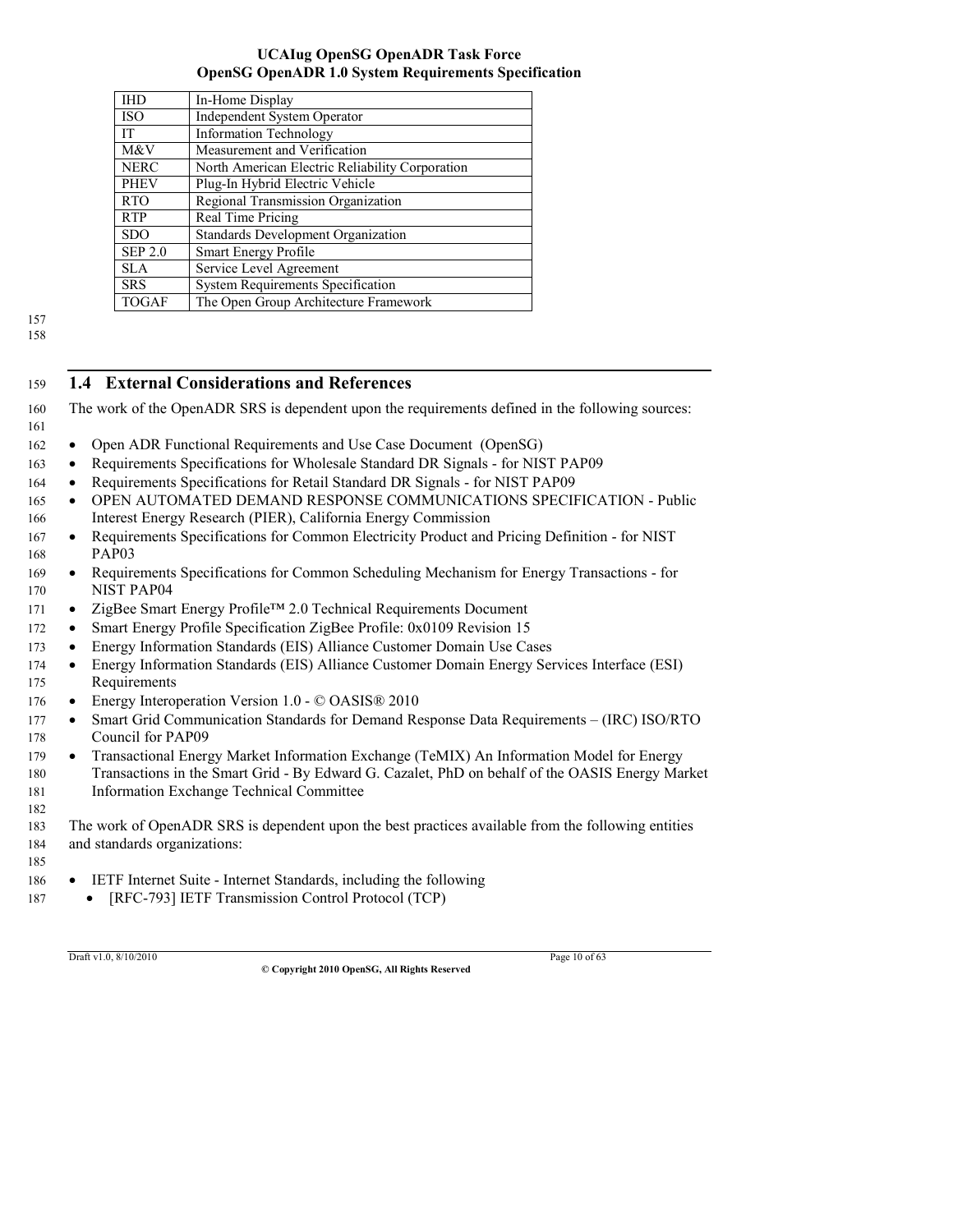- 188 [RFC-791] IETF Internet Protocol (IP)
- 189 [RFC-2616] Hypertext Transfer Protocol -- HTTP/1.1
- <sup>190</sup> [IEC-61968] IEC TC57 Working Group 14 (IEC 61968) (Common Information Model)
- <sup>191</sup> [ASAP-SG-3P] Security Profile for Third Party Access (ASAP-SG)
- 192 W3C XML, XML Schema related standards
- 193 OASIS Web Services related standards
- 194 1.4.1 RFC 2119 Keyword interpretation
- 195 The key words "MUST", "MUST NOT", "REQUIRED", "SHALL", "SHALL NOT", "SHOULD",
- 196 "SHOULD NOT", "RECOMMENDED", "MAY", and "OPTIONAL" in this document are to be 197 interpreted as described in RFC 2119.

### 198 **1.5 Document Overview**

- 199 TOGAF 9.0 defines four architecture domains that are commonly accepted as subsets of overall 200 enterprise architecture, all of which TOGAF is designed to support, see Figure 1.
- <sup>201</sup> **Architecture Vision** defines overall architecture guiding principles, goals and objectives and desired 202 traits.
- <sup>203</sup> The **Business Architecture** defines the business strategy, governance, organization, and key 204 business processes.
- <sup>205</sup> The **Information Systems Architecture**, including the following.
- 206 **The Data Architecture** describes the structure of an organization's logical and physical data 207 assets and data management resources.
- <sup>208</sup>o The **Application Architecture** provides a blueprint for the individual application systems to be 209 deployed, their interactions, and their relationships to the core business processes of the 210 organization.
- <sup>211</sup> The **Technology Architecture** describes the logical software and hardware capabilities that are 212 required to support the deployment of business, data, and application services. This includes IT 213 infrastructure, middleware, networks, communications, processing, standards, etc.

Draft v1.0, 8/10/2010 Page 11 of 63

**© Copyright 2010 OpenSG, All Rights Reserved** 

**Formatted:** Font: 12 pt **Deleted:** Figure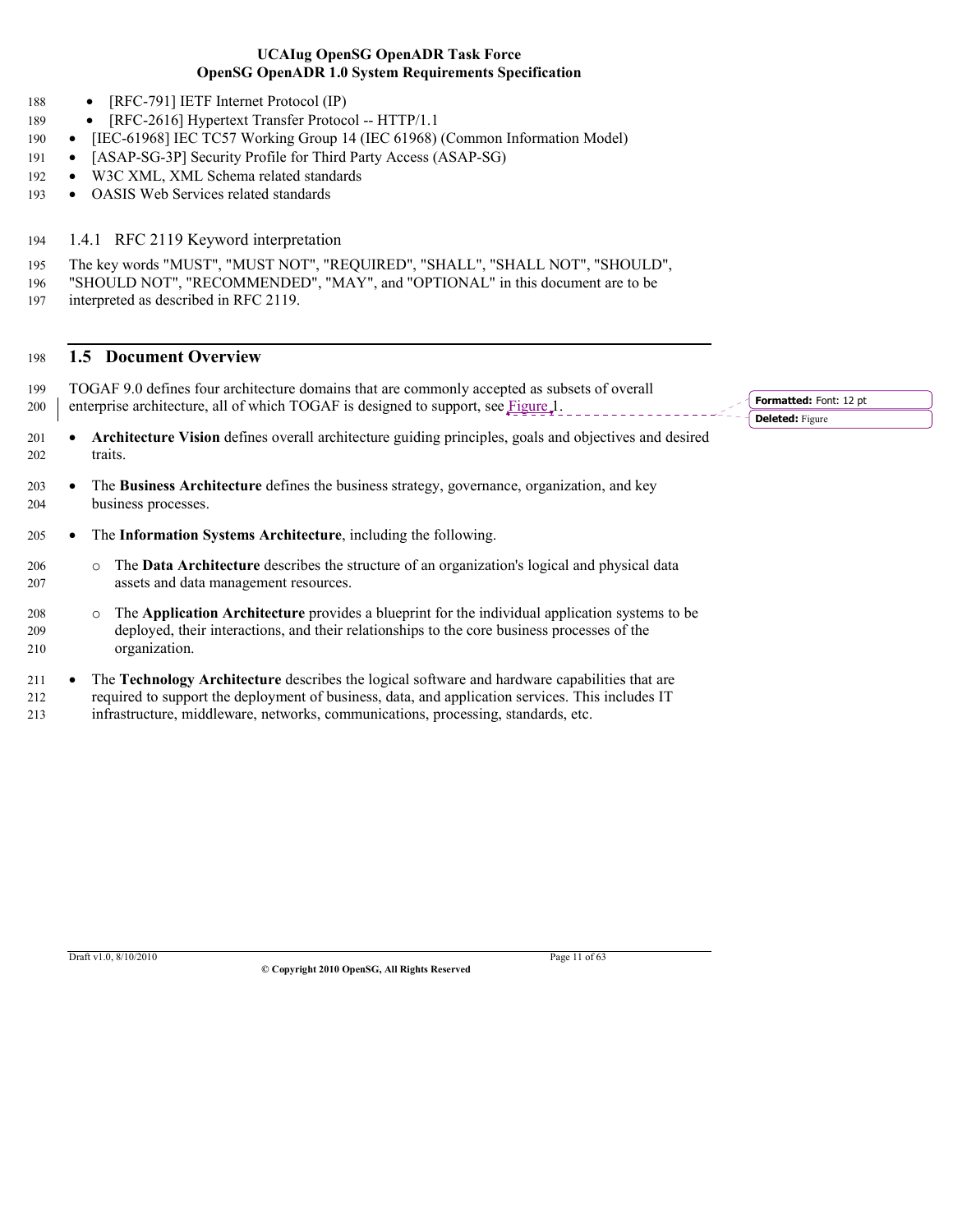

### 

**Figure 1. The Open Group Architecture Framework (TOGAF) architecture development cycle.**

As such, the document will be structured as follows:

**Section 2** describes the overall Architecture Vision for the system, including Guiding Principles, Architectural Considerations, and the OpenADR Reference Model, all relevant to providing a consistent framework within which the four architecture components can be developed.

**Section 3** provides details on the following:

- 1. **Business Architecture:** This will refer to work products produced by the Use Case and Service Definition Teams of OpenADR, which includes the list of use cases and integration requirements and business services at the functional level.
- **2. Data Architecture:** This provides the technical level requirements relative to how the OpenADR data should be modeled and represented consistently across all integration services to ensure semantic interoperability.
- 3. **Application Architecture:** This provides the technical level requirements relative to how applications are modeled as logical components, and what services each logical component may provide or consume. This should be an instantiation of the business services identified within the Business Architecture.
- 4. **Technology Architecture**: This provides the technical level requirements relative to how services will interact with each other to support end-to-end AMI business processes.

**Section 4** contains the Appendices, which includes terms and definitions, logical components list, integration requirements list, and integration services view.

**Draft v1.0, 8/10/2010** Page 12 of 63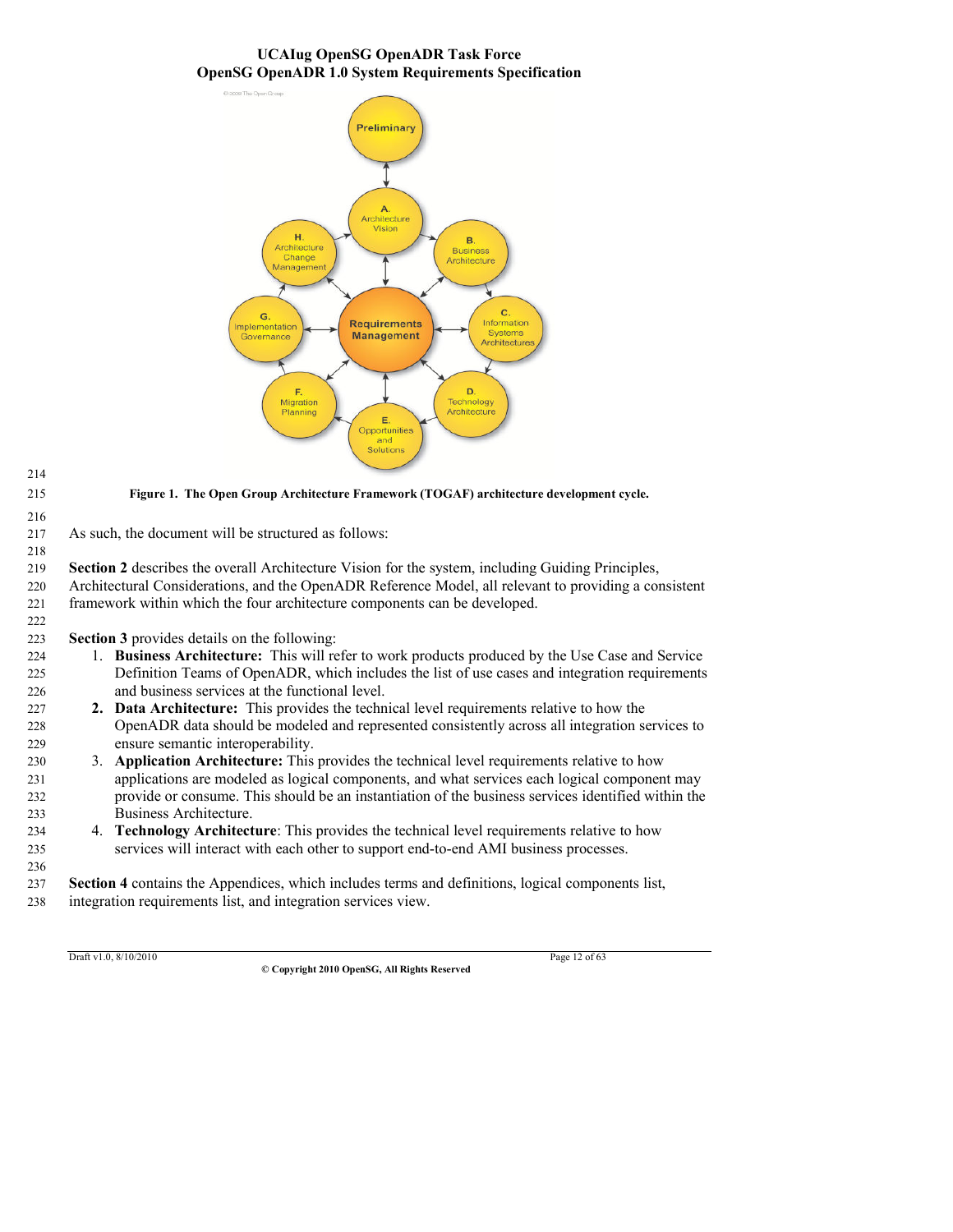### **2 Architecture Vision**

The Architecture Vision articulates the Architectural Goals and Principles that enables the business goals and addresses the stakeholder concerns and objectives. As stated in the Introduction, the goal is the development of open and interoperable Demand Response solutions.

- Demand Response systems consist of the hardware, software and associated system and data
- management applications that create a communications network between end systems at customer
- premises (including meters, gateways, and other equipment) and diverse business and operational systems of utilities and third parties, see Figure 2.
- 
- The Demand Response system components are defined as part of the Systems Architecture later in this document. The components in Figure 2 show the controlling components the Utility Enterprise and
- Operational Systems that communicate with the Assets and Resources of the Customer through public or
- private networks.
- Although not shown in the diagram below the architecture does not preclude the use of intermediaries
- such as aggregators or third party control companies that may receive DR signals on behalf of the end
- 253 user facilities. This is discussed in more detail in section 2.1 Architectural Goals and Guiding Principles
- where the concepts of a Resource Energy Controller and Virtual End Node are introduced.





**Deleted:** Architectural Goals and Guiding Principles



Following table defines the components identified in Figure 2.

**Draft v1.0, 8/10/2010** Page 13 of 63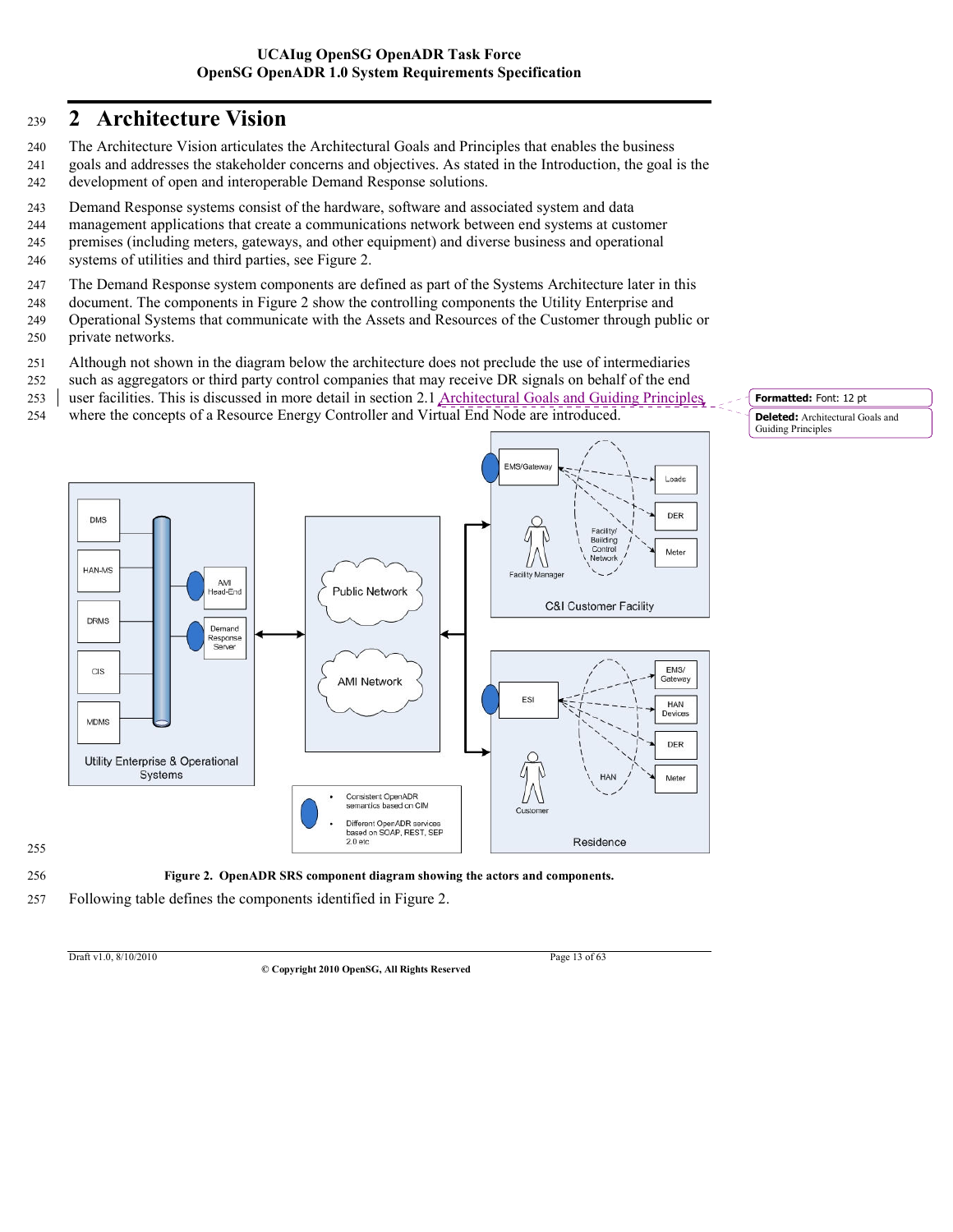| <b>Components</b>                  | <b>Description / Key Business Functions</b>                                                                                                                                                                                                                                                                                                                                                                                                                                                                                                                                                                                                                                                                                                                                                             |
|------------------------------------|---------------------------------------------------------------------------------------------------------------------------------------------------------------------------------------------------------------------------------------------------------------------------------------------------------------------------------------------------------------------------------------------------------------------------------------------------------------------------------------------------------------------------------------------------------------------------------------------------------------------------------------------------------------------------------------------------------------------------------------------------------------------------------------------------------|
| <b>Energy Management System</b>    | A system that helps a customer to manage their energy usage within a facility.                                                                                                                                                                                                                                                                                                                                                                                                                                                                                                                                                                                                                                                                                                                          |
| <b>Energy Service Interface</b>    | Energy System Interface; Energy Services Interface                                                                                                                                                                                                                                                                                                                                                                                                                                                                                                                                                                                                                                                                                                                                                      |
|                                    | Provides communications, security and, often, coordination functions that enable<br>secure interactions between relevant Home Area Network Devices and the Utility.<br>Permits applications such as remote load control, monitoring and control of<br>distributed generation, in home display of customer usage, reading of additional<br>meters (e.g. water, gas, renewables, PEVs), and integration with building<br>management systems. Also provides auditing/logging functions that record<br>transactions to and from Home Area Networking Devices. The ESI is assumed to<br>have at least two interfaces: one which provides connectivity to the Home Area<br>Network, and one which provided connectivity to the utility.<br>(ZigBee Smart Energy Profile™ 2.0 Technical Requirements Document) |
| Distribution Management System     | A system that manages the distribution network operations.                                                                                                                                                                                                                                                                                                                                                                                                                                                                                                                                                                                                                                                                                                                                              |
| <b>HAN Management System</b>       | A system that allows utilities to send messages (such as pricing, billing, usage or<br>alarms) to customer display devices (IHDs). Manages the enrollment of devices in<br>specific home area networks, management the enrollment of those devices in<br>programs, manages the de-enrollment in programs and from the HAN                                                                                                                                                                                                                                                                                                                                                                                                                                                                               |
| Demand Response Management         | A system that manages the demand response programs from utility point of view.<br>Includes load control, integration with DMS, and DR program management. Uses<br>historical and externally input data to make predictions and what-if analysis for DR<br>purposes                                                                                                                                                                                                                                                                                                                                                                                                                                                                                                                                      |
| <b>Customer Information System</b> | A system that manages customer interaction, billing and issues resolution.                                                                                                                                                                                                                                                                                                                                                                                                                                                                                                                                                                                                                                                                                                                              |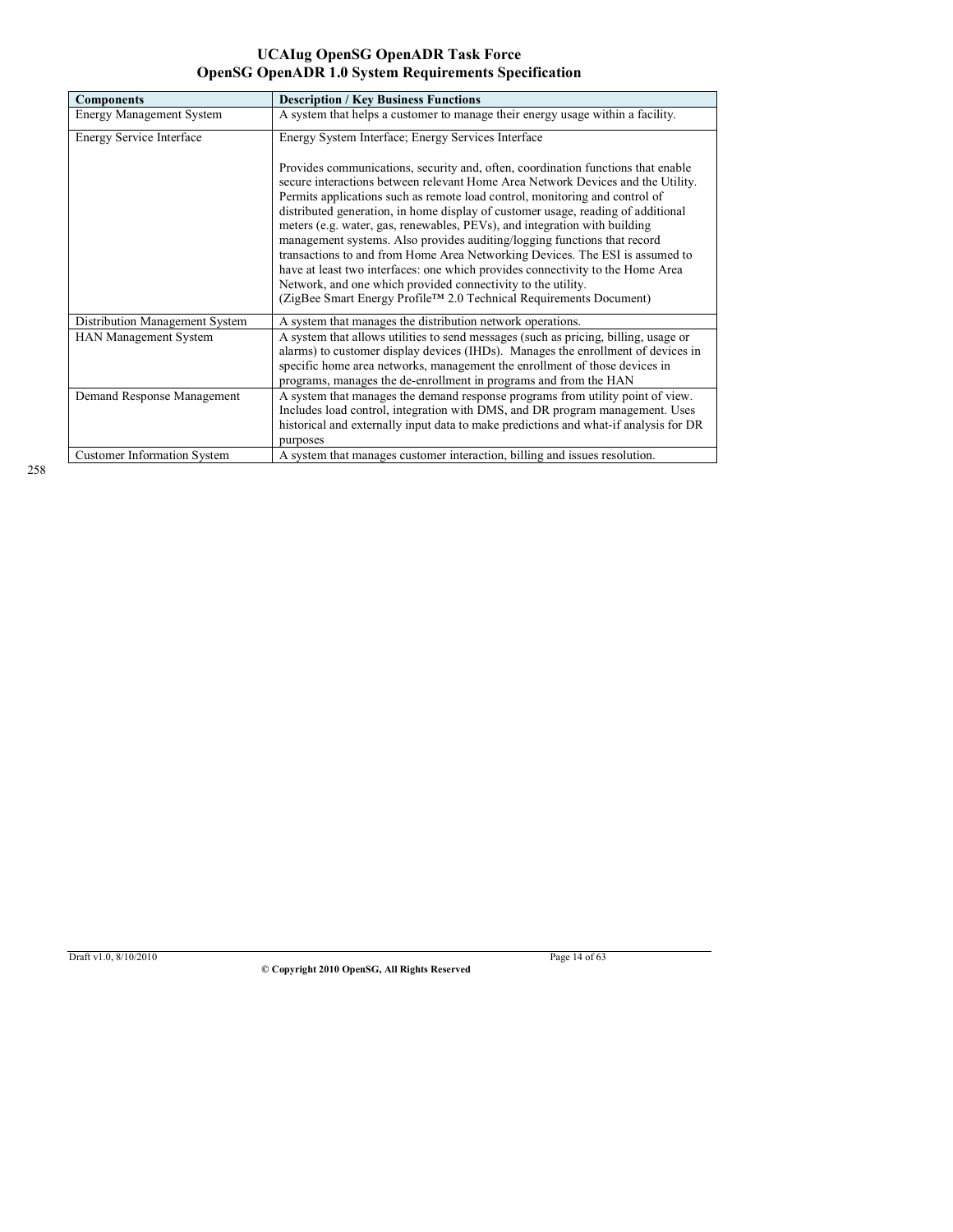| 259                                                  | 2.1 Architectural Goals and Guiding Principles                                                                                                                                                                                                                                                                                                                                                                                                                                                                                                                                                                                                                                                                                                                                                     |
|------------------------------------------------------|----------------------------------------------------------------------------------------------------------------------------------------------------------------------------------------------------------------------------------------------------------------------------------------------------------------------------------------------------------------------------------------------------------------------------------------------------------------------------------------------------------------------------------------------------------------------------------------------------------------------------------------------------------------------------------------------------------------------------------------------------------------------------------------------------|
| 260<br>261<br>262<br>263<br>264<br>265<br>266<br>267 | Architecture guiding principles are rules of engagement designed to ensure that all aspects of the<br>implementation fit within a well-defined framework. These principles, discussed and agreed upon with<br>all stakeholders of OpenADR, are used to drive the architectural approach and patterns to be<br>implemented. These principles should not be taken lightly as they imply what and how the overall goals<br>of OpenADR will be met. Each of the principles has a level of effort and cost implications for utilities<br>and 3 <sup>rd</sup> Parties looking to adopt this specification. Adherence to these principles can be adjusted for<br>specific cases driven by time and budget constraints. These exceptions should be approved by all<br>stakeholders and must be documented. |
| 268                                                  | Exchanges of data cross enterprise boundaries<br>$\bullet$                                                                                                                                                                                                                                                                                                                                                                                                                                                                                                                                                                                                                                                                                                                                         |
| 269                                                  | Industry best practices must be followed<br>$\circ$                                                                                                                                                                                                                                                                                                                                                                                                                                                                                                                                                                                                                                                                                                                                                |
| 270<br>271                                           | The most interoperable and widely supported technologies should be used to ensure<br>$\circ$<br>adoption regardless of development and deployment platforms used                                                                                                                                                                                                                                                                                                                                                                                                                                                                                                                                                                                                                                   |
| 272<br>273<br>274                                    | The technologies chosen shall be well specified, with active communities and tools<br>$\circ$<br>and/or frameworks available. For example, WS-I, or RESTful in conjunction with<br>AtomPub, OData or GData.                                                                                                                                                                                                                                                                                                                                                                                                                                                                                                                                                                                        |
| 275<br>276                                           | Technologies chosen shall be compatible and interoperable with technologies specified<br>$\circ$<br>for access on premise or HAN resources.                                                                                                                                                                                                                                                                                                                                                                                                                                                                                                                                                                                                                                                        |
| 277<br>278<br>279                                    | Security and privacy of customer information is of utmost importance, since transfers<br>$\circ$<br>must support the secure use of public networks, and sensitive customer information may<br>be exchanged across enterprise boundaries.                                                                                                                                                                                                                                                                                                                                                                                                                                                                                                                                                           |
| 280                                                  | Recommendations must promote and enable interoperability<br>٠                                                                                                                                                                                                                                                                                                                                                                                                                                                                                                                                                                                                                                                                                                                                      |
| 281<br>282<br>283<br>284                             | Many utilities need to be interoperable with many 3rd Parties, so there are significant<br>$\circ$<br>efficiency savings possible by defining a common interface for the OpenADR message<br>exchanges. Therefore, recommendations must be specific and prescriptive, actionable and<br>testable                                                                                                                                                                                                                                                                                                                                                                                                                                                                                                    |
| 285                                                  | Must meet the goals of several different types of stakeholders                                                                                                                                                                                                                                                                                                                                                                                                                                                                                                                                                                                                                                                                                                                                     |
| 286                                                  | Requires an open process to allow discussion and negotiation of the recommendation<br>$\circ$                                                                                                                                                                                                                                                                                                                                                                                                                                                                                                                                                                                                                                                                                                      |
| 287                                                  | Forwards and backwards version compatibility is needed                                                                                                                                                                                                                                                                                                                                                                                                                                                                                                                                                                                                                                                                                                                                             |
| 288<br>289                                           | Existing implementations must remain operational when either side adds future<br>$\circ$<br>extensions                                                                                                                                                                                                                                                                                                                                                                                                                                                                                                                                                                                                                                                                                             |

### **2.2 Architectural Considerations**

OpenADR as a system needs to be architected with requirements that cover the entire spectrum of business, technical, and market needs. The following list of architectural attributes will be used as

guidelines for OpenADR systems requirements development.

Draft v1.0, 8/10/2010 Page 15 of 63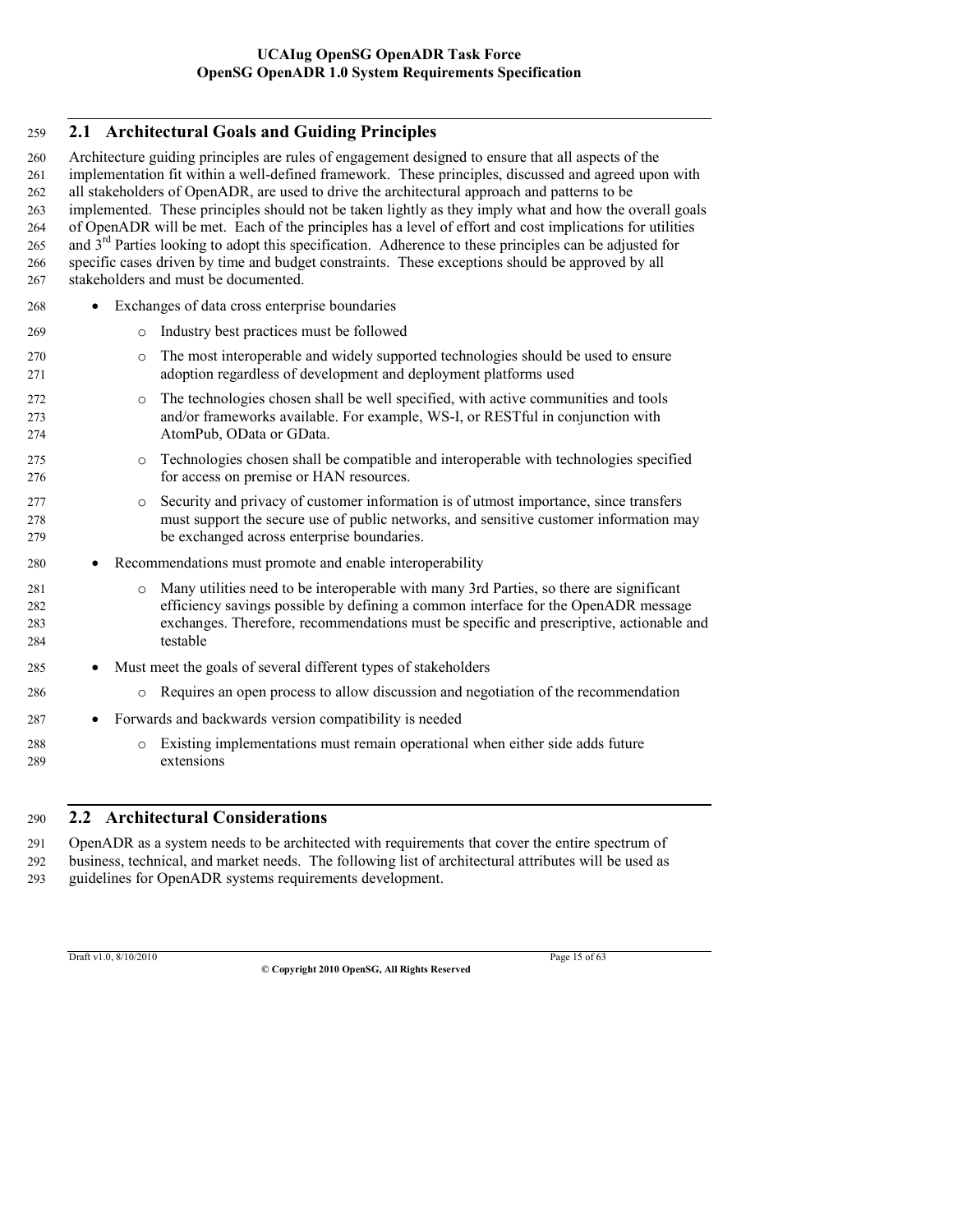| 294               |           | System quality attributes discernable at runtime                                                                                                                                                                                                                                 |
|-------------------|-----------|----------------------------------------------------------------------------------------------------------------------------------------------------------------------------------------------------------------------------------------------------------------------------------|
| 295<br>296        |           | Performance - Services SHALL provide and consume data in a timely manner as defined<br>by the requirements.                                                                                                                                                                      |
| 297<br>298<br>299 |           | Clock Accuracy – Services that are actionable based on specified date, time, and<br>duration SHALL ensure that sufficient clock accuracy is maintained to provide<br>timely response.                                                                                            |
| 300               | $\circ$   | Security $-$                                                                                                                                                                                                                                                                     |
| 301               |           | Parties involved in any DR event SHALL be authenticated and authorized;                                                                                                                                                                                                          |
| 302<br>303        |           | Command/message exchanged between parties involved in any DR event SHALL<br>$\bullet$<br>be secure from end to end.                                                                                                                                                              |
| 304               |           | Results of the DR event execution SHALL be auditable.<br>$\bullet$                                                                                                                                                                                                               |
| 305<br>306        | $\circ$   | Authorization – Protected resources SHALL be authorized individually by the user(s)<br>associated with those resources.                                                                                                                                                          |
| 307               | $\circ$   | Availability – Services SHALL be highly available as defined by the requirements.                                                                                                                                                                                                |
| 308               | $\circ$   | Functionality – SHALL meet the functional needs of customers and regulators                                                                                                                                                                                                      |
| 309               | $\circ$   | Usability - SHALL require only commonly available tools and technologies                                                                                                                                                                                                         |
| 310               | $\circ$   | Scalability – SHALL be able to add additional servers to meet performance                                                                                                                                                                                                        |
| 311               |           | System quality attributes requiring assessment for evaluation                                                                                                                                                                                                                    |
| 312               | $\circ$   | Modifiability - SHALL allow additions without affecting existing systems                                                                                                                                                                                                         |
| 313               | $\circ$   | Portability – SHALL be possible to implement on a variety of platforms                                                                                                                                                                                                           |
| 314               | $\circ$   | Reusability - SHALL use standard industry object representations                                                                                                                                                                                                                 |
| 315               | $\circ$   | Integrability – SHALL be possible to map to a variety of other interfaces                                                                                                                                                                                                        |
| 316               | $\circ$   | Testability – SHALL be possible to perform testing using a variety of methods                                                                                                                                                                                                    |
| 317               |           | <b>Business Qualities</b>                                                                                                                                                                                                                                                        |
| 318               | $\circ$   | Cost – SHALL not be cost-prohibitive                                                                                                                                                                                                                                             |
| 319               | $\circ$   | Projected life time of the system - SHALL allow growth                                                                                                                                                                                                                           |
| 320               | $\bullet$ | Qualities directly related to the architecture                                                                                                                                                                                                                                   |
| 321<br>322        | $\circ$   | Conceptual integrity – Semantics of defined elements SHALL be consistent across<br>objects that use those elements                                                                                                                                                               |
| 323<br>324        | $\circ$   | Correctness and completeness - Is aligned with common application architectures and<br>addresses all considerations required for interoperability.                                                                                                                               |
| 325<br>326<br>327 |           | Note that desired, minimum and maximum levels for performance, availability, functionality, acceptable<br>use, clock accuracy and other characteristics will likely be specified and negotiated in Service Level<br>Agreements (SLAs) between DR Signal consumers and providers. |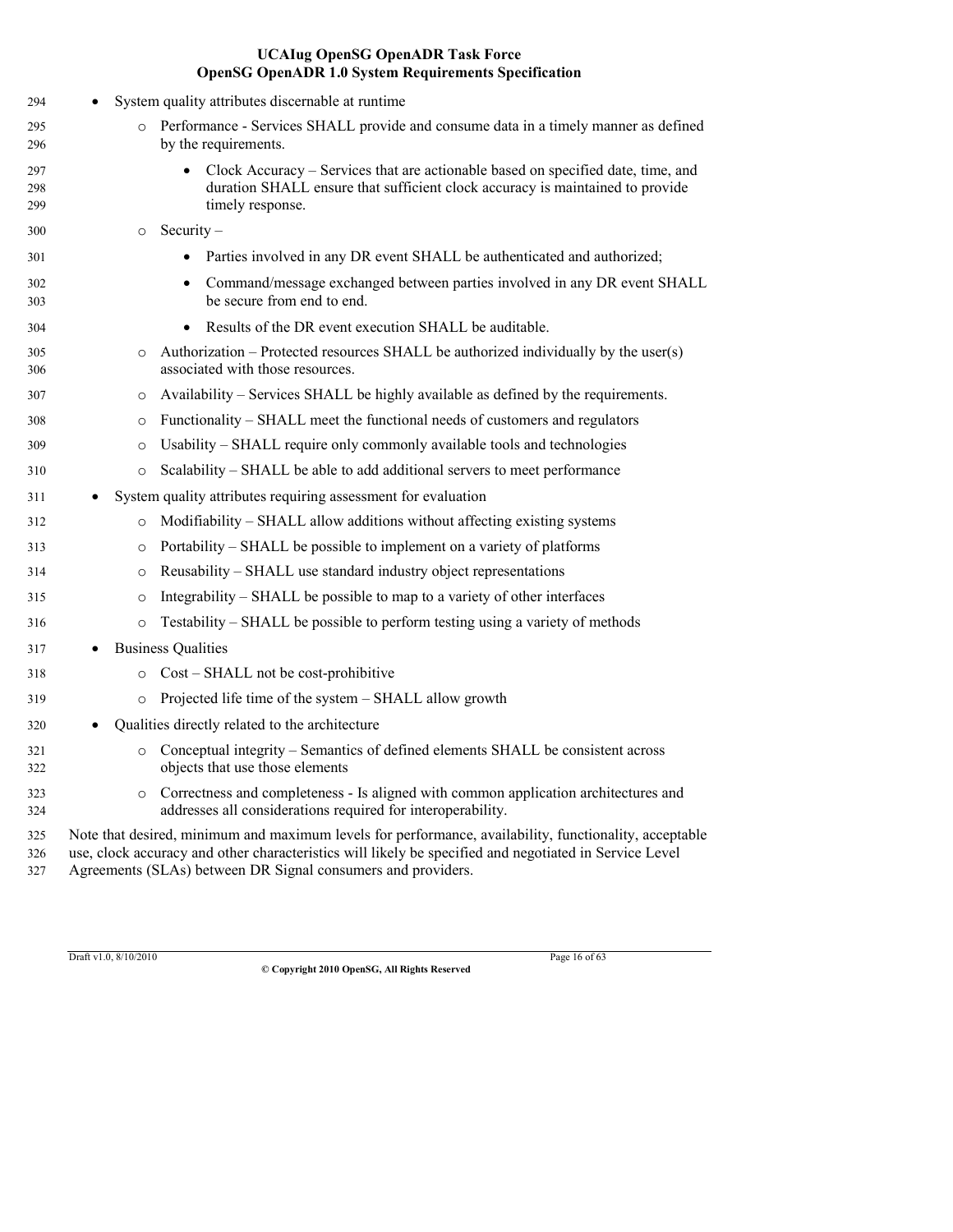- 328 Regulators may also require certain service levels. Each side will likely have some number of terms
- 329 required for use of their services. This is not part of the standardization effort, just a note to prepare for 330 these agreements.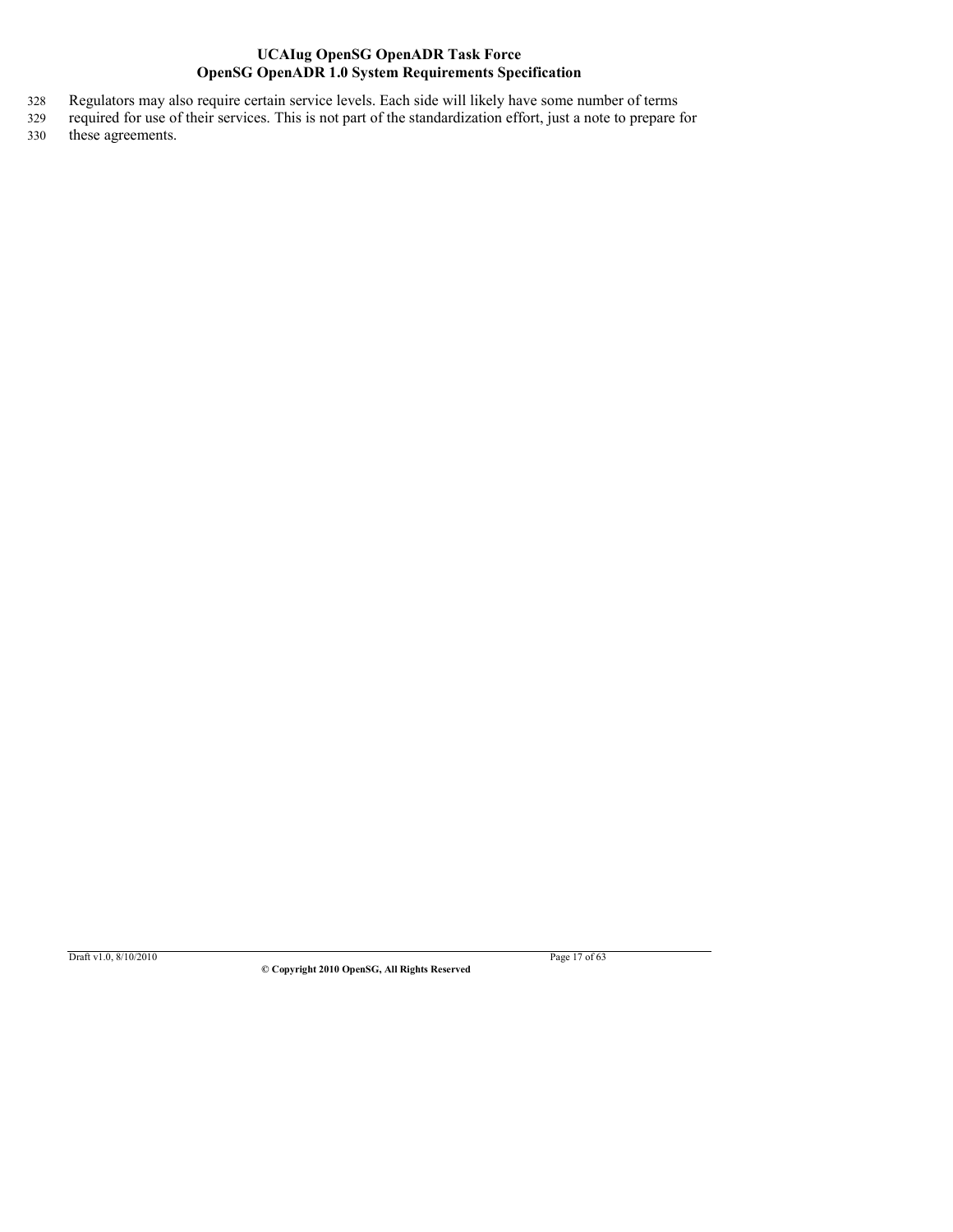### <sup>331</sup>**3 OpenADR Systems Architecture**

### 332 **3.1 OpenADR Business Architecture View**

- 333 The key stakeholders to be addressed by the business architecture are shown in the figure below. The
- 334 stakeholders all perform business roles and represent a subset of the Actors from the use cases which fill
- 335 business roles in the OpenADR business processes, as described in the *DR Functional Requirements and*
- 336 *Use Case Document*.



340

337

338 **Figure 3. OpenADR Stakeholders Overview** 

Draft v1.0, 8/10/2010 Page 18 of 63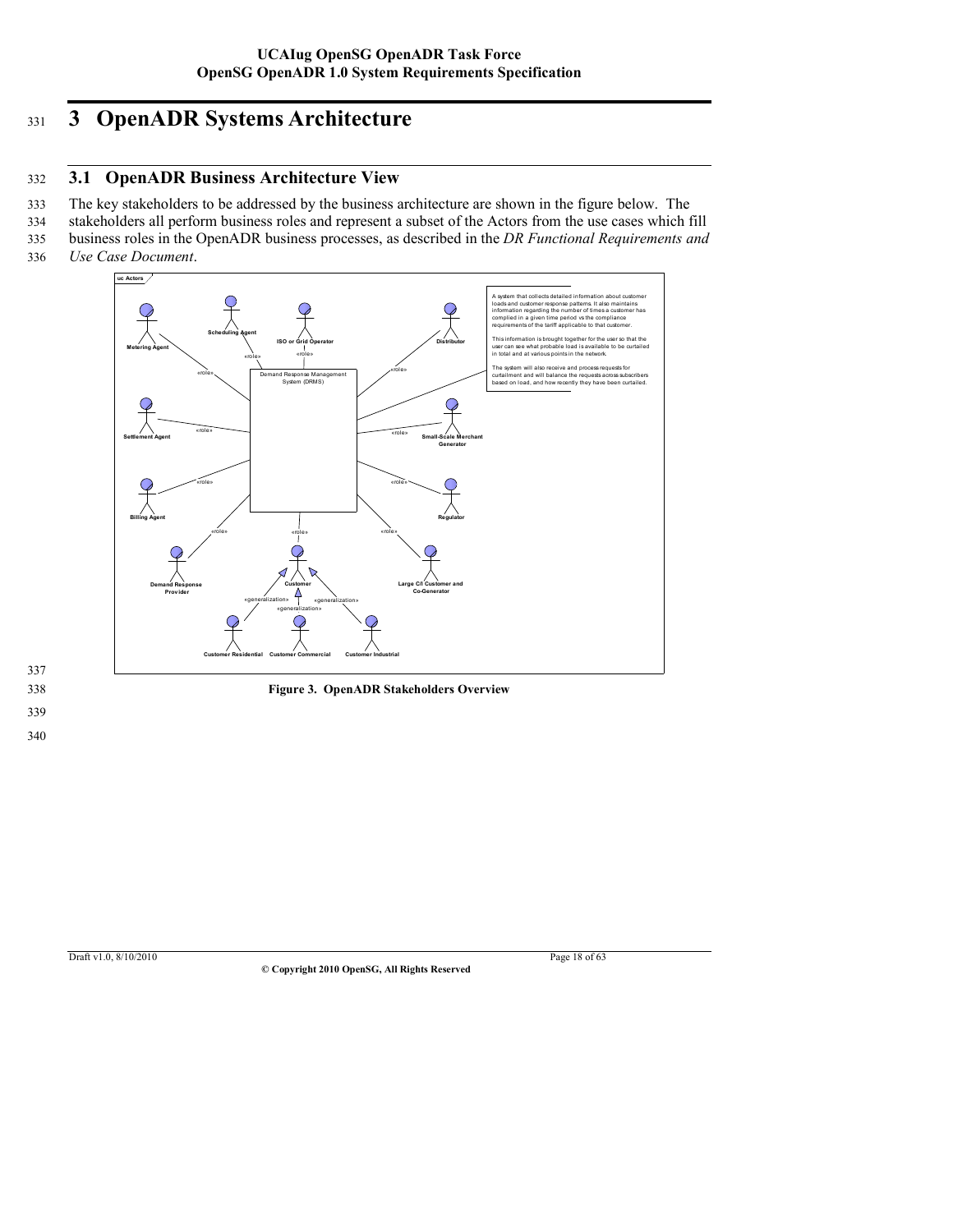- 341 The primary business flows include DR Program Administration, Bidding, and Execution as shown in
- 342 the following diagram. The swim lanes represent business roles and the blocks within the swim lanes
- 343 correspond to a business process carried out by that business role. Business roles are related to the
- 344 Actors identified earlier; however, in some cases multiple Actors may carry out the same business role. 345 For example, an ISO/RTO, Utility Distribution Company (UDC), Load Serving Entity, or DR
- 346 Aggregator can all perform the business role of Service Provider. The business processes shown are
- 347 those that involve the exchange of information between business roles.
- 348



349

### 350 **Figure 4. Overview of Business Process Flows**

351 The Business Roles used in the Business Process Flow shown in Figure 4 are summarized from the Use 352 Cases and represent activities performed at the business level. Section 3.2.2 Functional Requirements – 353 Integration Services maps these business roles into integration roles as described in that section.

354 The Demand Response process flow is broken into four phases: DR Administration, DR Bidding,

355 Execute DR Event, and Post DR Event Measurement and Verification / Settlement. The DR Execution 356 processes includes DR Program types of Direct Load Control, Dynamic Price Based / Real Time

357 Pricing, and Notification (Objectives) Based.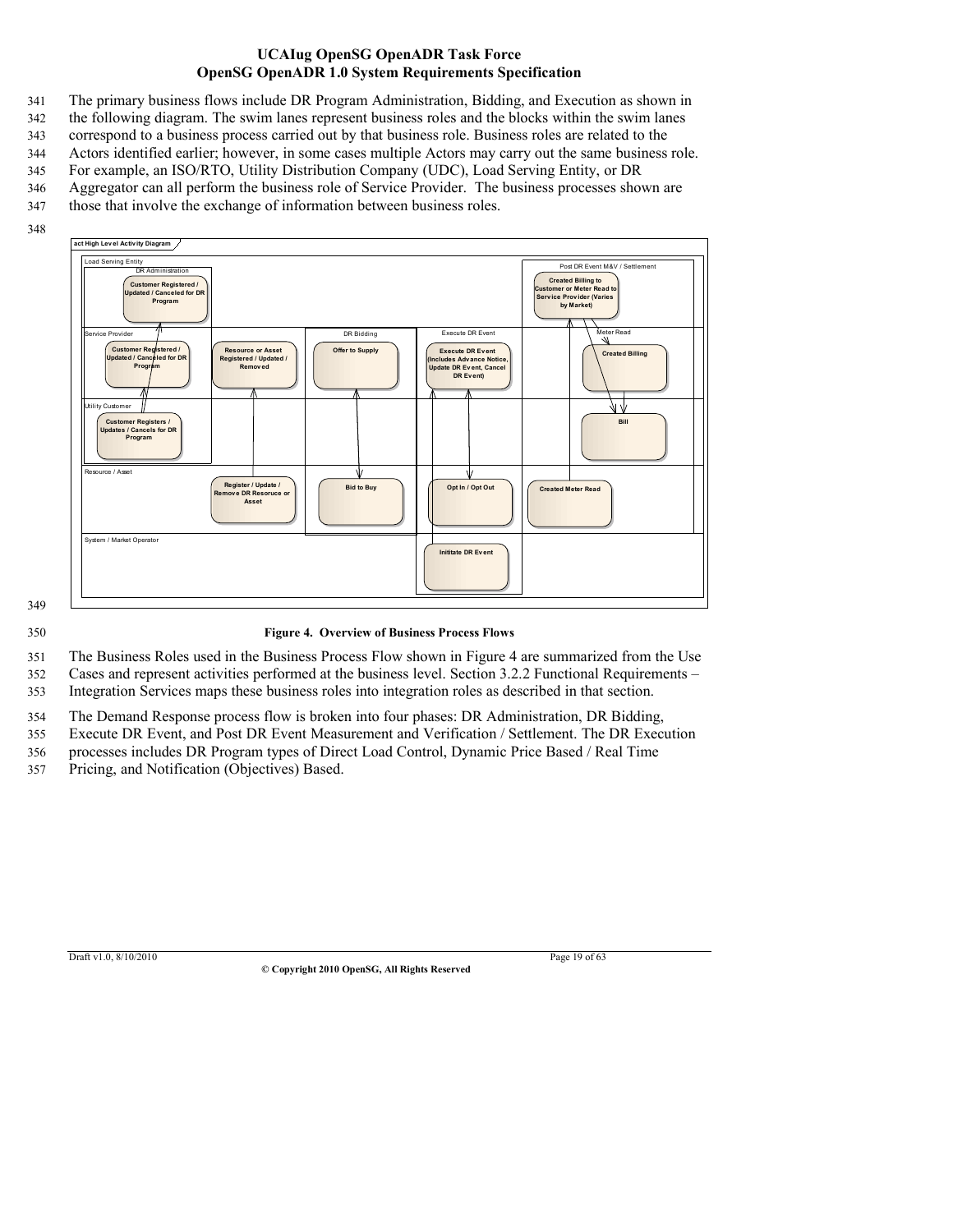### 358 **Following is a table listing all major Business Roles that will provide some functions to support ADR**

359 **business processes.** 

| business processes.<br><b>Business Role</b> | <b>Description / Key Business Functions</b>                                                                                                                                                                                                                                                                                                                                                                                                                                                                                                                                                                                                                                                                                                                                                                                                                                                                                   | <b>Map to NIST</b>      | <b>Map to LBNL</b> |
|---------------------------------------------|-------------------------------------------------------------------------------------------------------------------------------------------------------------------------------------------------------------------------------------------------------------------------------------------------------------------------------------------------------------------------------------------------------------------------------------------------------------------------------------------------------------------------------------------------------------------------------------------------------------------------------------------------------------------------------------------------------------------------------------------------------------------------------------------------------------------------------------------------------------------------------------------------------------------------------|-------------------------|--------------------|
| <b>Load Serving Entity</b>                  | A role which carries the responsibility of serving                                                                                                                                                                                                                                                                                                                                                                                                                                                                                                                                                                                                                                                                                                                                                                                                                                                                            | Load Serving Entity     |                    |
|                                             | end-users and selling electric energy to end-users.<br>(PAP09 Retail dated 2/11/2010 v 1.5)                                                                                                                                                                                                                                                                                                                                                                                                                                                                                                                                                                                                                                                                                                                                                                                                                                   |                         |                    |
|                                             | The entity that is responsible for serving the<br>Electricity Customers Electricity needs. An LSE<br>may also perform the role of DR Aggregator. (Base<br>Use Case)                                                                                                                                                                                                                                                                                                                                                                                                                                                                                                                                                                                                                                                                                                                                                           |                         |                    |
| <b>Electricity Consumer</b>                 | The end users of electricity. May also generate,<br>store, and manage the use of energy. Traditionally,<br>three customer types are discussed, each with its<br>own domain: home, commercial/building, and<br>industrial.                                                                                                                                                                                                                                                                                                                                                                                                                                                                                                                                                                                                                                                                                                     | <b>Utility Customer</b> | Participant        |
| Service Provider                            | A role which carries the responsibility of<br>coordinating resources to deliver electricity<br>products and services to a market or distribution<br>operator. (Requirements Specifications for Retail<br>Standard DR Signals - for NIST PAP09 dated<br>5/13/2010<br>The Business Role of Service Provider as used in<br>the PAP09 Retail Use Cases is also referred to as a<br>DR Aggregator. See "Aggregators and Curtailment<br>Service Providers" below.                                                                                                                                                                                                                                                                                                                                                                                                                                                                   | Service Provider        |                    |
| DR Asset                                    | An end device that is capable of shedding or                                                                                                                                                                                                                                                                                                                                                                                                                                                                                                                                                                                                                                                                                                                                                                                                                                                                                  |                         |                    |
|                                             | managing load in response to Demand Response<br>Events, Energy or AS Price Signals or other system<br>events (e.g. under frequency detection).                                                                                                                                                                                                                                                                                                                                                                                                                                                                                                                                                                                                                                                                                                                                                                                |                         |                    |
| DR Resource                                 | A DR resource is a virtual representation of one or<br>more DR assets.<br>It is similar to a DR Asset in that it is capable of<br>shedding or managing load in response to a<br>triggering event. Unlike a DR Asset, which is<br>atomic, a DR Resource may consist of multiple DR<br>Assets that have been aggregated to form a larger<br>capacity or energy resource.<br>An apartment building with multiple electricity<br>consumers, each one having one or more DR Assets<br>may be considered one large DR Resource by<br>aggregating the total load shedding capacity of all<br>the DR Assets in the apartment building and<br>representing the sum total of this capacity as one<br>DR Resource.<br>A DR Resource may also consist of different types<br>of Assets (e.g., a wind Turbine and an electric<br>motor that work in combination to meet DR<br>program obligations).<br>(PAP09 Retail dated 2/11/2010 v 1.5) |                         | <b>DRAS</b> Client |
| System and Market<br>Operator               | A System Operator is a Balancing Authority,<br>Transmission Operator, or Reliability Coordinator<br>whose responsibility is to monitor and control an<br>electric system in real time (based on NERC<br>definition). The System Operator is responsible for                                                                                                                                                                                                                                                                                                                                                                                                                                                                                                                                                                                                                                                                   |                         |                    |

Draft v1.0, 8/10/2010 Page 20 of 63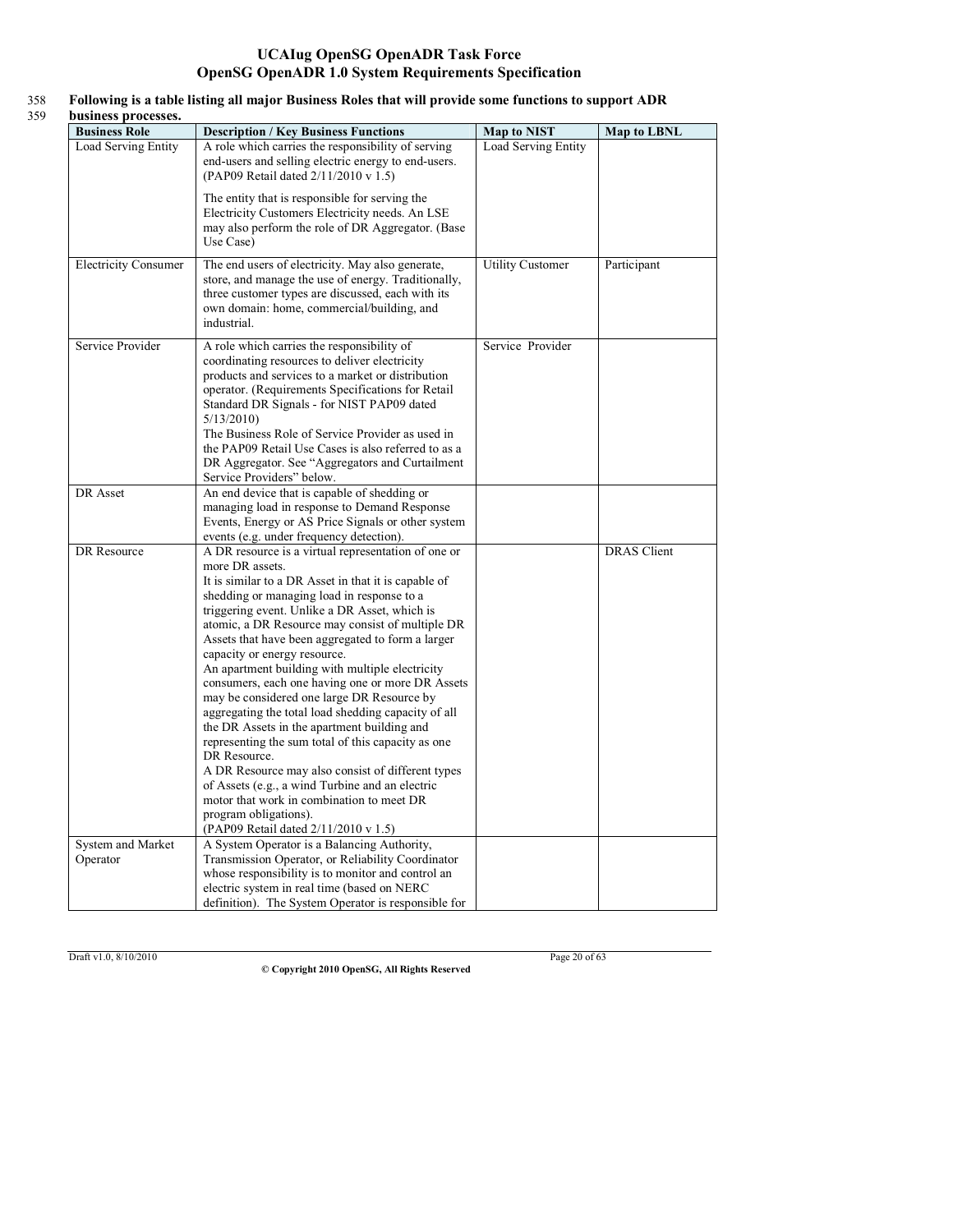| <b>Business Role</b> | <b>Description / Key Business Functions</b>      | <b>Map to NIST</b> | <b>Map to LBNL</b> |
|----------------------|--------------------------------------------------|--------------------|--------------------|
|                      | initiating Demand Response Events (e.g., Advance |                    |                    |
|                      | Notifications, Deployment, and Release/Recall    |                    |                    |
|                      | instructions).                                   |                    |                    |
|                      | The Market Operator manages the bulk electricity |                    |                    |
|                      | market and produces prices for various products. |                    |                    |
|                      | ISO New England and PJM Interconnection are      |                    |                    |
|                      | examples of Market and System Operators that     |                    |                    |
|                      | perform this function.                           |                    |                    |
|                      | (PAP09 Retail dated 2/11/2010 v 1.5)             |                    |                    |
|                      |                                                  |                    |                    |

360

### 361 **Aggregators and Curtailment Service Providers**

- 362 The terminology used regarding Aggregators and Service Providers is summarized in "*Framework for*  363 *Integrated Demand Response (DR) and Distributed Energy Resources (DER) Models*":
- 364 In the organized markets (wholesale electricity markets), generally the end use customer does not
- 365 participate directly in the market. An intermediary aggregates these end use customers and
- 366 presents this aggregated capability to reduce consumption to the organized market. The Federal
- 367 Energy Regulatory Commission (FERC) refers to these entities as Aggregators of Retail
- 368 Customers (ARC), and these entities are also called Curtailment Service Providers (CSP) or
- 369 Demand Response provides (DRP) in the wholesale market place. Local distribution companies 370 (LDC) may also aggregate retail customers for Demand Response and present these curtailments
- 371 to the wholesale market. The ARC, CPS, DRP and LDC are wholesale market participants and
- 372 may provide various services to the wholesale market based on the specific market rules.
- 373 For the purposes of this specification, the term DR Aggregator is synonymous with an ARC or CSP.

**Draft v1.0, 8/10/2010** Page 21 of 63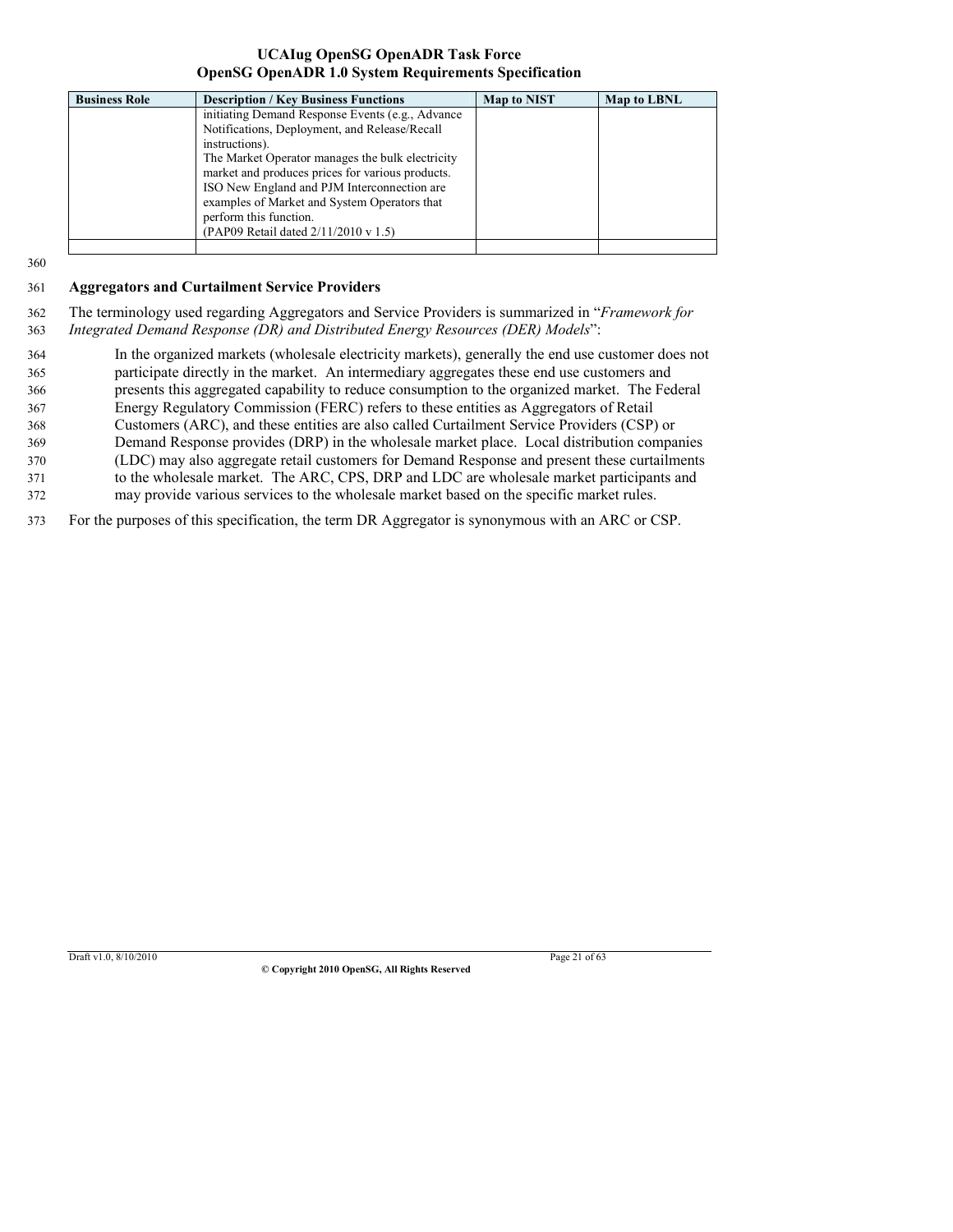| 374               | 3.2 Integration Requirements Specification                                                                                                                                                                                                                     |
|-------------------|----------------------------------------------------------------------------------------------------------------------------------------------------------------------------------------------------------------------------------------------------------------|
| 375               | 3.2.1 Functional Requirements – Business Processes                                                                                                                                                                                                             |
|                   |                                                                                                                                                                                                                                                                |
| 376<br>377<br>378 | The business processes that have been developed as part of OpenADR are listed as follows. Note that<br>the requirements documents summarized in section 1.4 External Considerations and References<br>contain the details of each business process (use case). |
| 379<br>380        | The following requirements are identified based the use cases defined in Requirements Specifications<br>for Retail Standard DR Signals - for NIST PAP09.                                                                                                       |
| 381               | Administrate Customer for DR (Limited to data required to support DR Signals)                                                                                                                                                                                  |
| 382               | Register / Enroll Customer for DR Program<br>$\circ$                                                                                                                                                                                                           |
| 383               | Remove Customer from DR Program<br>$\circ$                                                                                                                                                                                                                     |
| 384               | Administrate DR Resource (Limited to data required to support DR Signals)<br>٠                                                                                                                                                                                 |
| 385               | <b>Administrate Distribution DR Resource</b><br>$\circ$                                                                                                                                                                                                        |
| 386               | <b>Update DR Resource</b><br>$\circ$                                                                                                                                                                                                                           |
| 387               | <b>Register DR Resource</b><br>$\circ$                                                                                                                                                                                                                         |
| 388               | Administrate DR Asset (Direct Load Control)                                                                                                                                                                                                                    |
| 389               | <b>Register DR Asset</b><br>$\circ$                                                                                                                                                                                                                            |
| 390               | <b>Update DR Asset</b><br>$\circ$                                                                                                                                                                                                                              |
| 391               | Remove DR Asset<br>$\circ$                                                                                                                                                                                                                                     |
| 392               | DR Bidding<br>٠                                                                                                                                                                                                                                                |
| 393               | DR Bid to Supply (Retail Offers)<br>$\circ$                                                                                                                                                                                                                    |
| 394               | DR Bid to Buy<br>$\circ$                                                                                                                                                                                                                                       |
| 395               | <b>Execute DR Event</b>                                                                                                                                                                                                                                        |
| 396               | Notify DR Event<br>$\circ$                                                                                                                                                                                                                                     |
| 397               | Advanced Notification for DR<br>٠                                                                                                                                                                                                                              |
| 398               | Update a DR Event                                                                                                                                                                                                                                              |
| 399               | Cancel a DR Event                                                                                                                                                                                                                                              |
| 400               | DR Resource Confirmation<br>٠                                                                                                                                                                                                                                  |
| 401               | Dispatch DR Objectives<br>$\circ$                                                                                                                                                                                                                              |
| 402               | DR Direct Load Control<br>$\Omega$                                                                                                                                                                                                                             |
| 403               | Monitor DR Event (DR Resource)<br>٠                                                                                                                                                                                                                            |
| 404               | Monitor DR Event (DR Asset)                                                                                                                                                                                                                                    |
|                   |                                                                                                                                                                                                                                                                |

**Draft v1.0, 8/10/2010** Page 22 of 63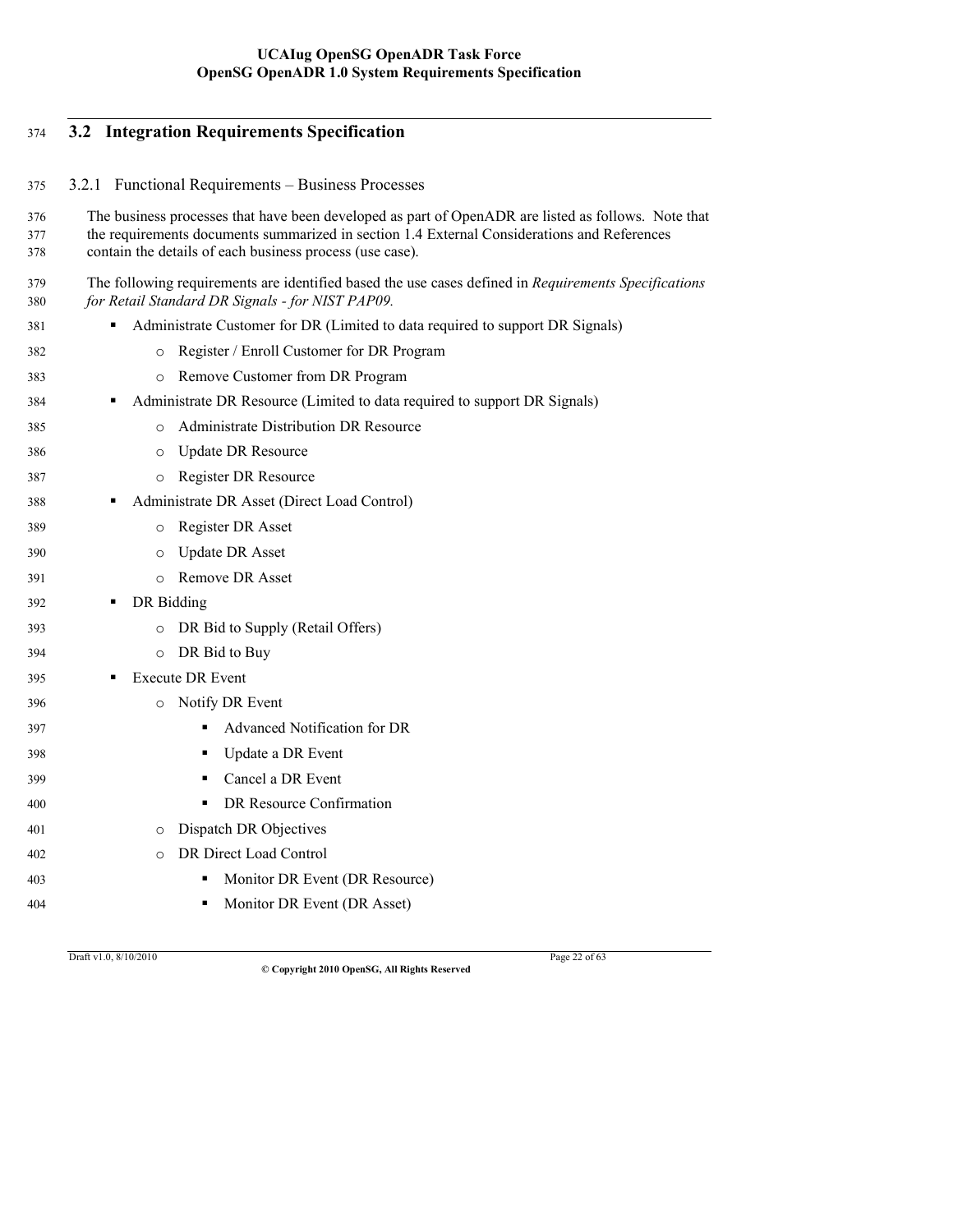| 405        | $\circ$ DR Real Time Pricing (RTP)                                                                          |
|------------|-------------------------------------------------------------------------------------------------------------|
| 406        | <b>Operational Coordination</b><br>ж.                                                                       |
| 407<br>408 | • Post DR Event Management (out of scope, handled by other groups: AMI-ENT<br>and M&V Settlement Standards) |
| 409        | Post DR Event M&V / Settlement (No Open Retail)                                                             |
| 410        | Post DR Event M&V / Settlement (Open Retail)<br>$\blacksquare$                                              |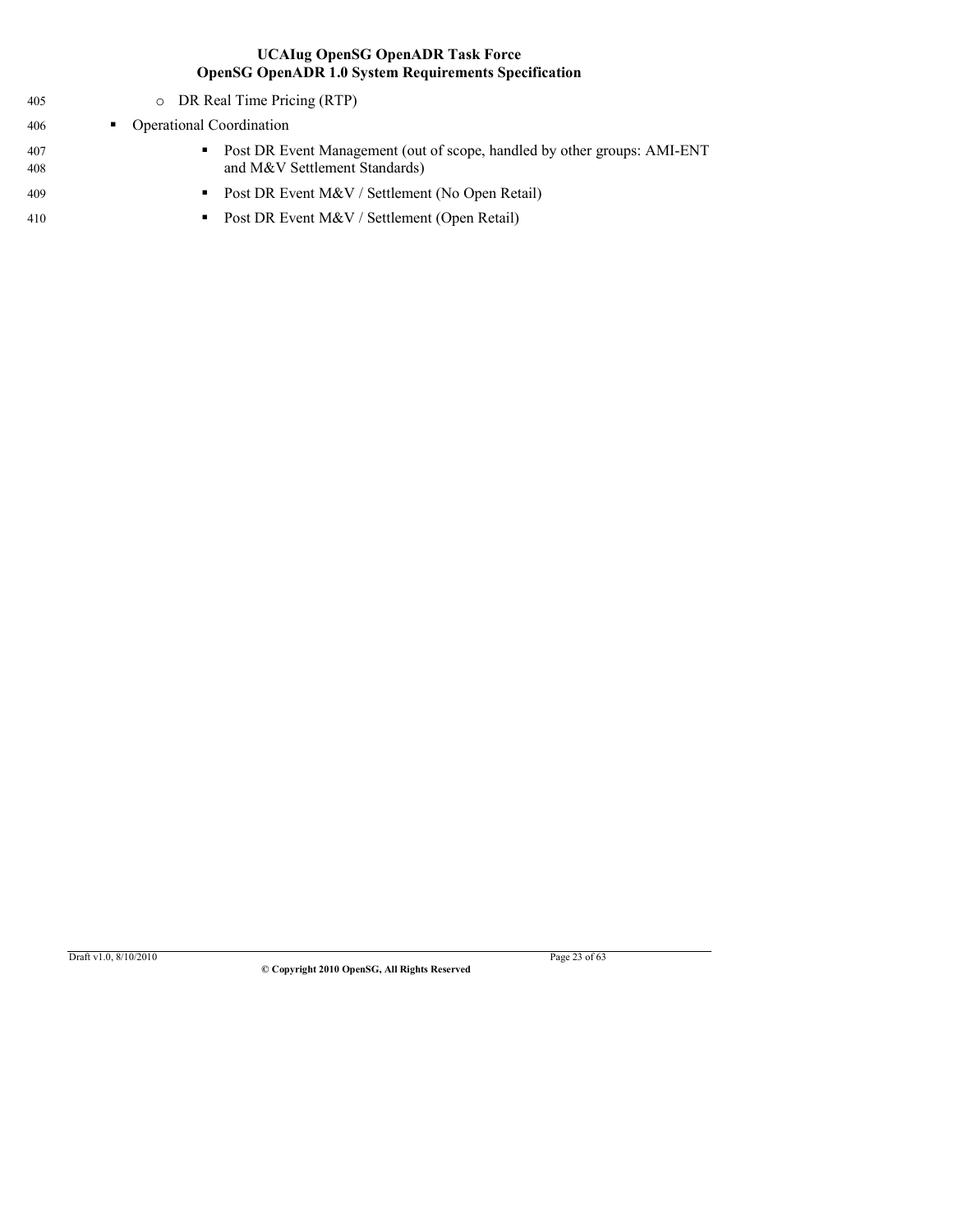### 411 3.2.2 Functional Requirements – Integration Services

412 3.2.2.1 Logical Components

413 Logical Components are used in this document to organize interfaces (integration services) for

414 OpenADR. These logical components represent IT systems which exchange information to carry out

415 the business processes and implement the use cases identified earlier. They may be mapped to specific

416 physical components for a particular implementation. The Logical Components in some cases

417 consolidate multiple Business Roles/Actors to represent entities which perform a common integration

418 role in exchanging information. For example, a DR Controlling Entity is a generalized actor class which

419 represents all the different entities that may need to manage and interact with wholesale and/or retail DR

420 resources. It represents actors such as an ISO/RTO, Distribution Company, Load Serving Entity, and DR

421 Aggregator.

422 Following is a table listing all major logical components that will provide some functions to support

423 ADR business processes. All services will be organized accordingly.

| <b>Logical Components</b>   | <b>Description / Key Business Functions</b>                                                             | <b>Map to NIST</b>      | <b>Map to LBNL</b>       |
|-----------------------------|---------------------------------------------------------------------------------------------------------|-------------------------|--------------------------|
| <b>Electricity Consumer</b> | The end users of electricity. May also generate,<br>store, and manage the use of energy. Traditionally, | <b>Utility Customer</b> | Participant              |
|                             | three customer types are discussed, each with its                                                       |                         |                          |
|                             | own domain: home, commercial/building, and                                                              |                         |                          |
|                             | industrial.                                                                                             |                         |                          |
| DR Controlling Entity       | This is a generalized actor class and represents all                                                    |                         | DRAS - Demand            |
|                             | the different entities that may need to manage and                                                      |                         | Response                 |
|                             | interact with wholesale and/or retail DR resources                                                      |                         | <b>Automation Server</b> |
|                             | and includes the following actors; ISO/RTO,                                                             |                         |                          |
|                             | Distribution Company, Load Serving Entity, DR                                                           |                         |                          |
|                             | Aggregator. (PAP09 Retail dated 2/11/2010 v 1.5)                                                        |                         |                          |
| DR Asset                    | An end device that is capable of shedding or                                                            |                         |                          |
|                             | managing load in response to Demand Response                                                            |                         |                          |
|                             | Events, Energy or AS Price Signals or other system                                                      |                         |                          |
|                             | events (e.g. under frequency detection).                                                                |                         |                          |
| DR Resource                 | A DR resource is a virtual representation of one or<br>more DR assets.                                  |                         |                          |
|                             | It is similar to a DR Asset in that it is capable of                                                    |                         |                          |
|                             | shedding or managing load in response to a                                                              |                         |                          |
|                             | triggering event. Unlike a DR Asset, which is                                                           |                         |                          |
|                             | atomic, a DR Resource may consist of multiple DR                                                        |                         |                          |
|                             | Assets that have been aggregated to form a larger                                                       |                         |                          |
|                             | capacity or energy resource.                                                                            |                         |                          |
|                             | An apartment building with multiple electricity                                                         |                         |                          |
|                             | consumers, each one having one or more DR Assets                                                        |                         |                          |
|                             | may be considered one large DR Resource by                                                              |                         |                          |
|                             | aggregating the total load shedding capacity of all                                                     |                         |                          |
|                             | the DR Assets in the apartment building and                                                             |                         |                          |
|                             | representing the sum total of this capacity as one                                                      |                         |                          |
|                             | DR Resource.                                                                                            |                         |                          |
|                             | A DR Resource may also consist of different types                                                       |                         |                          |
|                             | of Assets (e.g., a wind Turbine and an electric                                                         |                         |                          |
|                             | motor that work in combination to meet DR                                                               |                         |                          |
|                             | program obligations).                                                                                   |                         |                          |

Draft v1.0, 8/10/2010 Page 24 of 63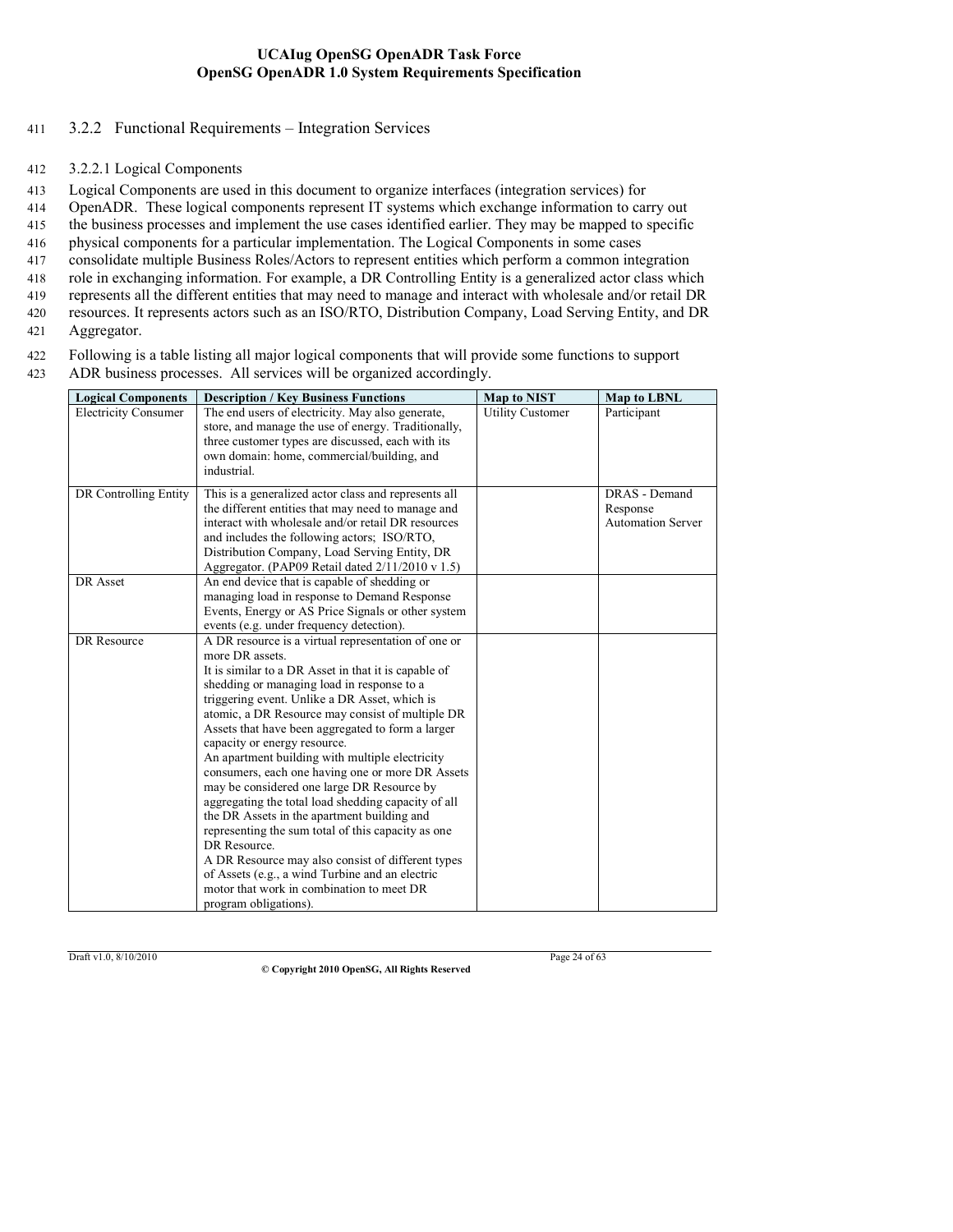| <b>Logical Components</b> | <b>Description / Key Business Functions</b>         | <b>Map to NIST</b> | Map to LBNL |
|---------------------------|-----------------------------------------------------|--------------------|-------------|
|                           | (PAP09 Retail dated 2/11/2010 v 1.5)                |                    |             |
| System and Market         | A System Operator is a Balancing Authority.         |                    |             |
| Operator                  | Transmission Operator, or Reliability Coordinator   |                    |             |
|                           | whose responsibility is to monitor and control an   |                    |             |
|                           | electric system in real time (based on NERC         |                    |             |
|                           | definition). The System Operator is responsible for |                    |             |
|                           | initiating Demand Response Events (e.g., Advance    |                    |             |
|                           | Notifications, Deployment, and Release/Recall       |                    |             |
|                           | instructions).                                      |                    |             |
|                           | The Market Operator manages the bulk electricity    |                    |             |
|                           | market and produces prices for various products.    |                    |             |
|                           | ISO New England and PJM Interconnection are         |                    |             |
|                           | examples of Market and System Operators that        |                    |             |
|                           | perform this function.                              |                    |             |
|                           | (PAP09 Retail dated 2/11/2010 v 1.5)                |                    |             |

424 The following figure represents the Business Process Flows consolidated using the Logical Components.



425

426 **Figure 5. Overview of Business Process Flows Using Logical Components.** 

Draft v1.0, 8/10/2010 Page 25 of 63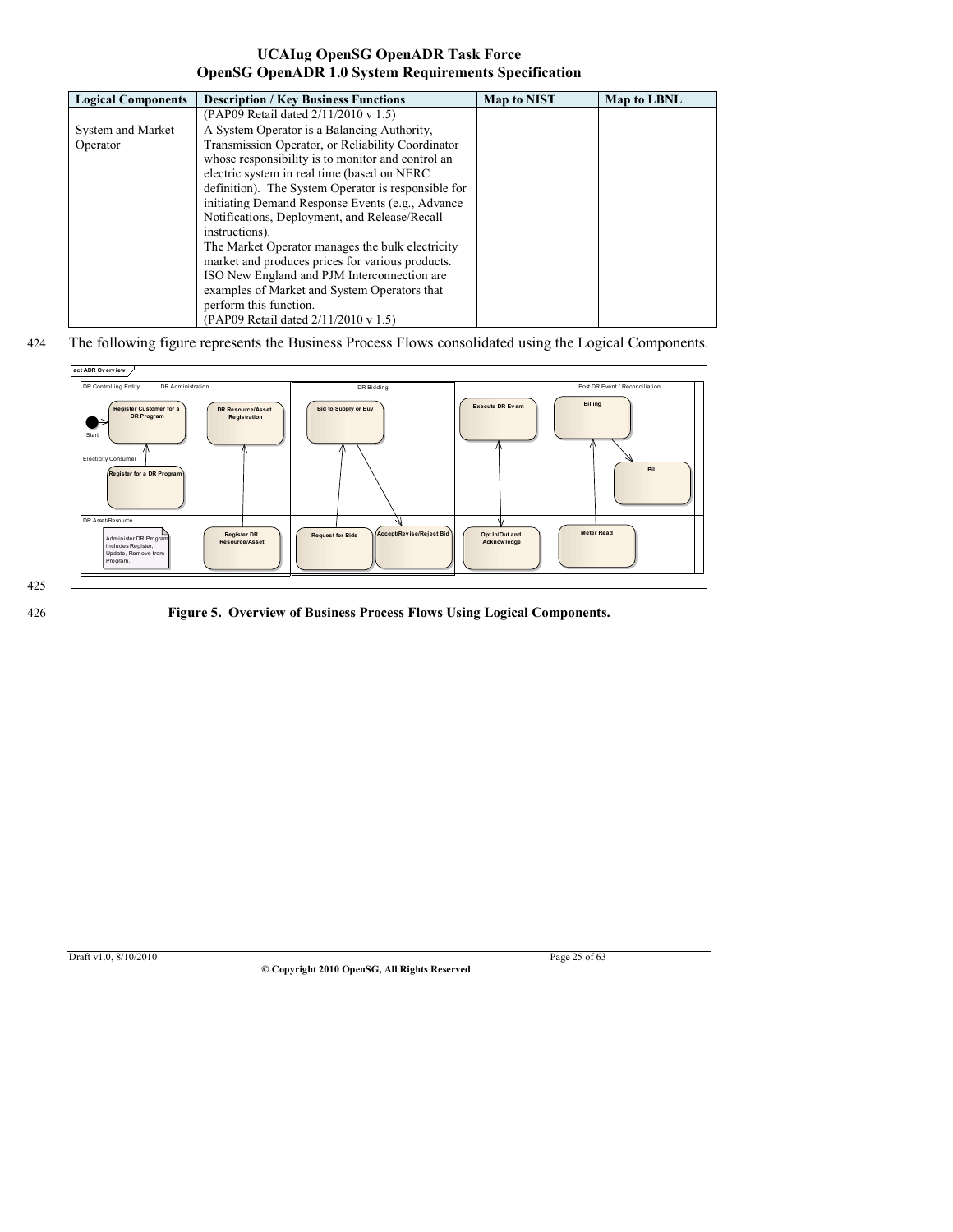- 427 The following diagram shows the logical components involved in data exchanges. The exchanges are
- 428 identified at a high level in order to show the major types of functions carried out.
- 429



430

432

431 **Figure 6. Overview diagram of Logical Components** 

Note that a DR Controlling Entity may represent a single Actor, such as a Utility Distribution Company in the business role of a Load Serving Entity. However, a DR Controlling Entity may also represent a hierarchy of entities, such as an ISO/RTO dispatching DR instructions to a Transmission Operator, who in turn sends the dispatch instructions on to a UDC, who sends instructions to a DR Aggregator, who then directs a specific DR Resource to execute the instruction. This can be modeled as a recursive relationship with DR Controlling Entity which represents each of these Actors in an integration role. The goal is to minimize the number of different logical components and hence the number of different services and message payloads that need to be defined through reuse of the standard services and payload definitions. 442

443 This concept is elaborated more extensively in a recent EPRI report titled *Concepts to Enable*  444 *Advancement of Distributed Energy Resources.* This approach is made possible as we shift from

Draft v1.0, 8/10/2010 Page 26 of 63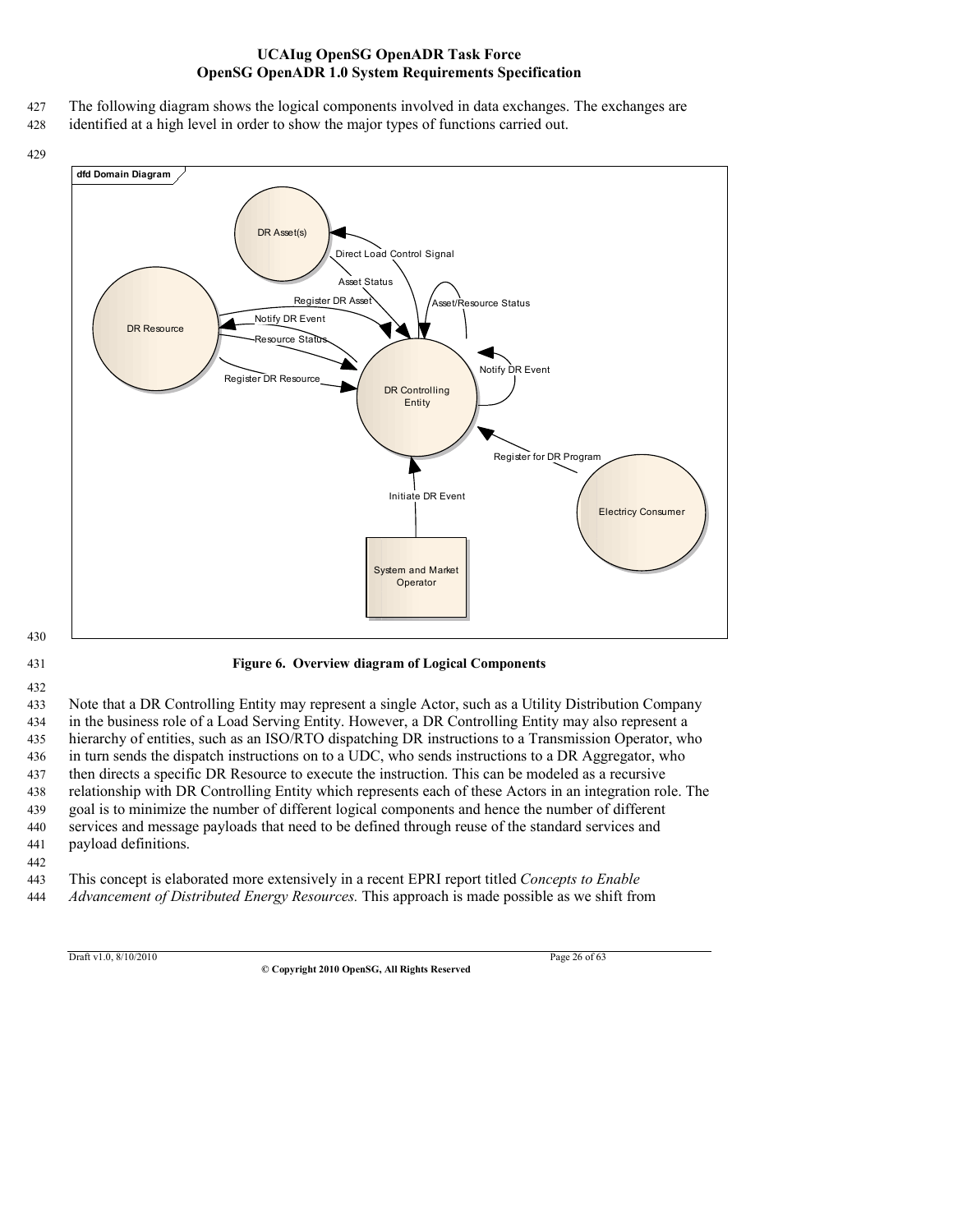designing *control* systems which issue direct load controls to system viewed as a grid resource which <sup>446</sup> "has the ability to handle a situation in an effective manner"<sup>3</sup>, where the "how" of the response is replaced by a description of the situation requiring a change in energy consumption, leaving it to the final DR Resource to know how to control DR Assets to effect the desired change in energy use. The concept put forward by the EPRI report is called the REC-VEN concept, where the REC (Resource Energy Controller) determines when and why to send specific grid messages to the resources it manages, which are represented as a VEN (Virtual End Node). A VEN can in turn also function as a REC to another VEN which is lower down in the control hierarchy.



**Figure 7. REC-VEN Operations,** adapted from: *Concepts to Enable Advancement of Distributed Energy Resources: White Paper on DER*. EPRI, Palo Alto, CA : 2010. 1020432

Draft v1.0, 8/10/2010 Page 27 of 63

 $\overline{a}$ 

In the diagram above, the DR Controlling Entity can be thought of as a VEN-REC object, thus representing all the entities in series from the System and Market Operator to the DR Resource. This is modeled by adding a recursive relation to a DR Controlling Entities, so that the DR Controlling Entity in the diagram represents one or more entities. This approach ensures a scalable architecture for all future Smart Grid developments.

<sup>&</sup>lt;sup>3</sup> Concepts to Enable Advancement of Distributed Energy Resources: White Paper on DER. EPRI, Palo Alto, CA: 2010.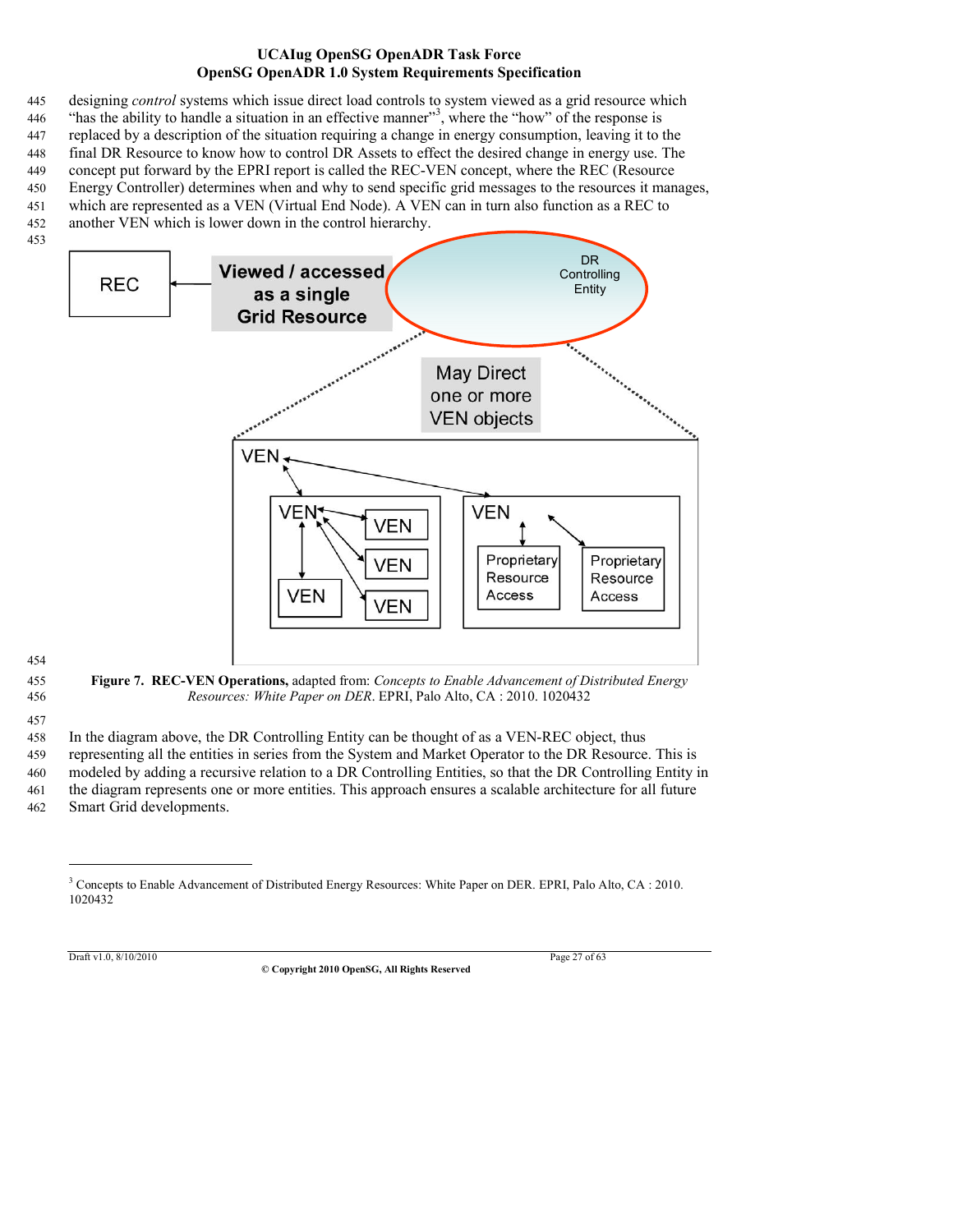463 3.2.2.2 Integration Services

The following Integration Services were derived from the Use Cases, Business Processes, and Functional Specifications documents defined earlier (Section 3.2.1) and represent the services needed to carry out the necessary data exchanges between logical components. The data required for the data exchange is defined in Section 3.4.1 Data Architecture View.

468

469 Specific Service Operations and Resource Patterns are defined as part of the OpenADR Service 470 Definition document and the associated artifacts. The operations are defined based on the methods 471 defined in Section 3.4 OpenADR Data Architecture View.

472

473 A detailed list of individual messages in Use Case Context is provided in Section 4.2.

474

| <b>Use Case</b><br><b>Scenario</b>                            | <b>Service Name</b>                   | Provider                           | <b>Functional Description of the Service</b>                                                                                                                                                                                                                                                       | Priority       |
|---------------------------------------------------------------|---------------------------------------|------------------------------------|----------------------------------------------------------------------------------------------------------------------------------------------------------------------------------------------------------------------------------------------------------------------------------------------------|----------------|
| Administrate<br>Customer for<br>DR                            | DR Customer<br>Agreement              | <b>DR</b><br>Controlling<br>Entity | Customer is Registered for, Updated or Removed from a<br>DR Program.                                                                                                                                                                                                                               | 3              |
| Administrate<br>DR Resource                                   | <b>DR</b> Resource                    | <b>DR</b> Resource<br>Owner        | DR Resource is registered and associated with a DR<br>Program and Customer. The Resource is updated and/or<br>removed from DR Program.                                                                                                                                                             | $\overline{2}$ |
| Administrate<br>DR Asset                                      | DR Asset                              | DR Asset<br>Owner                  | DR Asset is registered and associated with a DR Resource.<br>The Resource is updated and/or removed from DR<br>Program.                                                                                                                                                                            | $\overline{2}$ |
| <b>Execute DR</b><br>Event                                    | Notify DR<br>Event                    | <b>DR</b><br>Controlling<br>Entity | DR Event information is sent to participants prior to the DR<br>Event start based on defined intervals and is Updated,<br>and/or Canceled.                                                                                                                                                         | $\mathbf{1}$   |
| <b>Execute DR</b><br>Event                                    | DR Event                              | <b>DR</b><br>Controlling<br>Entity | DR Event is a polymorphic message type that supports<br>Direct Load Control, DR Instructions (Objectives), Price<br>Schedule                                                                                                                                                                       | 1              |
| <b>Execute DR</b><br>$Event -$<br>Operational<br>Coordination | Forecast<br>Demand                    | <b>DR</b><br>Controlling<br>Entity | Multiple levels of aggregated DR Demand and Telemetry<br>data is provided for the purpose of coordinating a DR Event<br>and to provide checks against circuit limits.                                                                                                                              | 6              |
| Execute DR -<br>Event<br>Monitoring /<br>Confirmation         | Asset /<br>Resource<br>Status (State) | DR Resource<br>or Asset            | The DR Resource or Asset (in the event of DLC) provides<br>status for opt in / out or other state that impacts Demand<br>Response.<br>The Status message may be as a confirmation reply to a DR<br>Signal or as an update resulting from a state/status change<br>or in response to a Get message. | 1              |
| Post DR Event<br>$-M&V/$<br>Settlement                        | Meter Read &<br>Billing               |                                    | The process and messages used for settlement of a DR<br>event are the same as defined in the <i>Utility AMI AMI-ENT</i><br><b>System Requirements Specification</b> , Utility AMI-ENT<br>Task Force.<br>The meter read interval is determined by the interval of DR<br>Event participation.        | n/a            |
| DR Bidding                                                    |                                       |                                    |                                                                                                                                                                                                                                                                                                    | 5              |

475

Draft v1.0, 8/10/2010 Page 28 of 63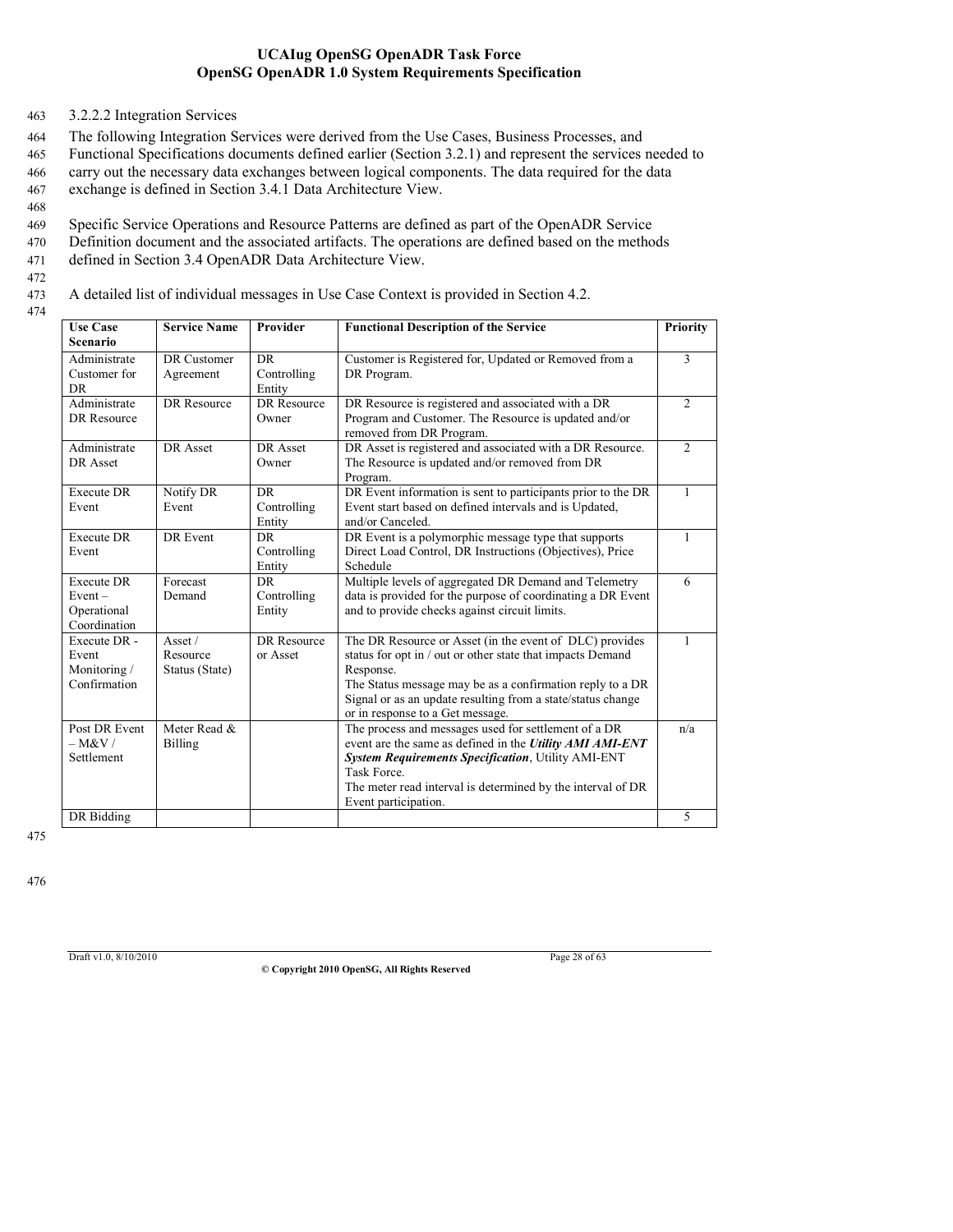### 3.2.3 Technical Requirements – Integration Services

Integration services that are well defined, understood and managed are the linchpin of an open and interoperable implementation between the utility enterprise and other business entities. Following is a list of guiding principles for integration services design:

- Common protocol and business semantics SHALL be used to achieve loose coupling of end-point service (directly or indirectly)
- Services SHALL be representative of a unique unit of work and reusable across business functions.
- Services SHALL be reusable across common practices of utilities.
- Service design SHALL be driven by business requirements and reflected in the architecture.
- Service design SHALL be governed with a common approach and framework to achieve conceptual integrity.
- Service level agreement should be defined to support key architecture qualities: security, reliability, performance, availability, scalability, data quality, information fidelity, etc.

### **3.3 OpenADR Application Architecture View**

- 1. Audit information SHOULD be maintained, so that a report could be produced containing details (who, what, when, etc.) about authorizations, transfers, and other significant events.
- 2. OpenADR Application Architecture SHALL provide measures that protect and defend information and information systems by ensuring their availability, integrity, authentication, confidentiality, and non-repudiation.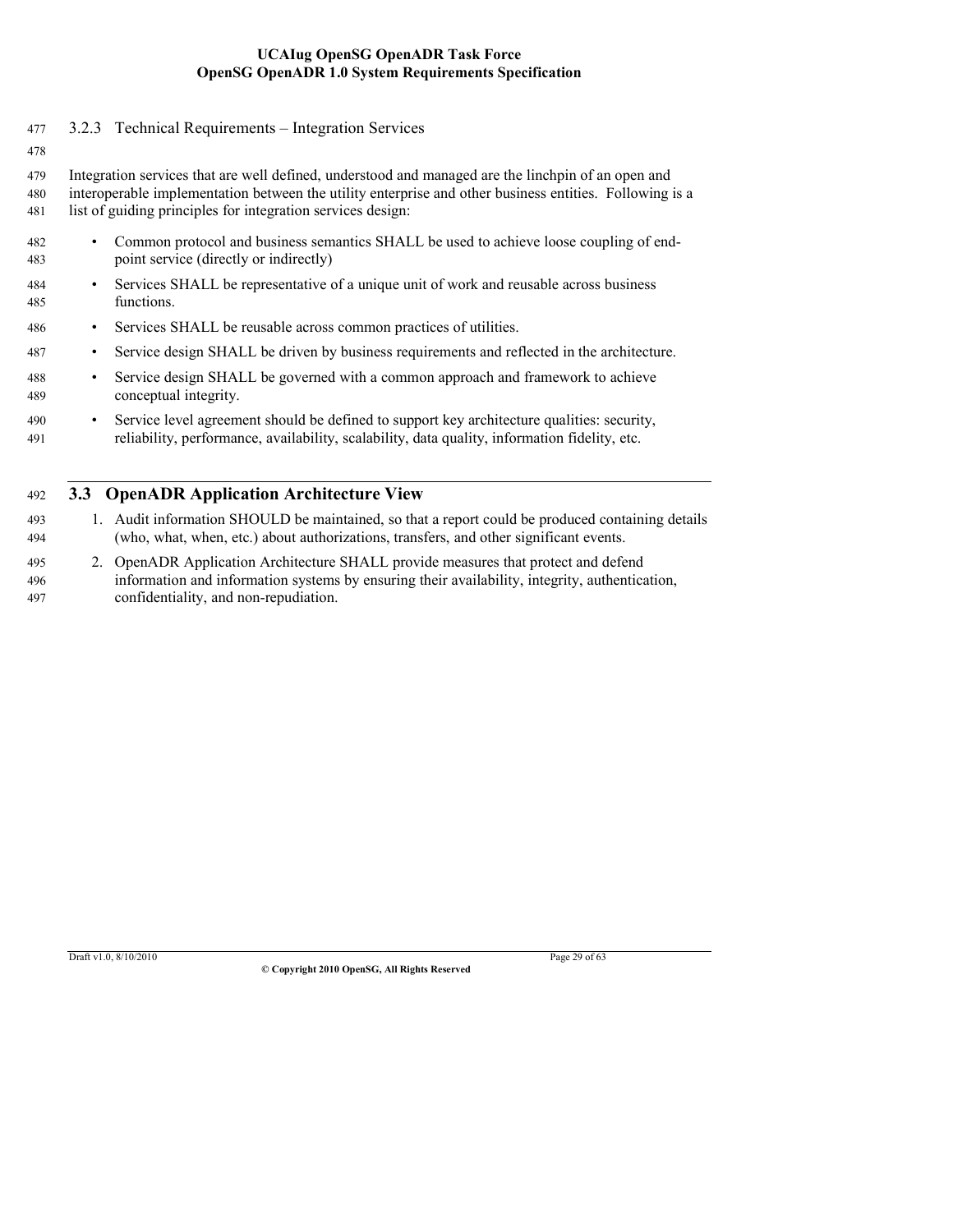| 498        | 3.4 OpenADR Data Architecture View                                                                                                                                      |
|------------|-------------------------------------------------------------------------------------------------------------------------------------------------------------------------|
| 499<br>500 | Based on OpenADR use cases, the following data objects have been identified. The OpenADR services<br>SHALL implement methods to make requests related to these objects. |
| 501        | DR Customer Enrollment                                                                                                                                                  |
| 502        | Register Customer for DR Program<br>$\circ$                                                                                                                             |
| 503        | <b>Update Customer for DR Program</b><br>$\circ$                                                                                                                        |
| 504        | Remove Customer from DR Program<br>$\circ$                                                                                                                              |
| 505        | DR Asset (End Device)                                                                                                                                                   |
| 506        | Register Asset for DR Program<br>$\circ$                                                                                                                                |
| 507        | <b>Update Asset for DR Program</b><br>$\circ$                                                                                                                           |
| 508        | Remove Asset from DR Program<br>$\circ$                                                                                                                                 |
| 509        | DR Resource (Device Group)<br>$\bullet$                                                                                                                                 |
| 510        | Register Resource for DR Program<br>$\circ$                                                                                                                             |
| 511        | Update Resource for DR Program<br>$\circ$                                                                                                                               |
| 512        | Remove Resource from DR Program<br>$\circ$                                                                                                                              |
| 513        | Notify Demand Response Event                                                                                                                                            |
| 514        | <b>Advance Notification</b><br>$\Omega$                                                                                                                                 |
| 515        | <b>Update Event</b><br>$\circ$                                                                                                                                          |
| 516        | Cancel Event<br>$\circ$                                                                                                                                                 |
| 517        | Demand Response Event<br>٠                                                                                                                                              |
| 518        | Types:<br>$\circ$                                                                                                                                                       |
| 519        | Direct Load Control Signal<br>٠                                                                                                                                         |
| 520        | Demand Response Instructions / Objectives (DR Dispatch)<br>٠                                                                                                            |
| 521        | Price Signal / Schedule                                                                                                                                                 |
| 522        | Updates<br>$\circ$                                                                                                                                                      |
| 523        | Cancel<br>$\circ$                                                                                                                                                       |
| 524        | Forecast Demand (out of scope)<br>٠                                                                                                                                     |
| 525        | Asset / Resource Status (Monitor Demand Response Event)                                                                                                                 |
| 526        | Response to Signal<br>$\circ$                                                                                                                                           |
| 527        | Get Status/State<br>$\circ$                                                                                                                                             |
| 528        | Continuous Response<br>$\circ$                                                                                                                                          |
|            |                                                                                                                                                                         |

Draft v1.0, 8/10/2010 Page 30 of 63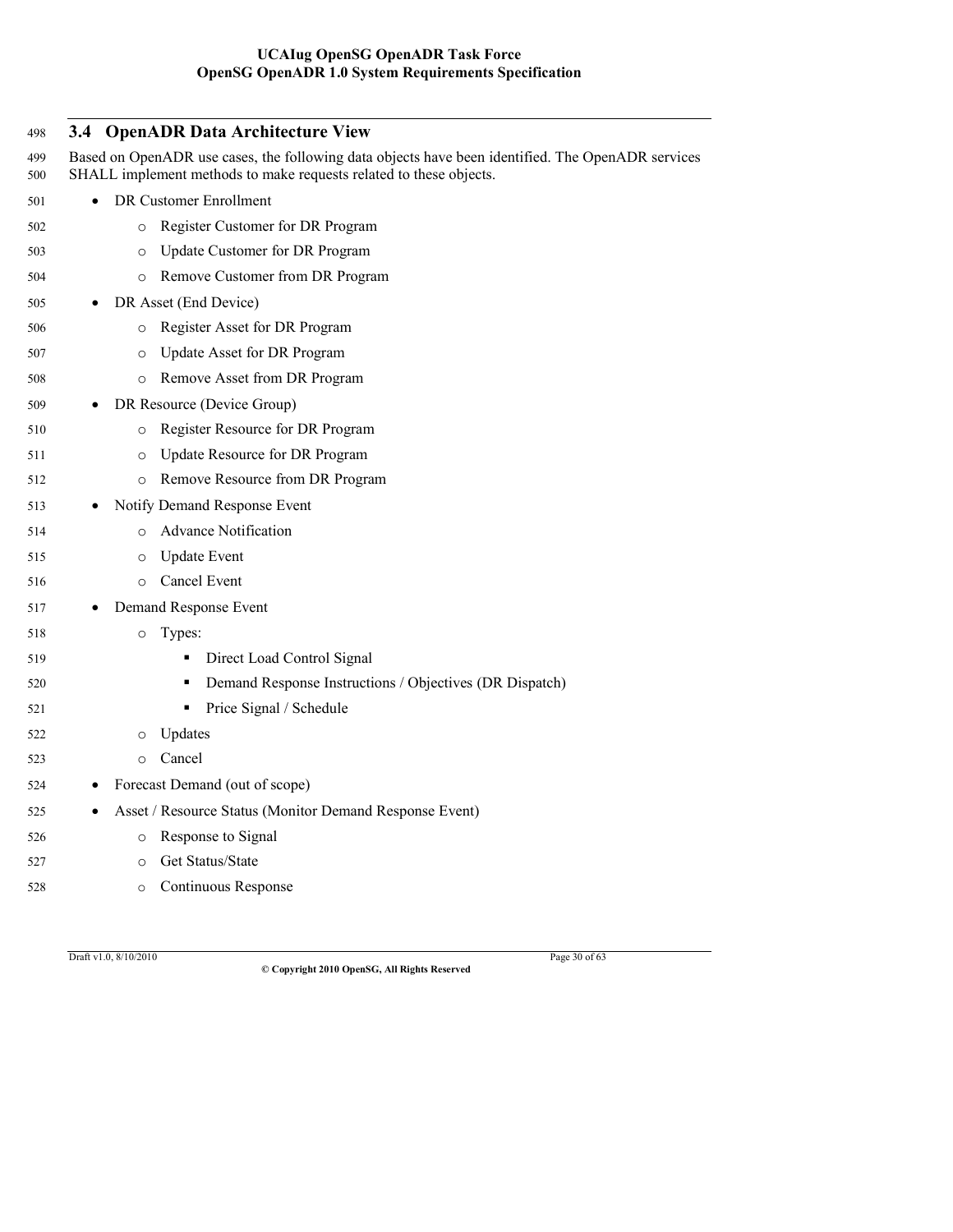### 529 3.4.1 Temporal Model of a DR Event

530 An Event consists of the time periods, deadlines, and transitions during which Demand Resources

531 perform. A DR Event Schedule a Notification Period, Active Event Period, Ramp Period and Recovery

532 Period. The Ramp Period is considered part of the Active Event Period. A DR Event can be partitioned

- 533 into a continuous block of consecutive time periods called intervals. Events can also be open-ended. i.e.
- 534 a Start Time without duration or end-time.
- 535 An instance of DR instructions represents a specific type of instruction that was defined specifically for
- 536 the DR program and is effective for a specific interval or open-ended. Each type of instruction may
- 537 have a schedule of values that are valid across the entire period for which the DR event is active.
- 538 Therefore, a single type of instruction may have multiple values, each of which are valid during a
- 539 different time period during the event.
- 540 The Temporal Model of a DR Event is shown in Figure 8 below (Based upon OpenADR model).



Draft v1.0, 8/10/2010 Page 31 of 63

541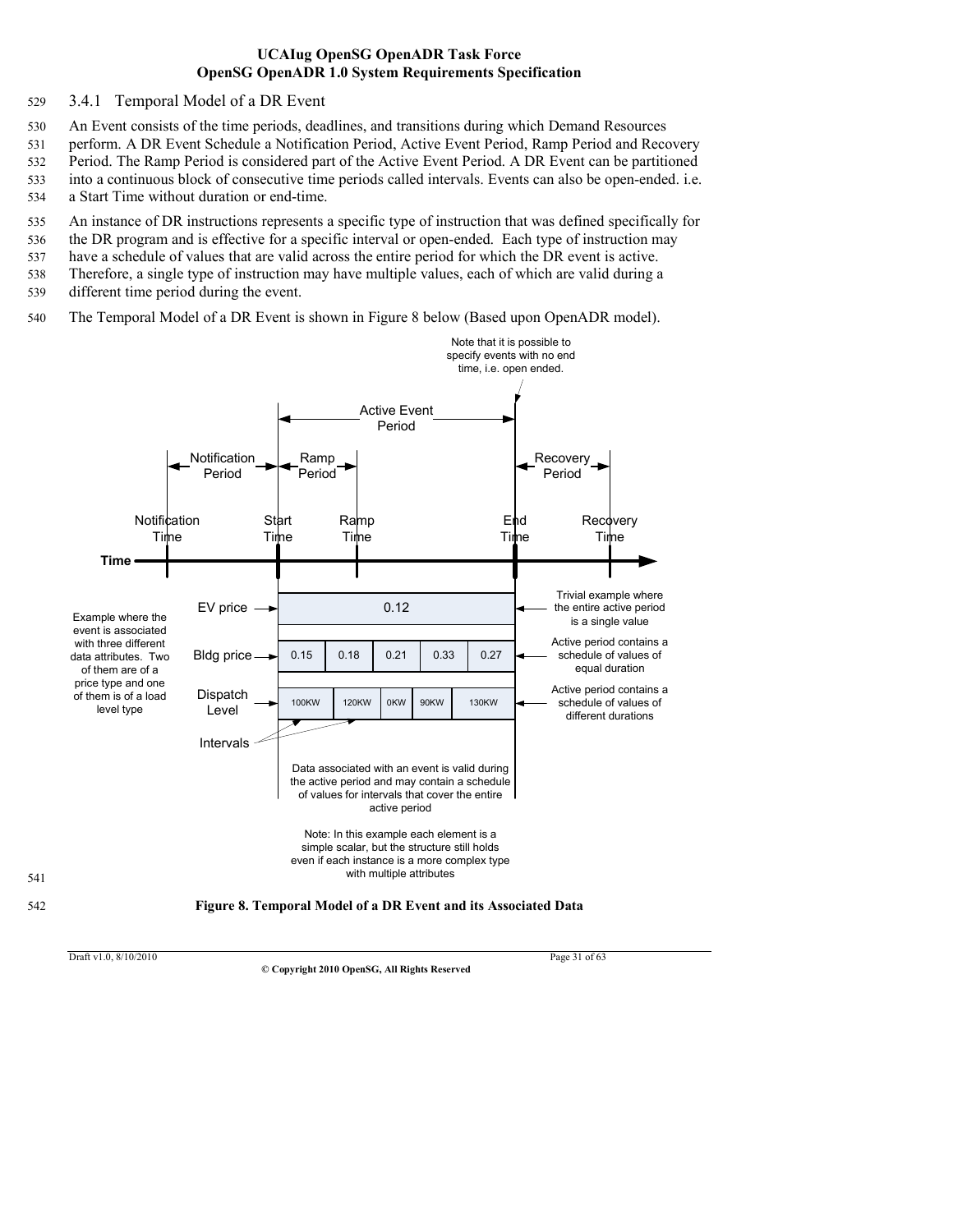543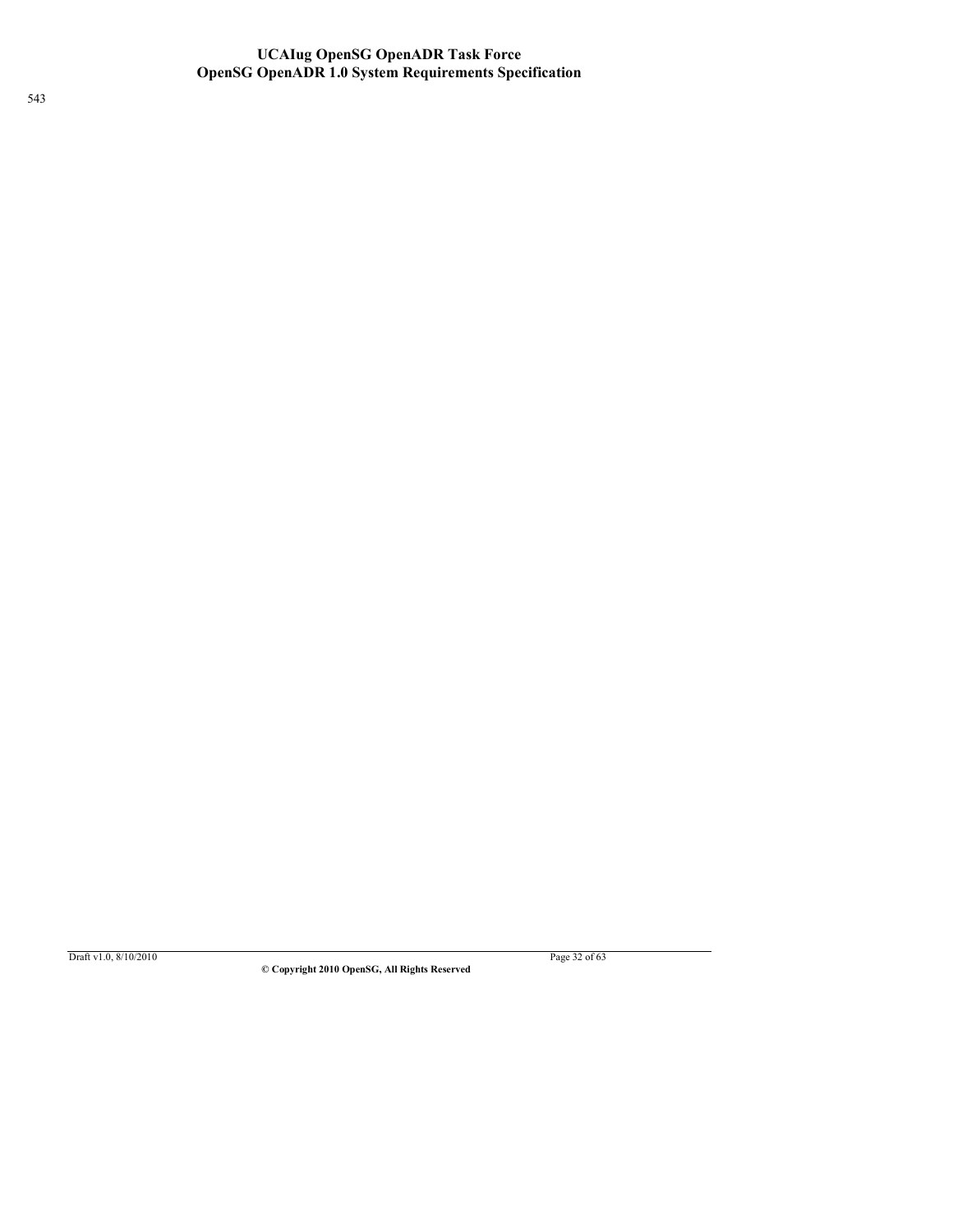### 3.4.2 DR Event - Data Requirements 3.4.2 DR Event - Data Requirements

| Demand Resources perform. (PAP09 Wholesale)<br>Objectives, and Direct Load Control. | An Event consists of the time periods, deadlines, and transitions during which<br>A DR Event data object is used to initiate a DR Dispatch types of Price Plus,                   |                                 |                                | Map To                         |                              |
|-------------------------------------------------------------------------------------|-----------------------------------------------------------------------------------------------------------------------------------------------------------------------------------|---------------------------------|--------------------------------|--------------------------------|------------------------------|
| Data Element                                                                        | Description                                                                                                                                                                       | <b>PAP09 Retail</b>             | Wholesale<br>PAP <sub>09</sub> | <b>OADRCS<sup>4</sup></b>      | Map to SEP<br><b>2.0 TRD</b> |
|                                                                                     | <b>All DR Events</b>                                                                                                                                                              |                                 |                                |                                |                              |
| DR Program Name                                                                     | An identifier of the program for which a DR event was<br>issued.                                                                                                                  | DR Program<br>Name              | Program Name                   | EventState.progra<br>mName     | DR event name                |
| Service Provider ID                                                                 | An identifier for the Service Provider issuing the DR<br>event.                                                                                                                   | Provider ID<br>Service          | Operator)<br>(System           | EventState.drasNa<br>me        |                              |
| Event ID                                                                            | An identifier for the DR event that was created when the<br>DR event was first issued.                                                                                            | Event ID                        | Event ID                       | EventState.eventI<br>dentifier | DR event ID                  |
| Event Modification<br>Number                                                        | A modification number for the DR event. This is used<br>to indicate if the DR Event has been modified by the<br>Utility. Each time it is modified, this number is<br>incremented. | Modification<br>Number<br>Event | n/a                            | EventState.event<br>ModNumber  |                              |
| Location Identifier                                                                 | applicable to. A value of "null" indicates that the price is<br>An identifier used to indicate what this dispatch is<br>in effect for all areas.                                  | Location                        |                                |                                |                              |

4 Abbreviation for OPEN AUTOMATED DEMAND RESPONSE COMMUNICATIONS SPECIFICATION 4 Abbreviation for *OPEN AUTOMATED DEMAND RESPONSE COMMUNICATIONS SPECIFICATION*

Draft v1.0, 8/10/2010 Page 33 of 63 Draft v1.0, 8/10/2010

© Copyright 2010 OpenSG, All Rights Reserved **© Copyright 2010 OpenSG, All Rights Reserved** 

Page 33 of 63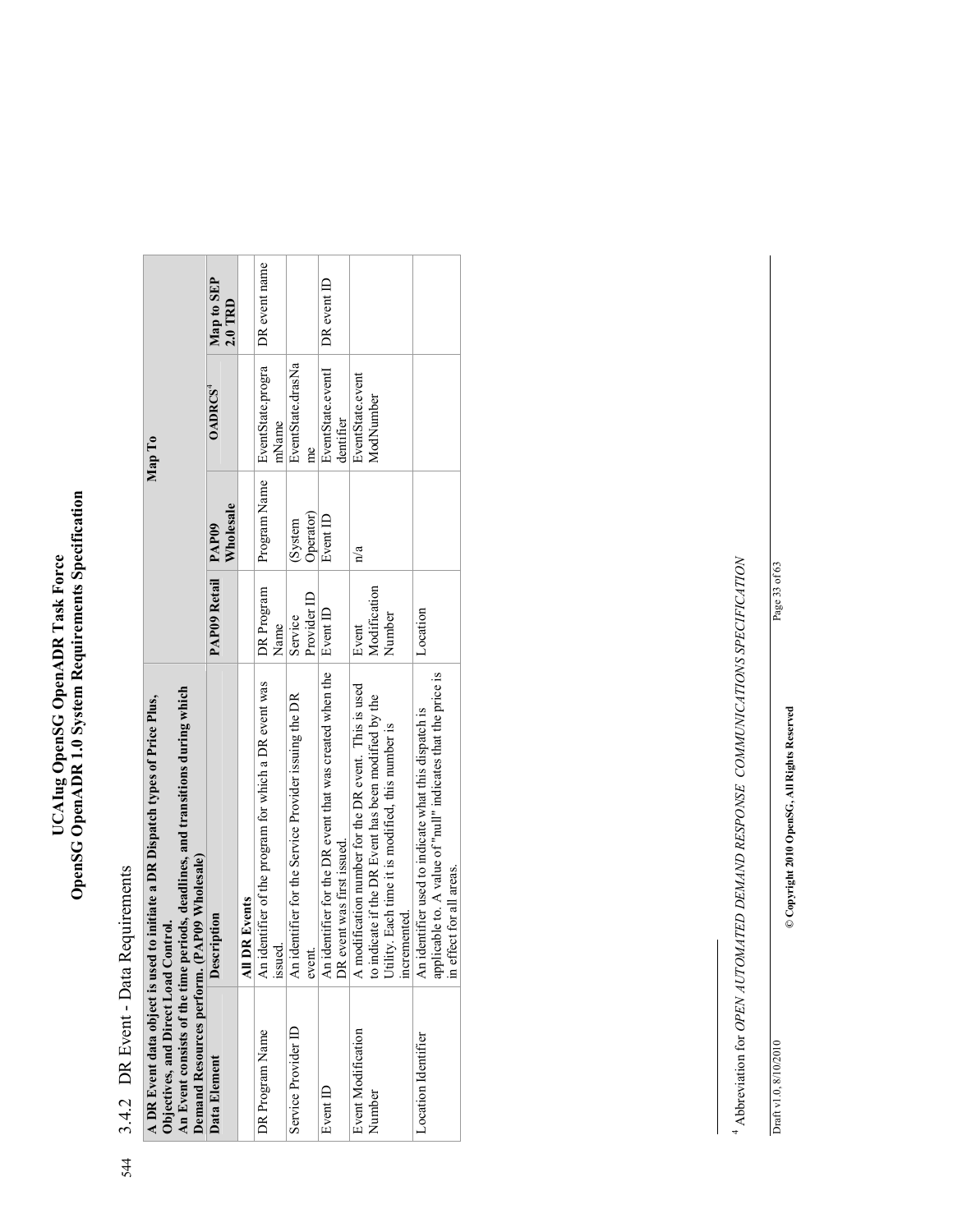|                                             | OpenSG OpenADR 1.0 System Requirements Specification                                                                                                                                                                                                                                                                                                                                                                                                                                                                                                                         |                     |                                                                                                                                                                                                                                                                                                                                                                                       |                                               |                       |
|---------------------------------------------|------------------------------------------------------------------------------------------------------------------------------------------------------------------------------------------------------------------------------------------------------------------------------------------------------------------------------------------------------------------------------------------------------------------------------------------------------------------------------------------------------------------------------------------------------------------------------|---------------------|---------------------------------------------------------------------------------------------------------------------------------------------------------------------------------------------------------------------------------------------------------------------------------------------------------------------------------------------------------------------------------------|-----------------------------------------------|-----------------------|
| Objectives, and Direct Load Control.        | A DR Event data object is used to initiate a DR Dispatch types of Price Plus,                                                                                                                                                                                                                                                                                                                                                                                                                                                                                                |                     |                                                                                                                                                                                                                                                                                                                                                                                       | Map To                                        |                       |
| Demand Resources perform. (PAP09 Wholesale) | An Event consists of the time periods, deadlines, and transitions during which                                                                                                                                                                                                                                                                                                                                                                                                                                                                                               |                     |                                                                                                                                                                                                                                                                                                                                                                                       |                                               |                       |
| Data Element                                | Description                                                                                                                                                                                                                                                                                                                                                                                                                                                                                                                                                                  | <b>PAP09 Retail</b> | Wholesale<br>PAP <sub>09</sub>                                                                                                                                                                                                                                                                                                                                                        | <b>OADRCS</b> <sup>4</sup>                    | Map to SEP<br>2.0 TRD |
| Location-type                               | A value used to interpret the value contained in the<br>Electrical Node ID (could be the same as Service<br>ion. Examples of Location-type include:<br>Competitive Choice Area<br>ocation / USNG<br>Electrical Node Name<br>Electrical Node Type<br>Resource Identifier<br>Delivery Location)<br><b>Coordinates</b><br>(from CIM)<br>Weather Station<br>Electrical Node<br>Identifier<br>Address<br>PNode ID<br>Zip-code<br>$\mathbf{r}$<br>Locatio<br>PNode<br>Postal<br>Zone 1<br>Zone (<br>GPS <sup>(</sup><br>Grid <sub>I</sub><br>Asset<br>Zone<br>$\ddot{\sigma}$<br>ð | Location-type       | Electrical Node<br>Electrical Node<br>Electrical Node<br>State/Province<br>Competitive<br>Choice Area<br>Coordinates<br>Zone (from<br>Zip/Postal<br>PNode ID<br>Address <sub>2</sub><br>Address <sub>1</sub><br>Weather<br>$Z$ one $ID$<br>Country<br>Facility<br>Facility<br>Facility<br>Station<br>PNode<br>Name<br>Code<br>Туре<br>CIM <sub>D</sub><br>GPS<br>City<br>$\mathbf{D}$ |                                               |                       |
| Test Event Flag                             | This attribute signifies whether this is a test event or not.<br>Test events may be issued by the Utility/ISO like other<br>DR Events.                                                                                                                                                                                                                                                                                                                                                                                                                                       | Test Event<br>Flag  | Type=test or<br>Deployment<br>Audit                                                                                                                                                                                                                                                                                                                                                   | EventState.testEve<br>$\overline{\mathbf{u}}$ |                       |

 $\mathbf{r}$ UCAIug OpenSG OpenADR Task Force<br>SG OpenADR 1.0 System Requirements Spec **UCAIug OpenSG OpenADR Task Force** 

Draft v1.0, 8/10/2010 Page 34 of 63 Draft v1.0, 8/10/2010

 $\odot$  Copyright 2010 OpenSG, All Rights Reserved **© Copyright 2010 OpenSG, All Rights Reserved** 

Page 34 of 63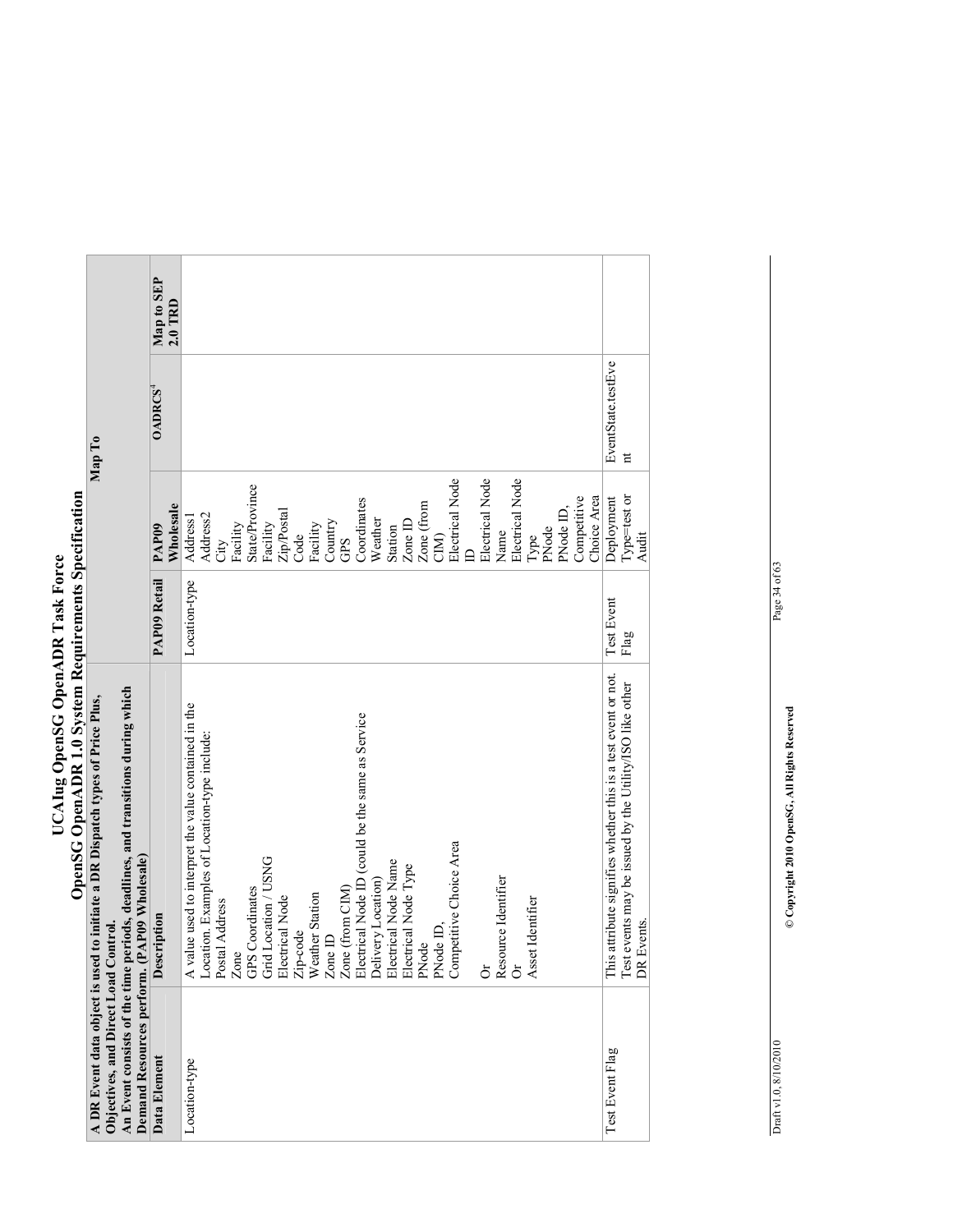| UCAIug OpenSG OpenADR Task Force | <b>OpenSG OpenADR 1.0 System Requirements Specification</b> |  |
|----------------------------------|-------------------------------------------------------------|--|
|                                  |                                                             |  |
|                                  |                                                             |  |
|                                  |                                                             |  |
|                                  |                                                             |  |
|                                  |                                                             |  |
|                                  |                                                             |  |
|                                  |                                                             |  |
|                                  |                                                             |  |

|                                                      |                                                                                                                                                             | Map to SEP<br><b>2.0 TRD</b><br><b>OADRCS4</b> | DRModeData.Ope<br>DRModeData.Ope<br>EventState.simple<br>EventState.simple<br>rationModeValue<br>rationModeSched                                                                                                  | Criticality<br>Level                                                                                                                                                                                                                                                                                                                                                                                                                                                                                                                                                                                                                                                                                                                 |                                       |
|------------------------------------------------------|-------------------------------------------------------------------------------------------------------------------------------------------------------------|------------------------------------------------|-------------------------------------------------------------------------------------------------------------------------------------------------------------------------------------------------------------------|--------------------------------------------------------------------------------------------------------------------------------------------------------------------------------------------------------------------------------------------------------------------------------------------------------------------------------------------------------------------------------------------------------------------------------------------------------------------------------------------------------------------------------------------------------------------------------------------------------------------------------------------------------------------------------------------------------------------------------------|---------------------------------------|
|                                                      | Map To                                                                                                                                                      | Wholesale<br>PAP <sub>09</sub>                 | $\frac{1}{10}$<br>n/a                                                                                                                                                                                             |                                                                                                                                                                                                                                                                                                                                                                                                                                                                                                                                                                                                                                                                                                                                      |                                       |
| OpenSG OpenADR 1.0 System Requirements Specification |                                                                                                                                                             | <b>PAP09 Retail</b>                            |                                                                                                                                                                                                                   | Jtility Defined<br>Mandatory<br>Mandatory<br>Mandatory<br>Voluntary<br>Voluntary<br>Voluntary<br>Voluntary<br>Voluntary<br>Voluntary                                                                                                                                                                                                                                                                                                                                                                                                                                                                                                                                                                                                 |                                       |
|                                                      | An Event consists of the time periods, deadlines, and transitions during which<br>to initiate a DR Dispatch types of Price Plus,<br><b>AP09 Wholesale</b> ) | Description                                    | as an alternate and simplified representation of the<br>gnal, whether it be price based or a dispatch<br>NORMAL, MODERATE, and HIGH, SPECIAL<br>Takes on a small number of finite levels such as<br>DR si<br>Used | Temperature Set Point can be used in combination with<br>event can be solely based on this value, or combination<br>event. The action taken by load control devices for an<br>Average Load Adjustment Percentage, Duty Cycle,<br>Criticality Level Level Description Participation<br>Cooling Temperature Offset, Heating Temperature<br>with other Load Control Event fields supported by<br>Offset, Cooling Temperature Set Point or Heating<br>this device. For example, additional fields such as<br>field defines the level of criticality of this<br>Service Disconnect<br>Planned Outage<br>Utility Defined<br>Emergency<br>Reserved<br>Green<br>$\sim$<br>$\sim$<br>4<br>the Criticality level.<br>to $0x0F$<br>0x0A<br>This | All Price Plus Information Dispatches |
|                                                      | Objectives, and Direct Load Control<br>Demand Resources perform. (P.<br>A DR Event data object is used                                                      | Data Element                                   | Simple Signal Levels                                                                                                                                                                                              | 29.58<br>Criticality Level                                                                                                                                                                                                                                                                                                                                                                                                                                                                                                                                                                                                                                                                                                           |                                       |

Draft v1.0, 8/10/2010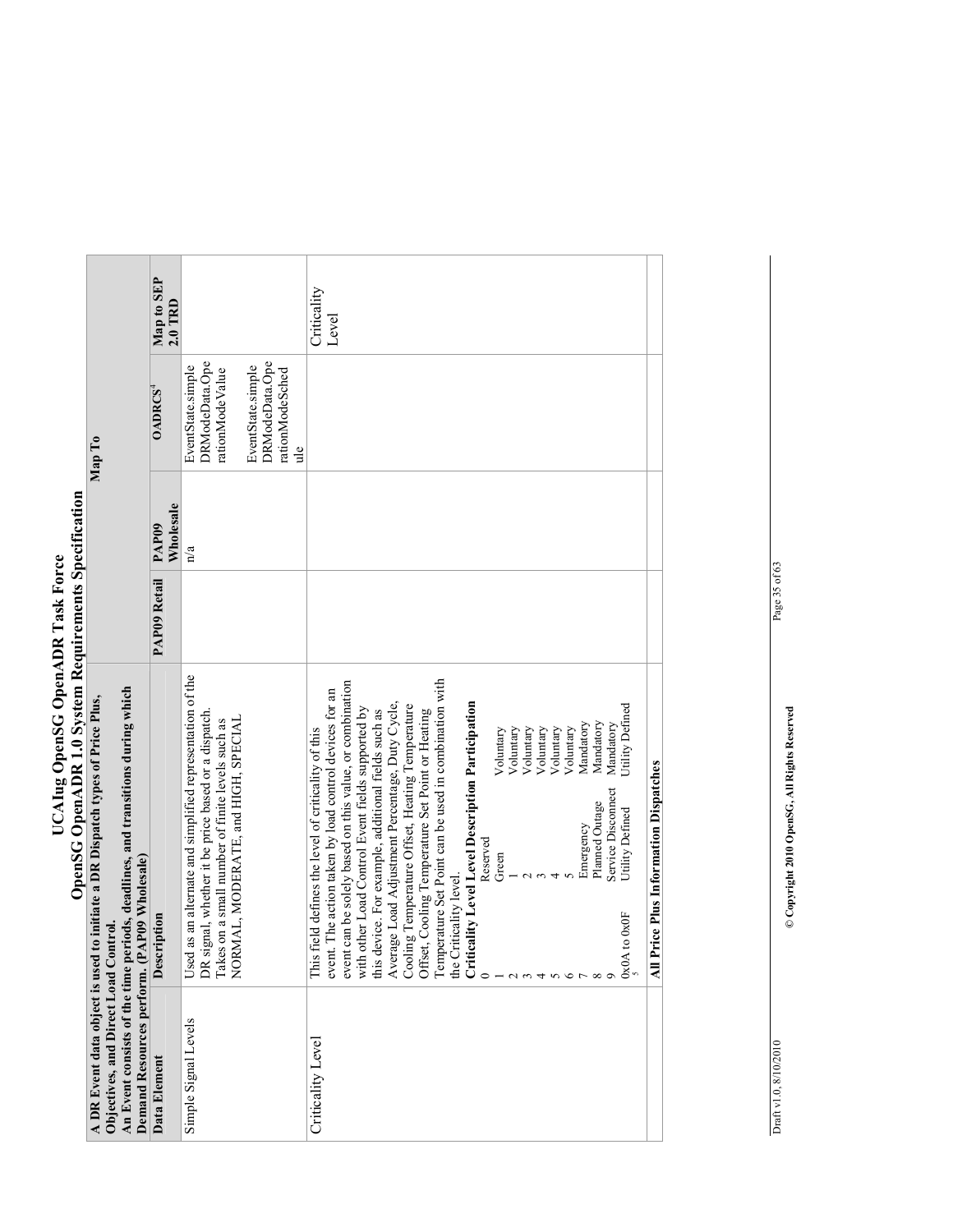|                                                                        | Dental Construction of the product of the production of the product of the production of the product of the product of the product of the product of the product of the product of the product of the product of the product o                                                                              |                     |                                           |                                                                                                                                              |                       |
|------------------------------------------------------------------------|-------------------------------------------------------------------------------------------------------------------------------------------------------------------------------------------------------------------------------------------------------------------------------------------------------------|---------------------|-------------------------------------------|----------------------------------------------------------------------------------------------------------------------------------------------|-----------------------|
| Objectives, and Direct Load Control.<br>A DR Event data object is used | to initiate a DR Dispatch types of Price Plus,                                                                                                                                                                                                                                                              |                     |                                           | Map To                                                                                                                                       |                       |
| Demand Resources perform. (PAP09 Wholesale)                            | An Event consists of the time periods, deadlines, and transitions during which                                                                                                                                                                                                                              |                     |                                           |                                                                                                                                              |                       |
| Data Element                                                           | Description                                                                                                                                                                                                                                                                                                 | <b>PAP09 Retail</b> | Wholesale<br>PAP <sub>09</sub>            | <b>OADRCS</b>                                                                                                                                | Map to SEP<br>2.0 TRD |
| DR Dispatch Type (for<br>Price Plus)                                   | PRICE_RELATIVE - Change in price relative from<br>Identifies the type of the DR Price Plus Dispatch.<br><b>E_MULTIPLE</b> - Multiple of current price<br>CE_ABSOLUTE - Price number<br>base tariff.<br>PRIC<br>PRIC                                                                                         | Instruction<br>Type | Retail only for<br>$_{\text{now}}$<br>n/a | tData.eventInfoIns<br>nstances.eventInfo<br>EventState.drEven<br>EventState.DrEve<br>tances.eventInfoT<br>ntData.eventInfoI<br>ypelD<br>Name |                       |
|                                                                        | All Price Plus Information Intervals                                                                                                                                                                                                                                                                        |                     |                                           |                                                                                                                                              |                       |
| Currency                                                               | Identifier used to interpret the price element. MUST<br>follow ISO 4217 standard                                                                                                                                                                                                                            | Currency            |                                           |                                                                                                                                              |                       |
| Price                                                                  | Expressed in decimal notation with a precision up to 6<br>decimal places. Prices MAY be either positive or<br>negative.<br>Single or multiple valued price (e.g., for energy,<br>demand, etc.)                                                                                                              | Price               |                                           | nstances.eventInfo<br>EventState.DrEve<br>ntData.eventInfoI<br>Values.value                                                                  |                       |
| Unit-of-Measure                                                        | Examples of NIST compliant units of measure include:<br>pertains. MUST be complaint with the International<br>Indicates the unit of measure for which the price<br>System of Units as defined by NIST SP 330, ref:<br>http://physics.nist.gov/Pubs/SP330/sp330.pdf<br>MW<br>kWh                             | Measure<br>Unit-of- | attribute<br>type of                      | nstances.eventInfo<br>EventState.DrEve<br>ntData.eventInfol<br>TypeID                                                                        |                       |
| Duration                                                               | Specified in decimal notation where integers represent<br>commencing at the Effective-Date-Time specified. A<br>ites and decimals represent fractions of minutes.<br>value of zero means price is valid until next price<br>The amount of time for which this price is valid<br>broadcast override.<br>minu | Duration            | Uses Start and<br><b>End Times</b>        |                                                                                                                                              |                       |

Draft v1.0, 8/10/2010

Page 36 of 63 Draft v1.0, 8/10/2010 Page 36 of 63 © Copyright 2010 OpenSG, All Rights Reserved **© Copyright 2010 OpenSG, All Rights Reserved**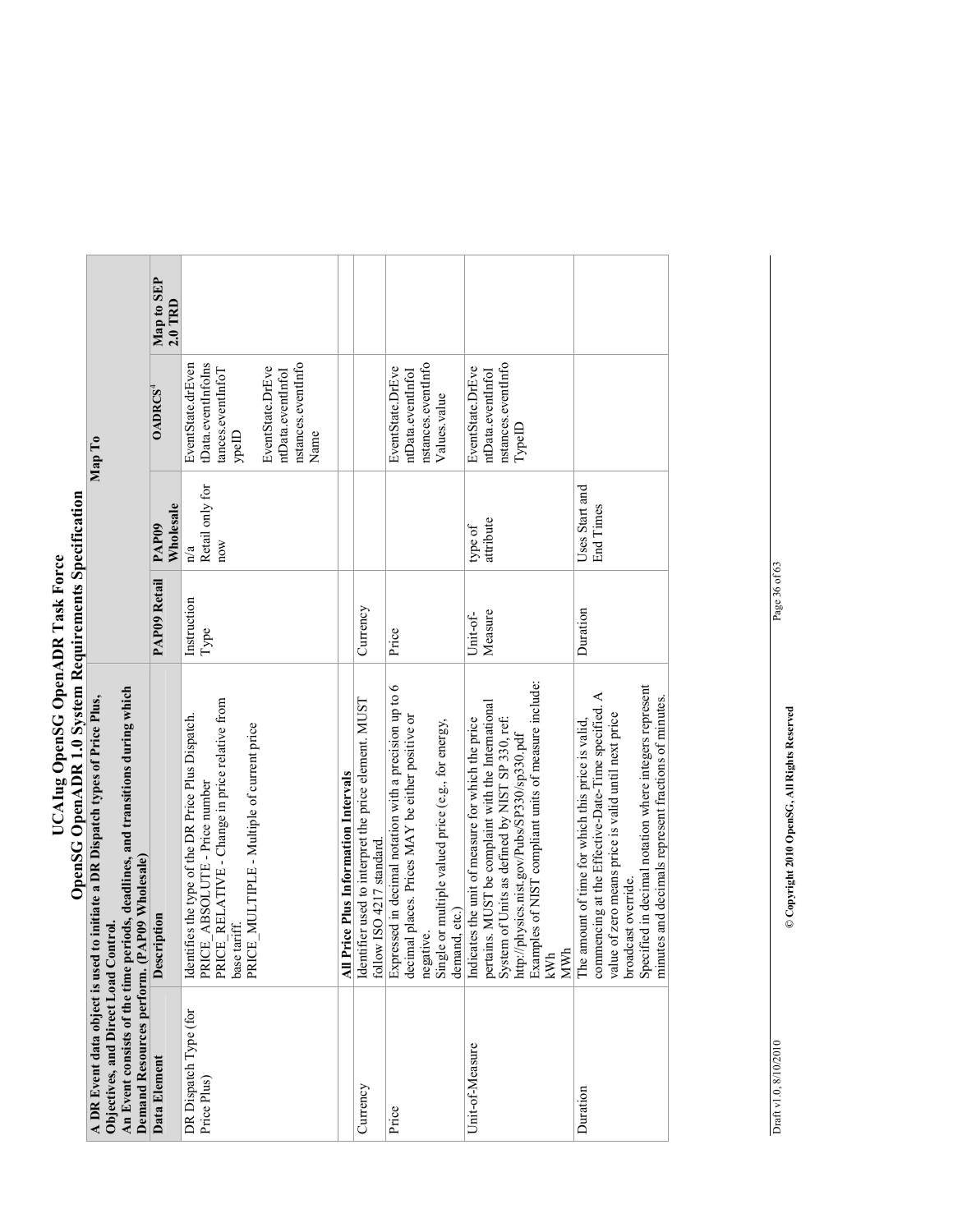| OpenSG OpenADR 1.0 System Requirements Specification |             |
|------------------------------------------------------|-------------|
| UCAIug OpenSG OpenADR Task Force                     | ;<br>;<br>; |
|                                                      |             |

| Objectives, and Direct Load Control.<br>A DR Event data object is used | to initiate a DR Dispatch types of Price Plus,                                                                                                                                                                                             |                          |                                 | Map To                                                                                    |                       |
|------------------------------------------------------------------------|--------------------------------------------------------------------------------------------------------------------------------------------------------------------------------------------------------------------------------------------|--------------------------|---------------------------------|-------------------------------------------------------------------------------------------|-----------------------|
| Demand Resources perform. (PAP09 Wholesale)                            | An Event consists of the time periods, deadlines, and transitions during which                                                                                                                                                             |                          |                                 |                                                                                           |                       |
| Data Element                                                           | Description                                                                                                                                                                                                                                | <b>PAP09 Retail</b>      | Wholesale<br>PAP <sub>09</sub>  | <b>OADRCS</b>                                                                             | Map to SEP<br>2.0 TRD |
| Effective-Date-Time                                                    | The date and time interval which the price is in effect.<br>The date and time which the price is in effect. In ISO<br>standard format.<br>8601                                                                                             | Date-Time<br>Effective-  | Start Time                      | EventState.drEven<br>tData.startTime/en<br>dTime/notification<br>EventState.DrEve<br>Time |                       |
|                                                                        |                                                                                                                                                                                                                                            |                          |                                 | nstances.eventInfo<br>Values.timeOffset<br>ntData.eventInfol                              |                       |
| Product Type                                                           | that may be offered. Extensibility MUST be supported<br>pertains. Contains an enumeration of various products<br>in order to accommodate multiple jurisdictions and<br>tifies the type of product to which this price<br>markets.<br>Ident | Identifier<br>Product-   | Program Name<br>Program ID $\&$ |                                                                                           |                       |
|                                                                        | Product types include the following:<br>regulation,<br>Spinning reserve.<br>energy,                                                                                                                                                        |                          |                                 |                                                                                           |                       |
|                                                                        | <b>Objective Dispatches</b><br>$\bar{a}$                                                                                                                                                                                                   |                          |                                 |                                                                                           |                       |
| DR Dispatch Type (for<br>Objectives)                                   | Identifies the type of DR Objectives:<br>LOAD_PERCENTAGE<br>$\frac{\text{LOAD\_LEVEL}}{\text{LOAD\_ANOUNT}}$                                                                                                                               | Instructions<br>Dispatch | Deployment<br>MegaWatts         | nstances.eventInfo<br>EventState.DrEve<br>ntData.eventInfol<br>TypeID                     |                       |
|                                                                        |                                                                                                                                                                                                                                            |                          |                                 | nstances.eventInfo<br>EventState.DrEve<br>ntData.eventInfol<br>Name                       |                       |
|                                                                        | All DR Objective Intervals                                                                                                                                                                                                                 |                          |                                 |                                                                                           |                       |

Draft v1.0, 8/10/2010

Page 37 of 63 Draft v1.0, 8/10/2010 Page 37 of 63 © Copyright 2010 OpenSG, All Rights Reserved **© Copyright 2010 OpenSG, All Rights Reserved**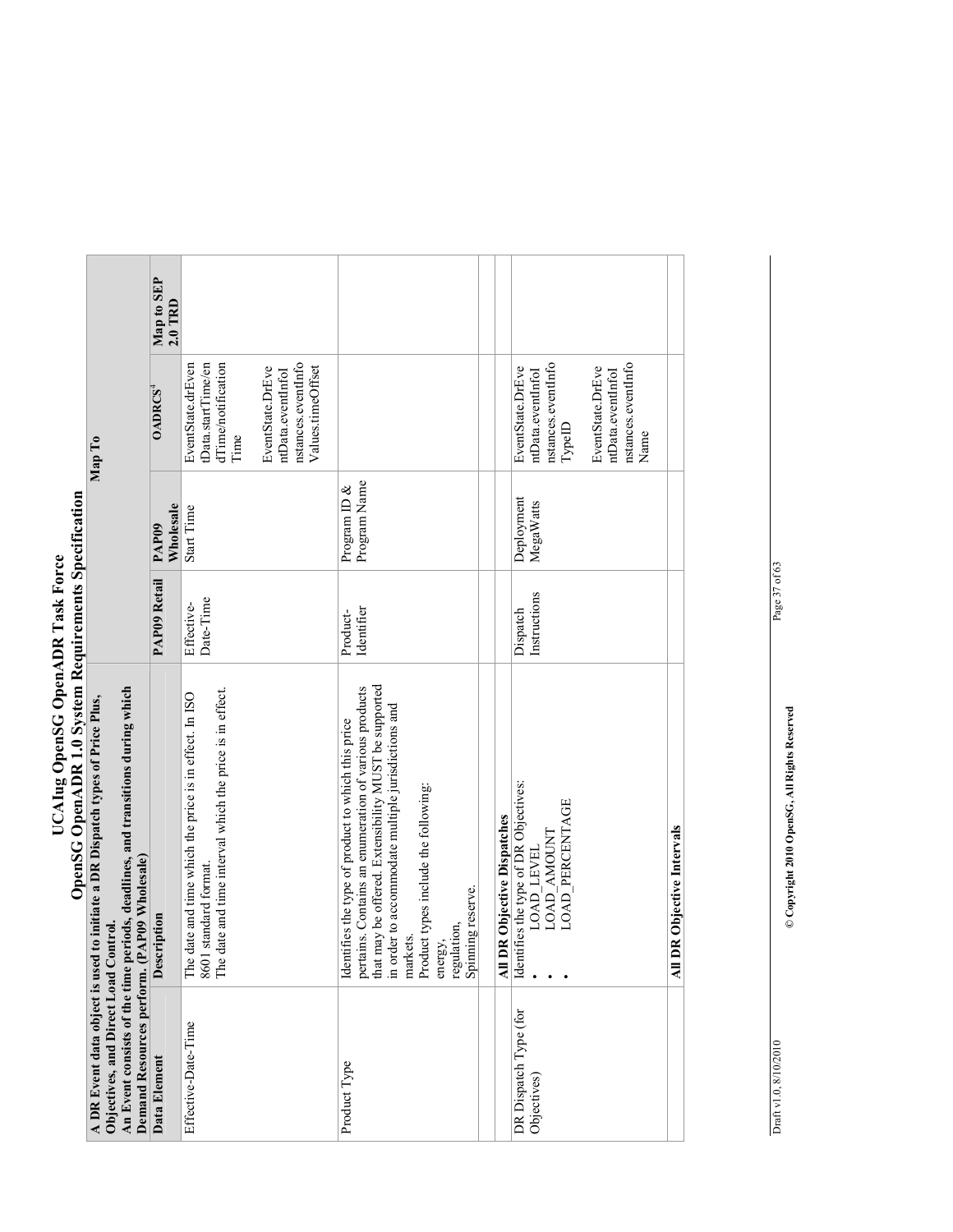| Objectives, and Direct Load Control.<br>A DR Event data object is used | to initiate a DR Dispatch types of Price Plus,                                                               |                          |                                                                      | Map To                                                                                                                   |                                                                                                                                    |
|------------------------------------------------------------------------|--------------------------------------------------------------------------------------------------------------|--------------------------|----------------------------------------------------------------------|--------------------------------------------------------------------------------------------------------------------------|------------------------------------------------------------------------------------------------------------------------------------|
| Demand Resources perform. (PAP09 Wholesale)                            | An Event consists of the time periods, deadlines, and transitions during which                               |                          |                                                                      |                                                                                                                          |                                                                                                                                    |
| Data Element                                                           | Description                                                                                                  | <b>PAP09 Retail</b>      | Wholesale<br>PAP <sub>09</sub>                                       | <b>OADRCS</b> <sup>4</sup>                                                                                               | Map to SEP<br>2.0 TRD                                                                                                              |
| Interval Start Time                                                    | time of the dispatch interval.<br><b>Start</b>                                                               | Schedule<br>Event        | Event Start<br>Event Day<br>Event End<br>Time<br>Time                | tData.eventInfoIns<br>EventState.drEven<br>EventState.drEven<br>tances.eventInfoV<br>alues.timeOffset<br>tData.startTime |                                                                                                                                    |
| Interval Duration                                                      | Period of time the Control Command is in effect.                                                             |                          | Use Start/End                                                        |                                                                                                                          |                                                                                                                                    |
|                                                                        | DR Dispatch $Type = "LOAD_LEVEL"$<br>R Load Level Objective Intervals<br>All D                               |                          |                                                                      |                                                                                                                          |                                                                                                                                    |
| Load Level Value                                                       | Value of the load level to be achieved based on a set of<br>(i.e. moderate, high, etc)<br>enumerated values. | Instructions<br>Dispatch | n/a                                                                  | tData.eventInfoIns<br>EventState.drEven<br>tances.eventInfoV<br>alues.value                                              |                                                                                                                                    |
|                                                                        | All Load Amount Level Objective Intervals<br>DR Dispatch $Type = "LOAD ANOUNT"$                              |                          |                                                                      |                                                                                                                          |                                                                                                                                    |
| Load Amount Value                                                      | amount of load to shed in kW<br>Fixed                                                                        | Instructions<br>Dispatch | Schedule or<br>Ancillary<br>Schedule<br>Product<br>Service<br>Energy | EventState.drEven<br>tData.eventInfoIns<br>tances.eventInfoV<br>alues.value                                              |                                                                                                                                    |
|                                                                        | DR Dispatch Type = "LOAD_PERCENTAGE"<br>oad Percentage Objective Intervals<br>AIL                            | Instructions<br>Dispatch |                                                                      |                                                                                                                          |                                                                                                                                    |
| Load Percent Value                                                     | Percentage of load to increment or shed                                                                      | Instructions<br>Dispatch | MegWatts as<br>Deployment<br>percentage.                             | EventState.drEven<br>tData.eventInfoIns<br>tances.eventInfoV<br>alues.value                                              | reduction from<br>signed integer,<br>e.g-10 is $10\%$<br>Average Load<br>expressed as<br>average load)<br>Adjustment<br>Percentage |
|                                                                        |                                                                                                              |                          |                                                                      |                                                                                                                          |                                                                                                                                    |

 $\odot$  Copyright 2010 OpenSG, All Rights Reserved **© Copyright 2010 OpenSG, All Rights Reserved** 

Draft v1.0, 8/10/2010

Page 38 of 63 Draft v1.0, 8/10/2010 Page 38 of 63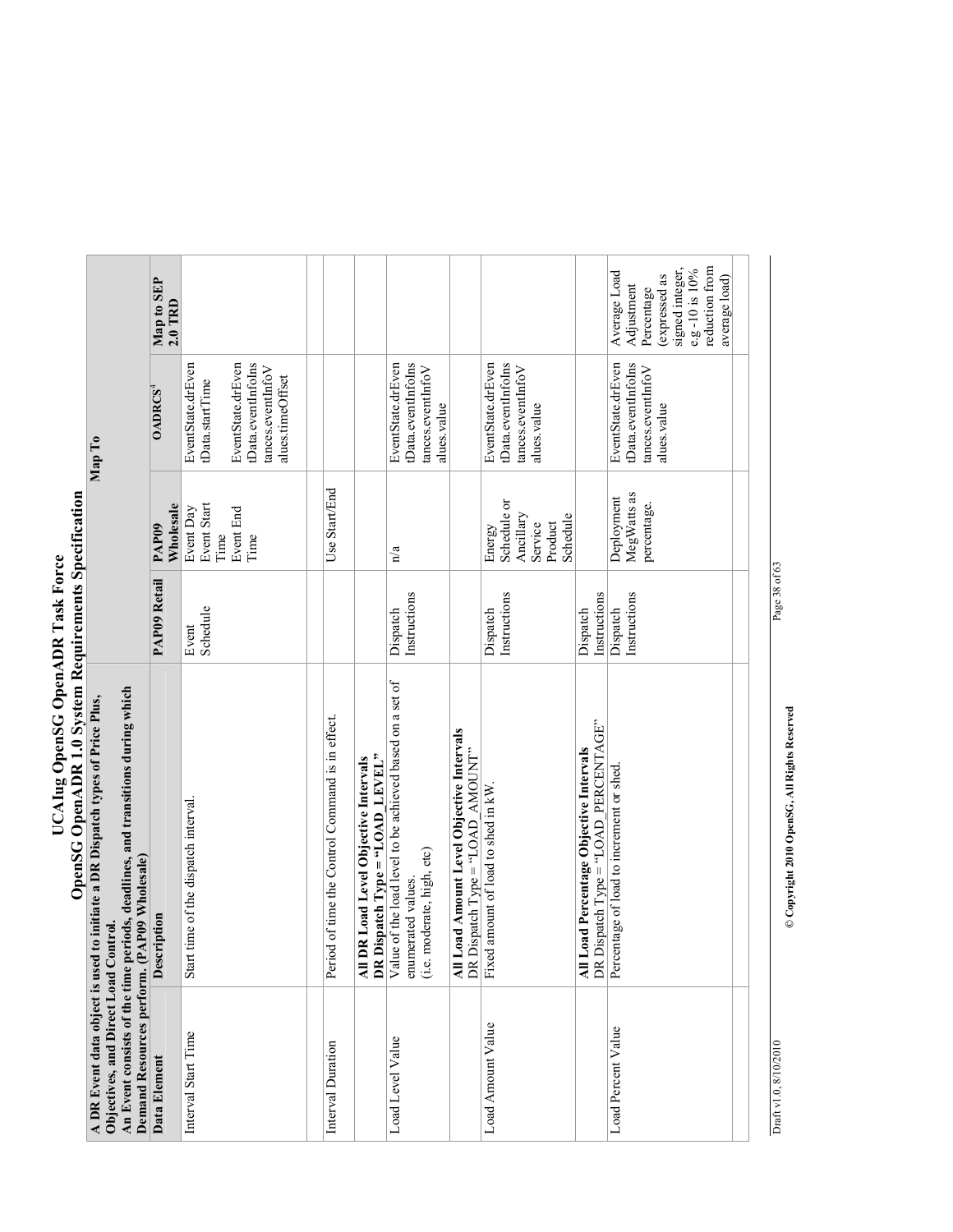### $\mathbf{r}$ ifi $\mathbf{r}$ ati $\mathbf{r}$ UCAIug OpenSG OpenADR Task Force<br>SG OpenADR 1.0 System Requirements Spec **UCAIug OpenSG OpenADR Task Force**

|                                                      | Map To                                                                 |                                                                                | Map to SEP<br>2.0 TRD<br><b>OADRCS</b> <sup>4</sup> |                                                                                                                                                                                                 |                                                       | <b>HAN</b> Device<br>$\overline{\mathbf{r}}$<br>EventState.drasCli<br>entID | Req[DRLC-3]<br>requirement<br>No specific<br>SEP 2.0<br>data   |                                                 | Temperature<br><b>Temperature</b><br>adjustment<br>Setpoint),<br>setpoint),<br>Cooling<br>Heating<br>(offset/<br>(offset/<br>offset<br>Load                                         |                                                     |
|------------------------------------------------------|------------------------------------------------------------------------|--------------------------------------------------------------------------------|-----------------------------------------------------|-------------------------------------------------------------------------------------------------------------------------------------------------------------------------------------------------|-------------------------------------------------------|-----------------------------------------------------------------------------|----------------------------------------------------------------|-------------------------------------------------|-------------------------------------------------------------------------------------------------------------------------------------------------------------------------------------|-----------------------------------------------------|
|                                                      |                                                                        |                                                                                | Wholesale<br>PAP <sub>09</sub>                      |                                                                                                                                                                                                 | n/a                                                   | n/a                                                                         | n/a                                                            | na                                              |                                                                                                                                                                                     |                                                     |
|                                                      |                                                                        |                                                                                | PAP09 Retail                                        |                                                                                                                                                                                                 | DR Dispatch<br>Гуре                                   | DR Asset ID                                                                 | <b>Status Check</b>                                            |                                                 | DR Control<br>Command                                                                                                                                                               | DR Control<br>Command                               |
| OpenSG OpenADR 1.0 System Requirements Specification | to initiate a DR Dispatch types of Price Plus,                         | An Event consists of the time periods, deadlines, and transitions during which | Description                                         | Direct Load Control is a Dispatch type that requests<br>an Asset to be in a specific load control state (e.g., to<br>Direct Load Control Dispatches<br>it on or off).<br>turn<br>$\overline{a}$ | Identifies the objective type as Direct Load Control. | An identifier of the DR Asset for which the control is<br>intended.         | A signal to require the DR resource status to be sent<br>back. | Direct Load Control Intervals<br>$\overline{a}$ | The type of DR Direct Load Control Command:<br>Cooling Temperature-offset/setpoint<br>Heating Temperature-offset/setpoint<br>Load adjustment offset<br>e.g. Set Point<br>Open/Close | Value associated with the Direct Load Control Type. |
|                                                      | Objectives, and Direct Load Control.<br>A DR Event data object is used | Demand Resources perform. (PAP09 Wholesale)                                    | Data Element                                        |                                                                                                                                                                                                 | DR Dispatch Type                                      | DR Asset ID                                                                 | Status Check                                                   |                                                 | Direct Load Control<br>${\rm Type}$                                                                                                                                                 | Direct Load Control<br>Value                        |

Draft v1.0, 8/10/2010

Page 39 of 63 Draft v1.0, 8/10/2010 Page 39 of 63

 $\odot$  Copyright 2010 OpenSG, All Rights Reserved **© Copyright 2010 OpenSG, All Rights Reserved**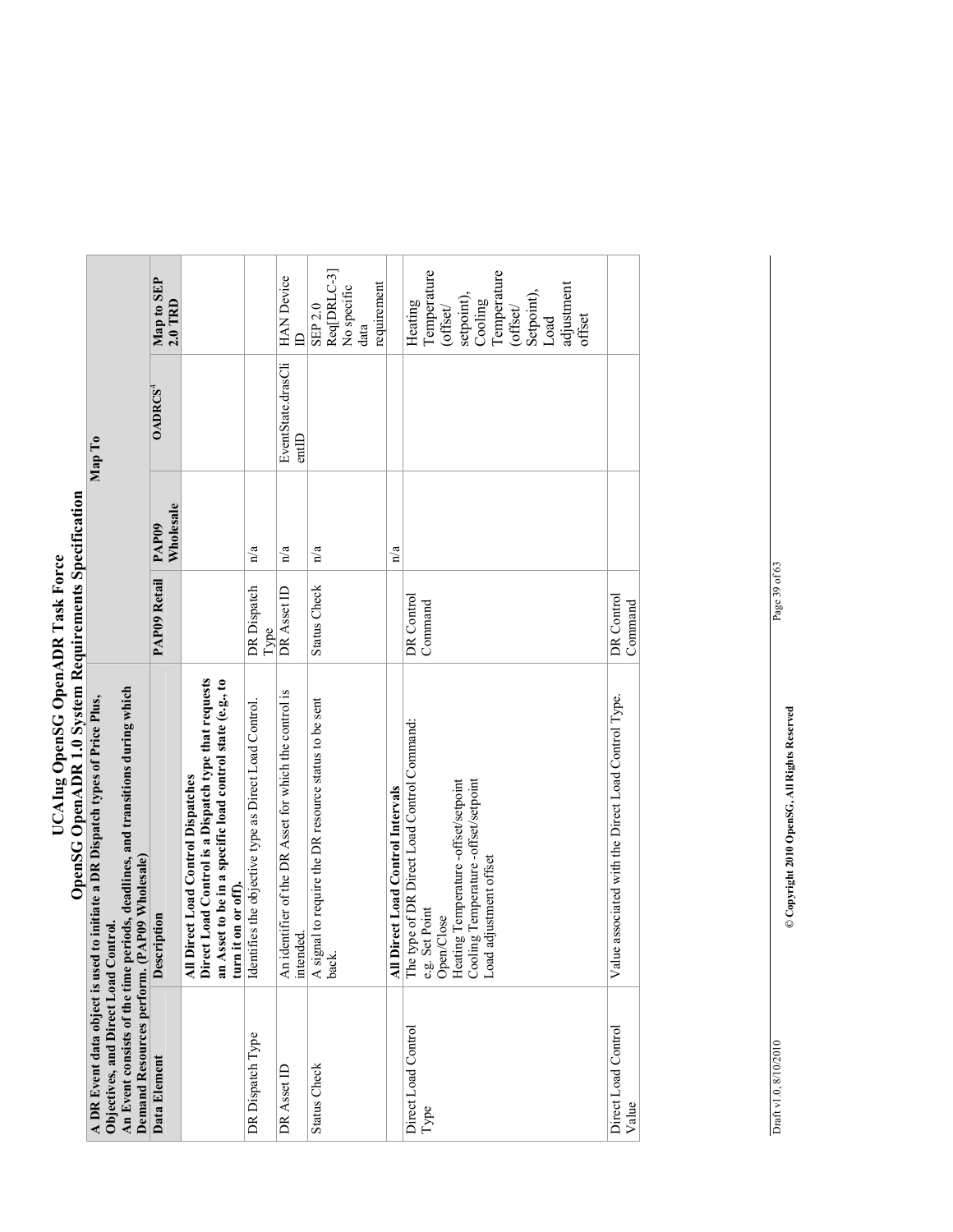## UCAIug OpenSG OpenADR Task Force<br>OpenSG OpenADR 1.0 System Requirements Specification **UCAIug OpenSG OpenADR Task Force**

|                                                      | Map To                                                                                                                           | Map to SEP<br>2.0 TRD<br><b>OADRCS<sup>4</sup></b> | DR event start<br>date/time<br>EventState.drEven<br>tData.eventInfoIns<br>tData.startTime/en<br>EventState.drEven<br>dTime/notification<br>tances.eventInfoV<br>alues.timeOffset<br>Time | DR event<br>duration                             | Duty cycle                                                                                                                                                                                                                                                                                                                  | Event control                                                                                                                                                                            |  |
|------------------------------------------------------|----------------------------------------------------------------------------------------------------------------------------------|----------------------------------------------------|------------------------------------------------------------------------------------------------------------------------------------------------------------------------------------------|--------------------------------------------------|-----------------------------------------------------------------------------------------------------------------------------------------------------------------------------------------------------------------------------------------------------------------------------------------------------------------------------|------------------------------------------------------------------------------------------------------------------------------------------------------------------------------------------|--|
|                                                      |                                                                                                                                  | Wholesale<br>PAP <sub>09</sub>                     |                                                                                                                                                                                          |                                                  |                                                                                                                                                                                                                                                                                                                             |                                                                                                                                                                                          |  |
|                                                      |                                                                                                                                  | <b>PAP09 Retail</b>                                | Schedule<br>Event                                                                                                                                                                        |                                                  |                                                                                                                                                                                                                                                                                                                             |                                                                                                                                                                                          |  |
| OpenSG OpenADR 1.0 System Requirements Specification | An Event consists of the time periods, deadlines, and transitions during which<br>to initiate a DR Dispatch types of Price Plus, | Description                                        | time of the dispatch interval.<br>Start                                                                                                                                                  | Period of time the Control Command is in effect. | duty cycle as a percentage of time. Example, if the value<br>is 80, the device would be in an "on state" for 80% of<br>the time for the duration of the event. Range of the value<br>is 0 to 100. A value of<br>'Duty Cycle (optional): Defines the maximum On state<br>0xFF indicates the field is not used." <sup>5</sup> | Event Control options for randomized start or end times:<br>1= Randomize Start time, 0=Randomized Start not<br>Applied<br>1= Randomize End time, 0=Randomized End not<br>ied. 5<br>Appli |  |
|                                                      | Demand Resources perform. (PAP09 Wholesale)<br>Objectives, and Direct Load Control<br>A DR Event data object is used             | Data Element                                       | Interval Start Time                                                                                                                                                                      | Interval Duration                                | Duty cycle                                                                                                                                                                                                                                                                                                                  | Event control                                                                                                                                                                            |  |

<sup>5</sup> Smart Energy Profile Specification ZigBee Profile: 0x0109 Revision 15, December 1, 2008 *Smart Energy Profile Specification ZigBee Profile: 0x0109 Revision 15*, December 1, 2008

Draft v1.0, 8/10/2010 Page 40 of 63 Draft v1.0, 8/10/2010

© Copyright 2010 OpenSG, All Rights Reserved **© Copyright 2010 OpenSG, All Rights Reserved** 

Page 40 of 63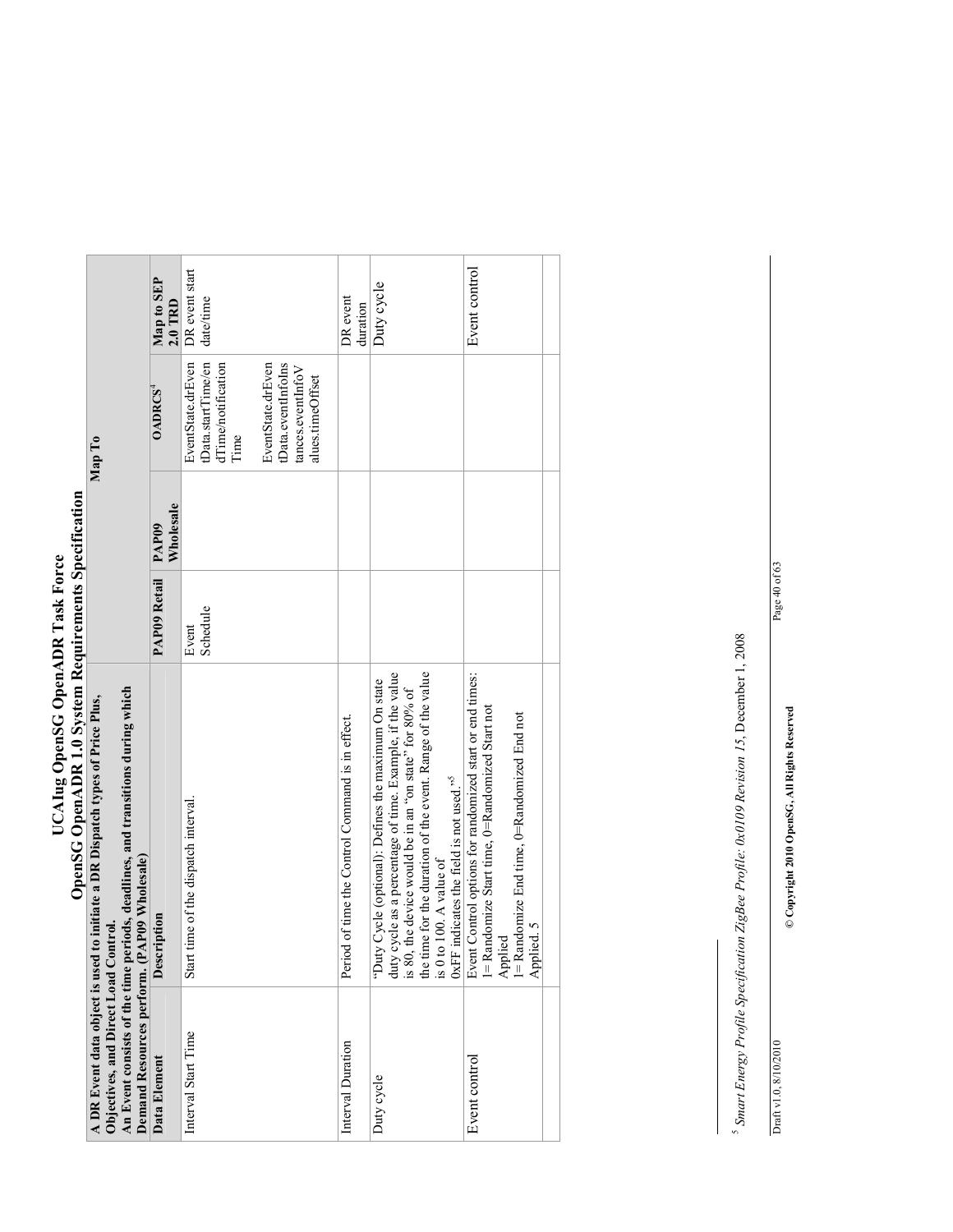|                                                             | Map To                                                                                                                           | Map to SEP<br>2.0 TRD<br><b>OADRCS<sup>4</sup></b><br>Wholesale | Device Class                                                                                                                                                                                                                                                                                                                                                                                                                                                                               |
|-------------------------------------------------------------|----------------------------------------------------------------------------------------------------------------------------------|-----------------------------------------------------------------|--------------------------------------------------------------------------------------------------------------------------------------------------------------------------------------------------------------------------------------------------------------------------------------------------------------------------------------------------------------------------------------------------------------------------------------------------------------------------------------------|
|                                                             |                                                                                                                                  |                                                                 |                                                                                                                                                                                                                                                                                                                                                                                                                                                                                            |
|                                                             |                                                                                                                                  | PAP09 Retail PAP09                                              |                                                                                                                                                                                                                                                                                                                                                                                                                                                                                            |
| <b>OpenSG OpenADR 1.0 System Requirements Specification</b> | An Event consists of the time periods, deadlines, and transitions during which<br>to initiate a DR Dispatch types of Price Plus, | Description                                                     | 6 Managed Commercial & Industrial (C&I) loads<br>Enumeration representing the Device Class to<br>Simple misc. (Residential On/Off) loads<br>apply the current Load Control Event.<br>0 HVAC compressor or furnace<br>1 Strip Heaters/Baseboard Heaters<br>2 Water Heater<br>3 Pool Pump/Spa/Jacuzzi<br>1 Generation Systems<br>4 Smart Appliances<br>8 Exterior Lighting<br>10 Electric Vehicle<br>9 Interior Lighting<br>12 to 15 Reserved<br>5 Irrigation Pump<br>Footnote: <sup>5</sup> |
|                                                             | Demand Resources perform. (PAP09 Wholesale)<br>Objectives, and Direct Load Control.<br>A DR Event data object is used            | Data Element                                                    | Device Class                                                                                                                                                                                                                                                                                                                                                                                                                                                                               |

Draft v1.0, 8/10/2010 Page 41 of 63 © Copyright 2010 OpenSG, All Rights Reserved **© Copyright 2010 OpenSG, All Rights Reserved** 

Draft v1.0, 8/10/2010

Page 41 of 63

UCAIug OpenSG OpenADR Task Force **UCAIug OpenSG OpenADR Task Force**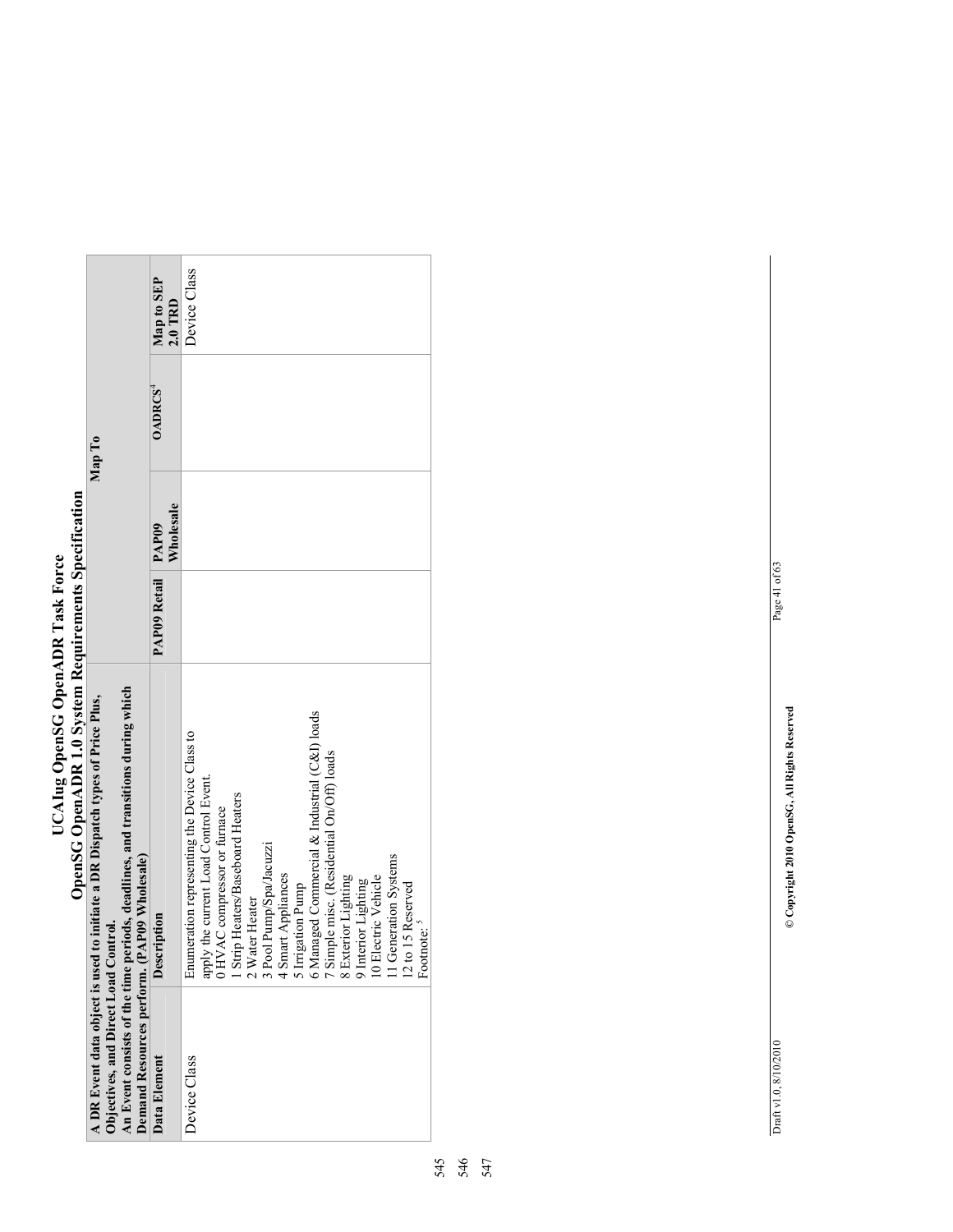# UCAIug OpenSG OpenADR Task Force<br>3.4.3 Notify DR Event - Data Requirements<br>Notify DR Event - Data Requirements<br>Notify DR Event san advance notification of a DR Event on a dav-ahead or **OpenSG OpenADR 1.0 System Requirements Specification UCAIug OpenSG OpenADR Task Force**

# 3.4.3 Notify DR Event - Data Requirements

|                                                                                                                                                                                                                                                                                                                                                                                                            | Map to SEP<br>2.0 TRD<br><b>OADRCS</b> |                                                                                                        | mpleDRMode<br>Data.EventSta<br>FAR, NEAR,<br>EventState.si<br><b>ACTIVE</b><br>tus | EventStateven<br>tModNumber                                                                                                                                                                      |                                   | cancel control<br>DR event               | date/time<br>effective<br>Cancel               |                                                     |                                                                          |                            |
|------------------------------------------------------------------------------------------------------------------------------------------------------------------------------------------------------------------------------------------------------------------------------------------------------------------------------------------------------------------------------------------------------------|----------------------------------------|--------------------------------------------------------------------------------------------------------|------------------------------------------------------------------------------------|--------------------------------------------------------------------------------------------------------------------------------------------------------------------------------------------------|-----------------------------------|------------------------------------------|------------------------------------------------|-----------------------------------------------------|--------------------------------------------------------------------------|----------------------------|
| Map To                                                                                                                                                                                                                                                                                                                                                                                                     | Wholesale<br>PAP <sub>09</sub>         |                                                                                                        | n/a                                                                                | Event Status                                                                                                                                                                                     |                                   | n/a                                      | n/a                                            | <b>Baseline Dates</b>                               | Exclusion<br>Baseline<br>Dates                                           | Baseline Value<br>Energy   |
|                                                                                                                                                                                                                                                                                                                                                                                                            | <b>PAP09 Retail</b>                    |                                                                                                        |                                                                                    | Event Modification<br>Number                                                                                                                                                                     | Modification reason<br>code       | Cancellation reason<br>code              | (Cancel) Effective<br>date/time                |                                                     |                                                                          |                            |
| purposes and reliability events when the system operator expects a contingency<br>or operating condition (e.g., congestion or planned outage) on the distribution<br>or the transmission grid that requires a reduction (or an increase) on the load<br>Notify DR Event is an advance notification of a DR Event on a day-ahead or<br>hour-ahead basis. Advance notification-based DR is used for economic | ption<br>Descri                        | DR Event includes all of the elements of<br>with the following additional elements.<br>Notify<br>Event | the current status of an upcoming or active event.<br>Gives t                      | Modification number of the DR event. It is used<br>Utility. Each time a DR Event is modified, this number<br>to indicate that the DR Event has been modified by the<br>is incremented<br>This is | The reason the event was modified | The reason the event is being cancelled. | The date and time a cancellation takes effect. | Dates of days used to calculate the Energy Baseline | Dates of days Excluded from the calculation of the<br>Baseline<br>Energy | Calculated Energy Baseline |
| at a given location.                                                                                                                                                                                                                                                                                                                                                                                       | Data Element                           |                                                                                                        | Event Status                                                                       | Event Modification<br>Number                                                                                                                                                                     | Modification reason code          | Cancellation reason code                 | (Cancel) Effective<br>date/time                | <b>Baseline Dates</b>                               | <b>Baseline Exclusion Dates</b>                                          | Energy Baseline Value      |

6 Abbreviation for OPEN AUTOMATED DEMAND RESPONSE COMMUNICATIONS SPECIFICATION 6 Abbreviation for *OPEN AUTOMATED DEMAND RESPONSE COMMUNICATIONS SPECIFICATION*

Draft v1.0, 8/10/2010

© Copyright 2010 OpenSG, All Rights Reserved **© Copyright 2010 OpenSG, All Rights Reserved** 

Page 42 of 63 Draft v1.0, 8/10/2010 Page 42 of 63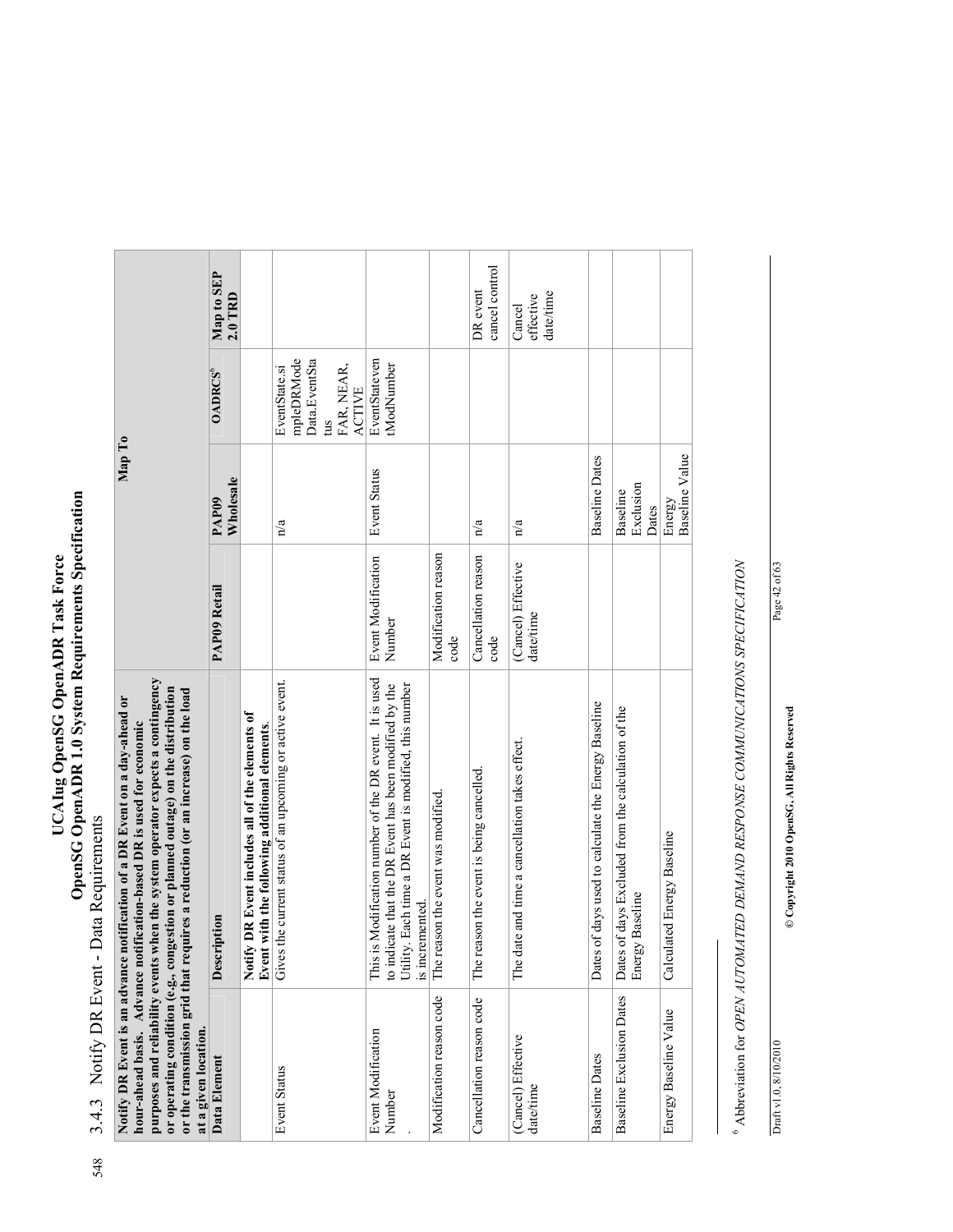| Map To                                                                                                                                                                                                                                                                                                                                                                       | Map to SEP<br>2.0 TRD<br><b>OADRCS</b> <sup>6</sup><br>Wholesale<br>PAP <sub>09</sub><br><b>PAP09 Retail</b> | Timestamp<br>Baseline<br>Energy     |
|------------------------------------------------------------------------------------------------------------------------------------------------------------------------------------------------------------------------------------------------------------------------------------------------------------------------------------------------------------------------------|--------------------------------------------------------------------------------------------------------------|-------------------------------------|
| ourposes and reliability events when the system operator expects a contingency<br>or the transmission grid that requires a reduction (or an increase) on the load<br>congestion or planned outage) on the distribution<br>Notify DR Event is an advance notification of a DR Event on a day-ahead or<br>hour-ahead basis. Advance notification-based DR is used for economic | Description                                                                                                  | Timestamp of Energy Baseline        |
| or operating condition (e.g., o<br>at a given location.                                                                                                                                                                                                                                                                                                                      | Data Element                                                                                                 | <b>Energy Baseline</b><br>Timestamp |

549

Draft v1.0, 8/10/2010 Page 43 of 63 of 63 of 63 of 63 of 63 of 63 of 643 of 63 of 643 of 643 of 643 of 63 of 63 Draft v1.0, 8/10/2010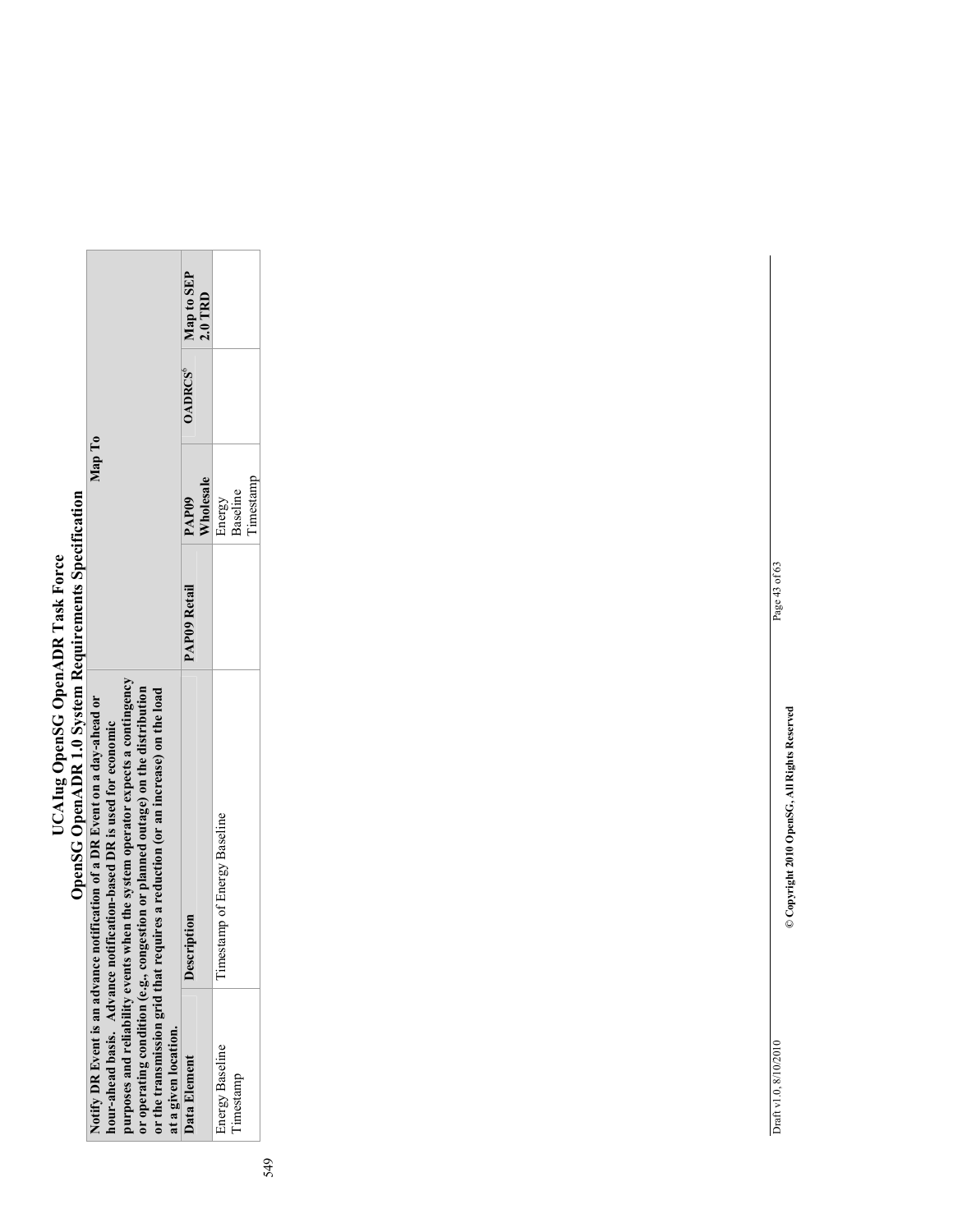# UCAIug OpenSG OpenADR Task Force<br>
3.4.4 Asset / Resource Status (State) – Data Requirements<br>
3.4.4 Asset / Resource Status (State) – Data Requirements **OpenSG OpenADR 1.0 System Requirements Specification UCAIug OpenSG OpenADR Task Force**

3.4.4 Asset / Resource Status (State) – Data Requirements

|                                                                                                                                                                                                                                                                                              | Map to SEP<br>2.0 TRD          |                                    |                                                                                                                                                                               | Req[DRLC-3]<br>requirement<br>No specific<br>data                                                                                                                                                                 |                                                                                                                                                               |                                                                                                                                                                                                                                                                                               |                                                                                                                                                   |                                                                                                       |                                                                                                                                                   |
|----------------------------------------------------------------------------------------------------------------------------------------------------------------------------------------------------------------------------------------------------------------------------------------------|--------------------------------|------------------------------------|-------------------------------------------------------------------------------------------------------------------------------------------------------------------------------|-------------------------------------------------------------------------------------------------------------------------------------------------------------------------------------------------------------------|---------------------------------------------------------------------------------------------------------------------------------------------------------------|-----------------------------------------------------------------------------------------------------------------------------------------------------------------------------------------------------------------------------------------------------------------------------------------------|---------------------------------------------------------------------------------------------------------------------------------------------------|-------------------------------------------------------------------------------------------------------|---------------------------------------------------------------------------------------------------------------------------------------------------|
|                                                                                                                                                                                                                                                                                              | <b>OADRCS</b>                  |                                    |                                                                                                                                                                               |                                                                                                                                                                                                                   |                                                                                                                                                               |                                                                                                                                                                                                                                                                                               |                                                                                                                                                   |                                                                                                       | EventStateCo<br>nfirmation                                                                                                                        |
| Map To                                                                                                                                                                                                                                                                                       | Wholesale<br>PAP <sub>09</sub> |                                    |                                                                                                                                                                               |                                                                                                                                                                                                                   |                                                                                                                                                               |                                                                                                                                                                                                                                                                                               |                                                                                                                                                   |                                                                                                       |                                                                                                                                                   |
|                                                                                                                                                                                                                                                                                              | <b>PAP09 Retail</b>            | DR Resource ID                     | Conditions<br>Exception                                                                                                                                                       | Load Control State                                                                                                                                                                                                | Operational<br>Constraints                                                                                                                                    | Characteristics<br>DR Assets                                                                                                                                                                                                                                                                  |                                                                                                                                                   | DR Resource Load<br>Profile Response                                                                  | Acknowledgement<br>Notification<br>Received                                                                                                       |
| It is be used as an acknowledgement of the receipt of the DR signal, but it may<br>Controlling Entity in response to receipt of a DR Event or a Notify DR Event.<br>Asset/Resource Status (State) data object is sent by a DR Resource to a DR<br>n used to signify how the DR Resource will | ription<br>Descr               | The identifier of the DR Resource. | s used to report that the load controller may not<br>behave as commanded because of a variety of<br>Customer override.<br>Faults in device<br>conditions including:<br>This i | states and user settings. This may include a schedule of<br>The state of the load, which includes both commanded<br>future states if a particular control algorithm for the<br>load controller is being executed. | may include limits on the state of the load controller as<br>Constraints on how the load may be controlled. This<br>well as schedules upon those constraints. | The expected response characteristics of each DR Asset<br>that is part of the DR Resource. These may be needed<br>whether a DR Asset is participating or its actual load<br>profile. For each DR Asset, the following should be<br>for aggregated DR Assets and may be as simple as<br>given: | • Location of Asset, either geographic or grid location<br>sset schedule of participating<br>Asset load profile (schedule)<br>$\ddot{\mathbf{z}}$ | The load profile response characterization of the DR<br>Resource in response to getting the DR signal | notification or dispatch. It should include any necessary<br>This is an acknowledgement of the receipt of a DR<br>provisions for non-repudiation. |
| also contain various information<br>respond to the DR Signal                                                                                                                                                                                                                                 | Data Element                   | DR Resource ID                     | <b>Exception Conditions</b>                                                                                                                                                   | Load Control State                                                                                                                                                                                                | Operational Constraints                                                                                                                                       | Characteristics<br>DR Assets                                                                                                                                                                                                                                                                  |                                                                                                                                                   | DR Resource Load<br>Profile Response                                                                  | Notification Received<br>Acknowledgement                                                                                                          |

7 Abbreviation for OPEN AUTOMATED DEMAND RESPONSE COMMUNICATIONS SPECIFICATION 7 Abbreviation for *OPEN AUTOMATED DEMAND RESPONSE COMMUNICATIONS SPECIFICATION*

Draft v1.0, 8/10/2010

© Copyright 2010 OpenSG, All Rights Reserved **© Copyright 2010 OpenSG, All Rights Reserved** 

Page 44 of 63 Draft v1.0, 8/10/2010 Page 44 of 63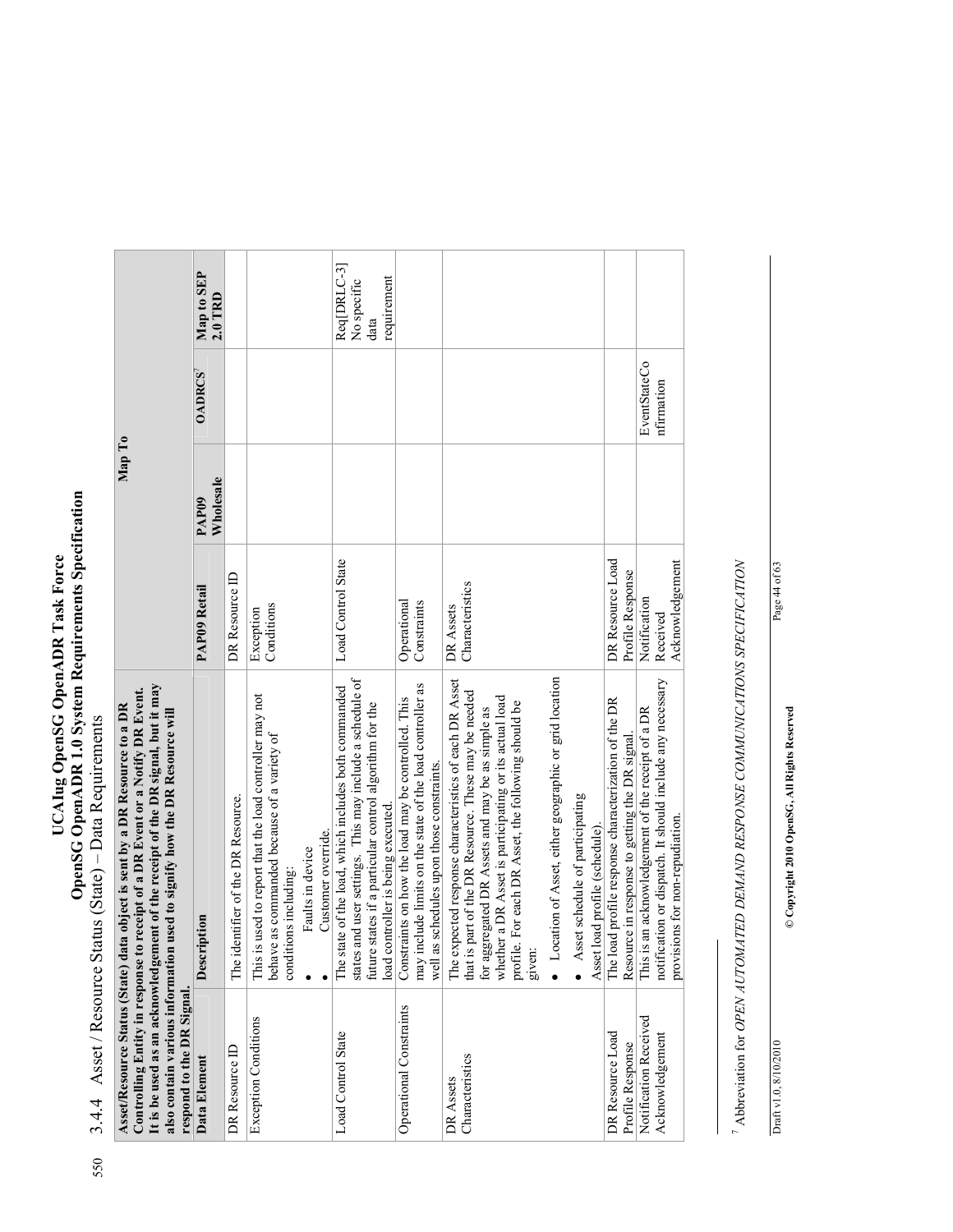|                                                                                                                                                                                                                                |                                                                                                                                                                                                                                                               | Map to SEP          | 2.0 TRD   | Req[DRLC-1]                                                  | No specific                                              | data                                                  | requirement                          |               |                  |                                      |                                                          |                   |                                                                               |                  |
|--------------------------------------------------------------------------------------------------------------------------------------------------------------------------------------------------------------------------------|---------------------------------------------------------------------------------------------------------------------------------------------------------------------------------------------------------------------------------------------------------------|---------------------|-----------|--------------------------------------------------------------|----------------------------------------------------------|-------------------------------------------------------|--------------------------------------|---------------|------------------|--------------------------------------|----------------------------------------------------------|-------------------|-------------------------------------------------------------------------------|------------------|
|                                                                                                                                                                                                                                |                                                                                                                                                                                                                                                               | <b>OADRCS'</b>      |           | Even StateCo                                                 | nfirmation.Op                                            | tInState                                              |                                      | Also separate | service for      | OptOutState                          |                                                          |                   |                                                                               |                  |
|                                                                                                                                                                                                                                | Map To                                                                                                                                                                                                                                                        | PAP <sub>09</sub>   | Wholesale |                                                              |                                                          |                                                       |                                      |               |                  |                                      |                                                          |                   |                                                                               |                  |
|                                                                                                                                                                                                                                |                                                                                                                                                                                                                                                               | <b>PAP09 Retail</b> |           | Opt in/out                                                   |                                                          |                                                       |                                      |               |                  |                                      |                                                          |                   |                                                                               |                  |
| Distribution of the production of the production of the production of the production of the production of the production of the production of the production of the production of the production of the production of the prod | It is be used as an acknowledgement of the receipt of the DR signal, but it may<br>to receipt of a DR Event or a Notify DR Event.<br>Asset/Resource Status (State) data object is sent by a DR Resource to a DR<br>n used to signify how the DR Resource will | Description         |           | is used to temporarily opt in/out of DR Events and<br>This i | to override the normal operational constraints. The opt- | in/out can be specified using the following criteria: | All events in a program indefinitely |               | pecific DR Event | Il events in a specific time period. | In addition, there may be a schedule associated with the | opt in/out state. | Information about the near real time electricity usage of   Usage Information | the DR Resource. |
|                                                                                                                                                                                                                                | also contain various informatio<br>Controlling Entity in response t<br>respond to the DR Signal.                                                                                                                                                              | Data Element        |           | Opt in/out                                                   |                                                          |                                                       |                                      |               |                  |                                      |                                                          |                   | Usage Information                                                             |                  |

551 552 Page 45 of 63 © Copyright 2010 OpenSG, All Rights Reserved **© Copyright 2010 OpenSG, All Rights Reserved**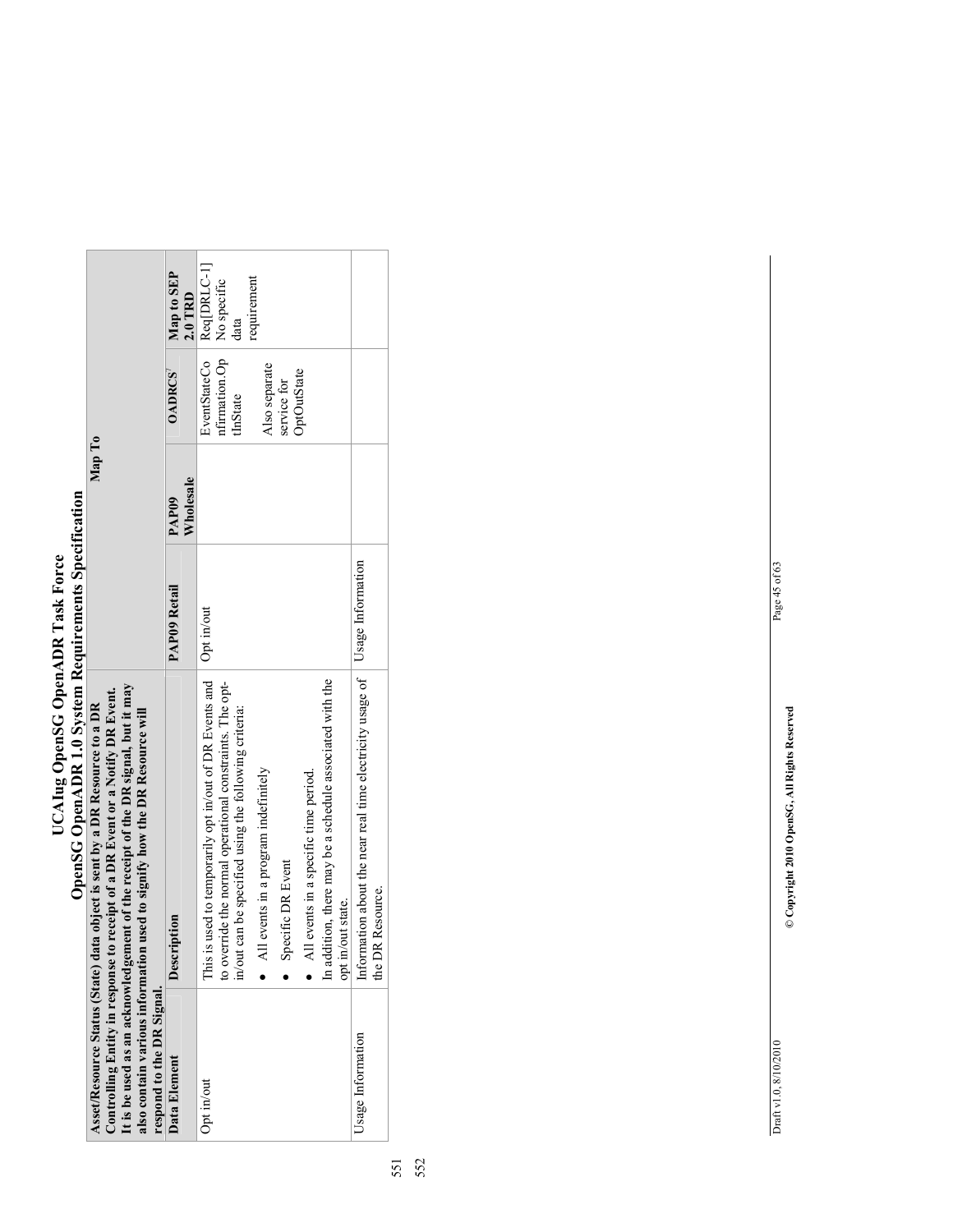### 3.4.5 DR Resource - Data Requirements 3.4.5 DR Resource – Data Requirements

|                                                              | A DR Resource is used during the enrollment process. A DR Resource as a<br>logical entity is a group of Assets that represents a dispatchable entity.                                                            |                           | Map To                                                                    |                            |                       |
|--------------------------------------------------------------|------------------------------------------------------------------------------------------------------------------------------------------------------------------------------------------------------------------|---------------------------|---------------------------------------------------------------------------|----------------------------|-----------------------|
| Data Element                                                 | Description                                                                                                                                                                                                      | PAP09 Retail              | Wholesale<br>PAP <sub>09</sub>                                            | <b>OADRCS</b> <sup>8</sup> | Map to SEP<br>2.0 TRD |
| DR Resource Identifier                                       | This identifies the DR Resource that is being registered.                                                                                                                                                        | DR Resource<br>Identifier | Resource ID                                                               |                            |                       |
| DR Resource Enrollment<br>Transaction Type<br>(Registration) | Asset or Resource Owner. This is an enumerated value<br>This indicates the type of report being issued by the<br>containing one of the following:                                                                | Report-type               |                                                                           |                            |                       |
|                                                              | REGISTRATION (to register a new asset/resource)                                                                                                                                                                  |                           |                                                                           |                            |                       |
|                                                              | ANGE (refers to permanent changes)<br>F                                                                                                                                                                          |                           |                                                                           |                            |                       |
|                                                              | RETIREMENT.                                                                                                                                                                                                      |                           |                                                                           |                            |                       |
| Resource Type                                                | Valid types are: load reduction, generation,<br>Type of Resource.<br>combination.                                                                                                                                |                           | Type-DR from<br>load reduction,<br>combination<br>generation,<br>Resource |                            |                       |
| Customer Identifier                                          | a customer identifier (e.g., account number) that<br>signifies the owner of the DR Resource to the Utility.<br>This is:                                                                                          | Customer Identifier       |                                                                           | participantID              |                       |
| Demand Response<br>Provider                                  | reductions from Demand Resources and is compensated<br>The entity that is responsible for delivering Demand<br>for providing such Demand Response products in<br>accordance as specified by the System Operator. |                           |                                                                           |                            |                       |
| DR Resource Group ID                                         | Grouping of Resources that can respond to the same<br>DR Signal.                                                                                                                                                 |                           |                                                                           |                            |                       |
| The following attributes are used<br>Program.                | for a DR Resource to enroll in a DR                                                                                                                                                                              |                           |                                                                           |                            |                       |
| DR Program Identifier                                        | This identifies the DR program in which a DR<br>Resource is participating.                                                                                                                                       | DR Program<br>Identifier  | Program ID                                                                | program                    |                       |

<sup>8</sup> Abbreviation for OPEN AUTOMATED DEMAND RESPONSE COMMUNICATIONS SPECIFICATION 8 Abbreviation for *OPEN AUTOMATED DEMAND RESPONSE COMMUNICATIONS SPECIFICATION*

Draft v1.0, 8/10/2010 Page 46 of 63 Draft v1.0, 8/10/2010

© Copyright 2010 OpenSG, All Rights Reserved **© Copyright 2010 OpenSG, All Rights Reserved** 

Page 46 of 63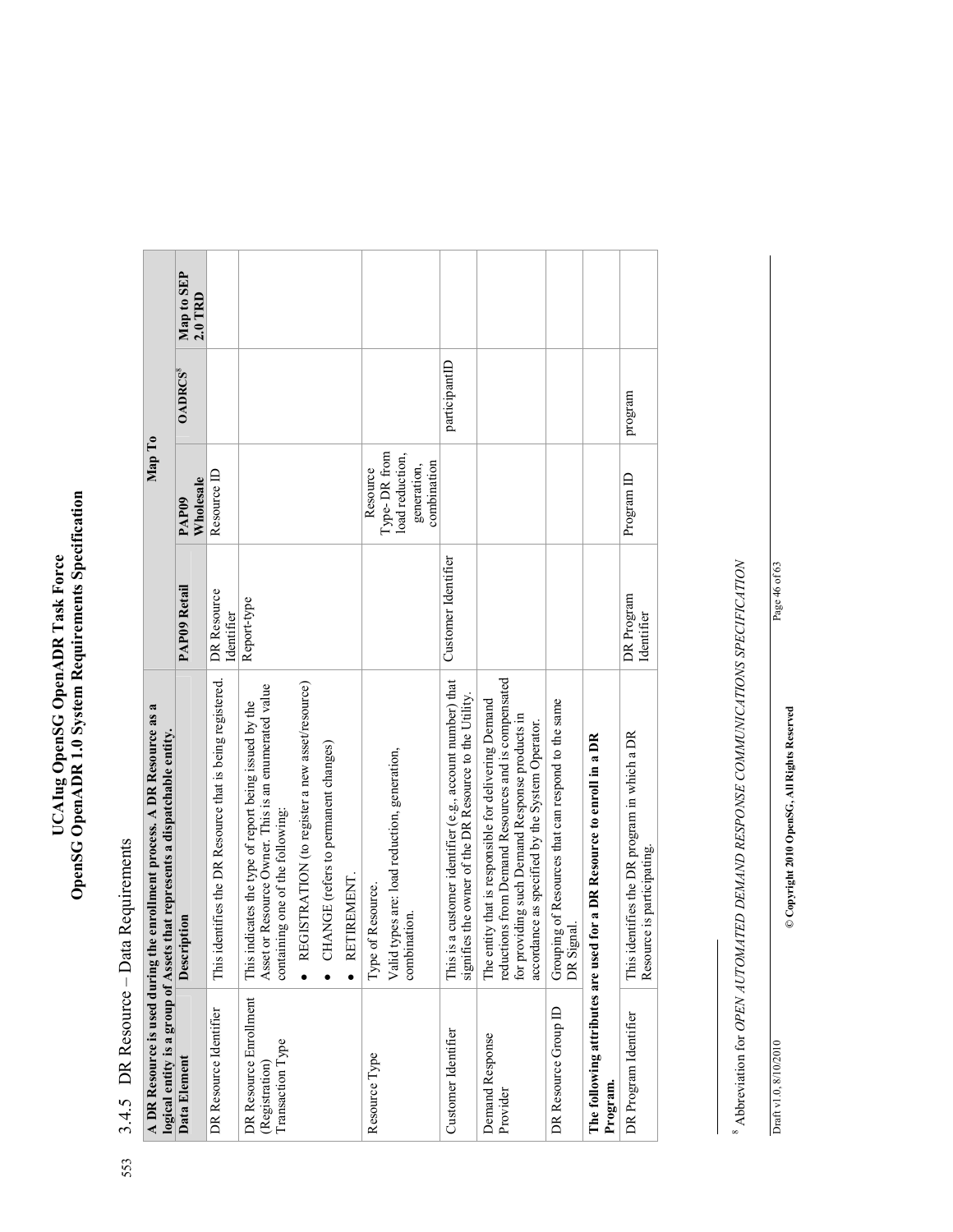|                                                                                                                          | Map to SEP<br><b>2.0 TRD</b>   |                                                                                                                                                                                                                    |                                                                                                                                                                                                                                                                                                                                                                                                                                                                                                                                                           |                                                                        |                                                                       |
|--------------------------------------------------------------------------------------------------------------------------|--------------------------------|--------------------------------------------------------------------------------------------------------------------------------------------------------------------------------------------------------------------|-----------------------------------------------------------------------------------------------------------------------------------------------------------------------------------------------------------------------------------------------------------------------------------------------------------------------------------------------------------------------------------------------------------------------------------------------------------------------------------------------------------------------------------------------------------|------------------------------------------------------------------------|-----------------------------------------------------------------------|
|                                                                                                                          | <b>OADRCS</b> <sup>8</sup>     | programConst<br>maxEventDur<br>raint.<br>ation                                                                                                                                                                     | programConst<br>raint                                                                                                                                                                                                                                                                                                                                                                                                                                                                                                                                     | programConst<br>raint                                                  | locationInfor<br>mation                                               |
| Map To                                                                                                                   | Wholesale<br>PAP <sub>09</sub> | Min Gen MW<br>Physical Min<br>Cimit Value<br>Limit Type<br>Ramp Rate<br>Ramp Rate<br>Ramp Rate<br>parameter<br>Direction<br>Segment<br>section 8)<br>Limits:<br><b>offer</b><br>Type<br>Gen                        | Operational<br>OC Interval<br>Contraints:<br>OC Value<br>OC Type                                                                                                                                                                                                                                                                                                                                                                                                                                                                                          | Enrollment<br>Effective<br>Date                                        |                                                                       |
|                                                                                                                          | <b>PAP09 Retail</b>            | Maximum-Duration<br>Minimum-Duration<br>DR Resource<br>Operational<br>Constraints;                                                                                                                                 | DR Resource<br>Constraints<br>Schedule                                                                                                                                                                                                                                                                                                                                                                                                                                                                                                                    | Effective-Start-<br>Date-Time                                          | Location                                                              |
| the enrollment process. A DR Resource as a<br>logical entity is a group of Assets that represents a dispatchable entity. | Description                    | can be made available during a DR event and includes<br>These are constraints that define the amount load that<br>Maximum-Duration<br>Minimum-Duration<br>Maximum load<br>$\bullet$ Minimum load<br>the following: | Max number of times per day the DR Resource may<br>be called<br>These are a set of constraints that specify when the DR<br>Provide details if DR asset or DR resource is in any<br>Maximum duration of DR event participation<br>Minimum duration of DR event participation<br>Resource will be available. It may contain such<br>Maximum consecutive days of participation<br>$\bullet$ Minimum advanced notification necessary.<br>other DR programs (wholesale and retail)<br>• Time of day schedule constraints<br>Black out dates<br>information as: | The start date and time which an asset/resource is<br>lable.<br>availa | lentifier to indicate the location of the<br>asset/resource.<br>An id |
| A DR Resource is used during                                                                                             | Data Element                   | Operational Constraints<br>DR Resource                                                                                                                                                                             | DR Resource Schedule<br>Constraints                                                                                                                                                                                                                                                                                                                                                                                                                                                                                                                       | Effective-Start-Date-<br>Time                                          | Location                                                              |

Draft v1.0, 8/10/2010

Page 47 of 63 Draft v1.0, 8/10/2010 Page 47 of 63

**© Copyright 2010 OpenSG, All Rights Reserved**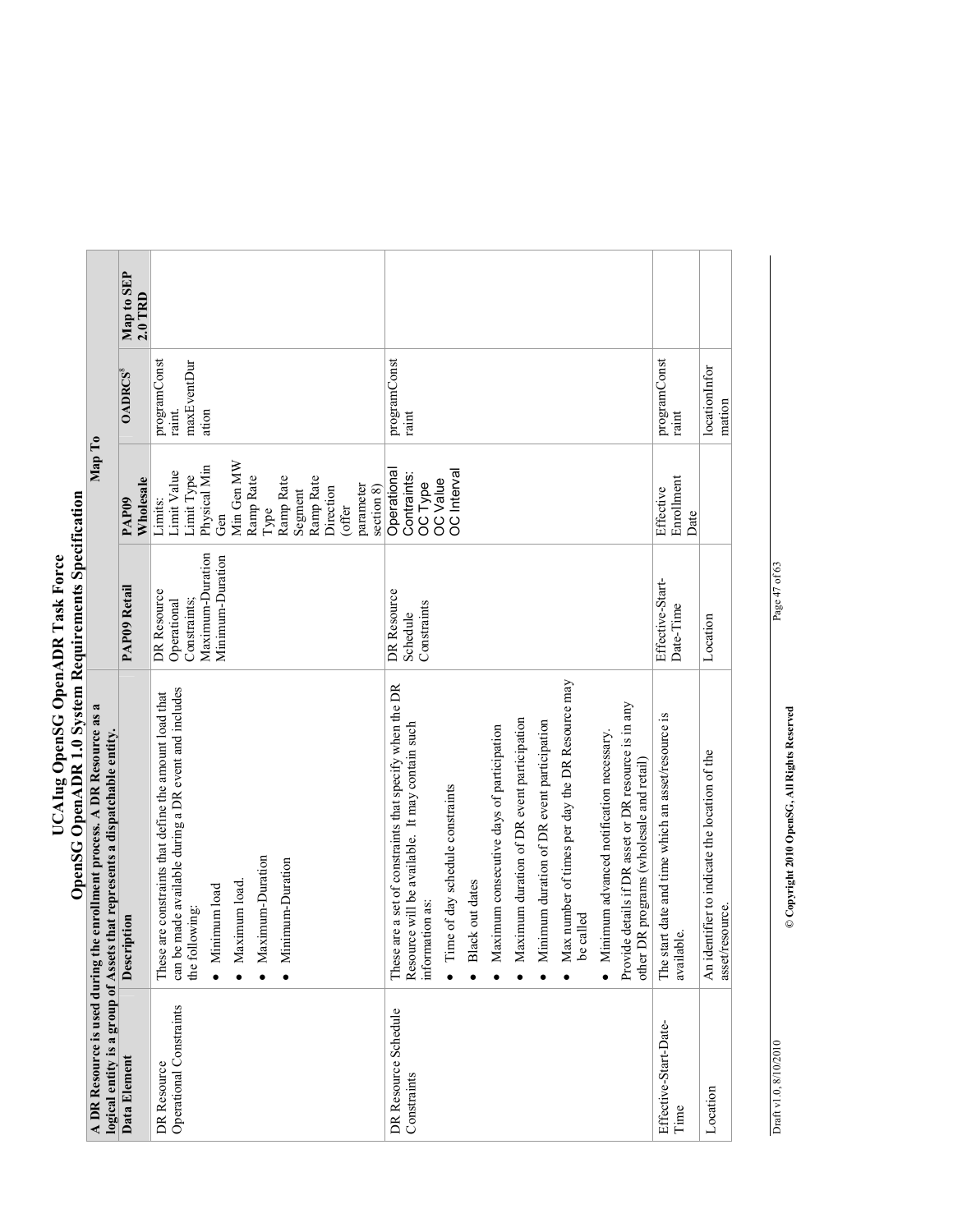|                                                      |                                                                                                                                                            | Map to SEP<br>2.0 TRD          |                                                                                                                                                                                                                                                                                                                                                 |
|------------------------------------------------------|------------------------------------------------------------------------------------------------------------------------------------------------------------|--------------------------------|-------------------------------------------------------------------------------------------------------------------------------------------------------------------------------------------------------------------------------------------------------------------------------------------------------------------------------------------------|
|                                                      | Map To                                                                                                                                                     | <b>OADRCS</b>                  |                                                                                                                                                                                                                                                                                                                                                 |
|                                                      |                                                                                                                                                            | Wholesale<br>PAP <sub>09</sub> | Electrical Node<br>Electrical Node<br>Electrical Node<br>State/Province<br>(Mandatory)<br>Address1<br>Coordinates<br>Zone (from<br>Wholesale<br>Facility<br>Zip/Postal<br>Address <sub>2</sub><br>Weather<br>Zone ID<br>Country<br>City<br>Facility<br>Facility<br>Station<br>PAP <sub>09</sub><br>PNode<br>Name<br>Code<br>CIM)<br>Type<br>GPS |
|                                                      |                                                                                                                                                            | <b>PAP09 Retail</b>            | Location-type                                                                                                                                                                                                                                                                                                                                   |
| OpenSG OpenADR 1.0 System Requirements Specification | he enrollment process. A DR Resource as a<br>logical entity is a group of Assets that represents a dispatchable entity.<br>A DR Resource is used during th | ription<br>Descr               | A value used to interpret the value contained in the<br>Location element. Examples of Location-type include:<br>Grid Location / USNG<br>Coordinates<br>(Postal) Address<br>Electrical Node<br>Zip-code<br>Zone<br>GPS <sup>o</sup>                                                                                                              |
|                                                      |                                                                                                                                                            | Data Element                   | Location-type                                                                                                                                                                                                                                                                                                                                   |

### UCAIug OpenSG OpenADR Task Force **UCAIug OpenSG OpenADR Task Force**

Draft v1.0, 8/10/2010

PNode ID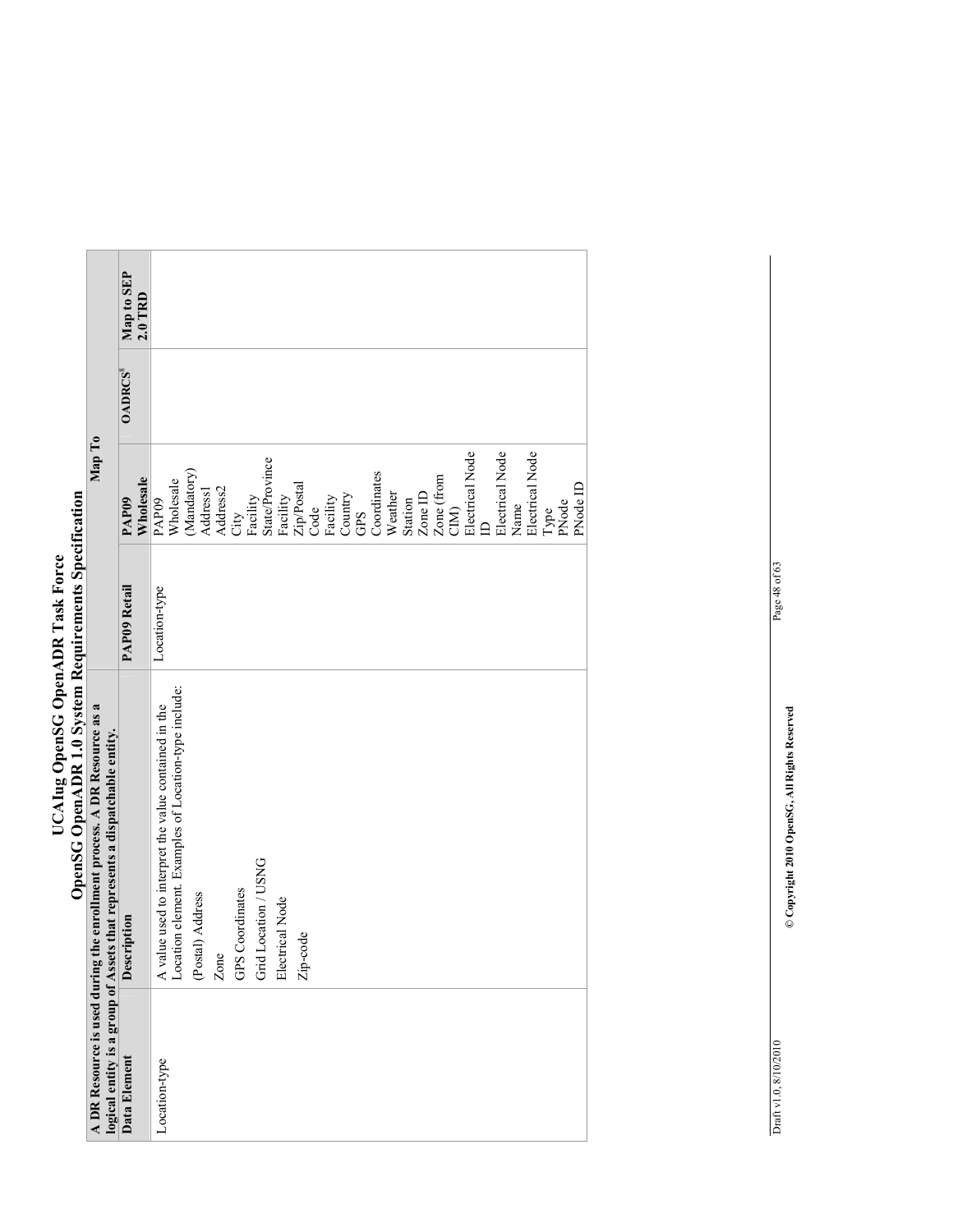|                                                                                                                                                       | Map to SEP<br>2.0 TRD          |                                                                                                                                                                                                       |                                                                                                                                                            |                                                                                                                                                                                 |                                                                                                                                                                                                                                                                                                                                                                                                                         |                                                                                  |                                                                                       |                                                                                   |                                                                                                |
|-------------------------------------------------------------------------------------------------------------------------------------------------------|--------------------------------|-------------------------------------------------------------------------------------------------------------------------------------------------------------------------------------------------------|------------------------------------------------------------------------------------------------------------------------------------------------------------|---------------------------------------------------------------------------------------------------------------------------------------------------------------------------------|-------------------------------------------------------------------------------------------------------------------------------------------------------------------------------------------------------------------------------------------------------------------------------------------------------------------------------------------------------------------------------------------------------------------------|----------------------------------------------------------------------------------|---------------------------------------------------------------------------------------|-----------------------------------------------------------------------------------|------------------------------------------------------------------------------------------------|
|                                                                                                                                                       | <b>OADRCS</b>                  |                                                                                                                                                                                                       |                                                                                                                                                            |                                                                                                                                                                                 | OptOutState                                                                                                                                                                                                                                                                                                                                                                                                             |                                                                                  |                                                                                       |                                                                                   |                                                                                                |
| $Map$ To                                                                                                                                              | Wholesale<br>PAP <sub>09</sub> |                                                                                                                                                                                                       | Capacity Value<br>Capacity Type<br>& Description<br>Qualifiied<br>(decimal)<br>Nominal<br>capacity                                                         |                                                                                                                                                                                 | No equivalent                                                                                                                                                                                                                                                                                                                                                                                                           | Type-DR from<br>load reduction,<br>combination<br>generation,<br>Resource        | Qualification<br>Test Date<br>Resource                                                | Requalification<br>Test Date                                                      | Enrollment<br><b>End Date</b>                                                                  |
|                                                                                                                                                       | <b>PAP09 Retail</b>            | Response-time                                                                                                                                                                                         | Available-Capacity                                                                                                                                         | Monthly-Capacity-<br>Availability                                                                                                                                               | Temporary Opt-Out                                                                                                                                                                                                                                                                                                                                                                                                       |                                                                                  |                                                                                       |                                                                                   | Removal Effective<br>Date/time                                                                 |
| A DR Resource is used during the enrollment process. A DR Resource as a<br>logical entity is a group of Assets that represents a dispatchable entity. | Description                    | of meeting its full performance, in response to a request<br>The amount of time before an asset/resource is capable<br>by a Service Provider to shed load, expressed as<br>minutes in decimal format. | The total amount of power (megawatts) available from<br>representing the amount of kilowatts available.<br>the asset/resource, expressed in integer format | month for the period defined by the effective start/end<br>The average capacity available for interruption by<br>expressed in Megawatts with appropriate<br>precision.<br>date, | override the normal operational constraints. The opt-out<br>resource is already called upon (reduce double counting<br>This is used to temporarily opt out of DR Events and to<br>• Other triggered programs for which an asset or DR<br>can be specified using the following criteria:<br>All events in a program indefinitely<br>All events in a specific time period.<br>Specific DR Event<br>of available capacity) | Valid types are: load reduction, generation,<br>Type of Resource.<br>combination | the Resource demonstrated its ability to deliver a<br>act or service<br>produ<br>Date | the Resource will retest its ability to deliver a<br>product or service<br>Date 1 | Date/time when the DR resource is no longer available.<br>of Termination of Enrollment<br>Date |
|                                                                                                                                                       | Data Element                   | Response-time<br>(Ramp Time)                                                                                                                                                                          | Available-Capacity                                                                                                                                         | Monthly-Capacity-<br>Availability                                                                                                                                               | Temporary Opt-Out                                                                                                                                                                                                                                                                                                                                                                                                       | Resource Type                                                                    | Resource Qualification<br><b>Test Date</b>                                            | Requalification Test<br>Date                                                      | Removal Effective<br>Date/time                                                                 |

Draft v1.0, 8/10/2010

Draft v1.0, 8/10/2010 Page 49 of 63  $\odot$  Copyright 2010 OpenSG, All Rights Reserved **© Copyright 2010 OpenSG, All Rights Reserved** 

Page 49 of 63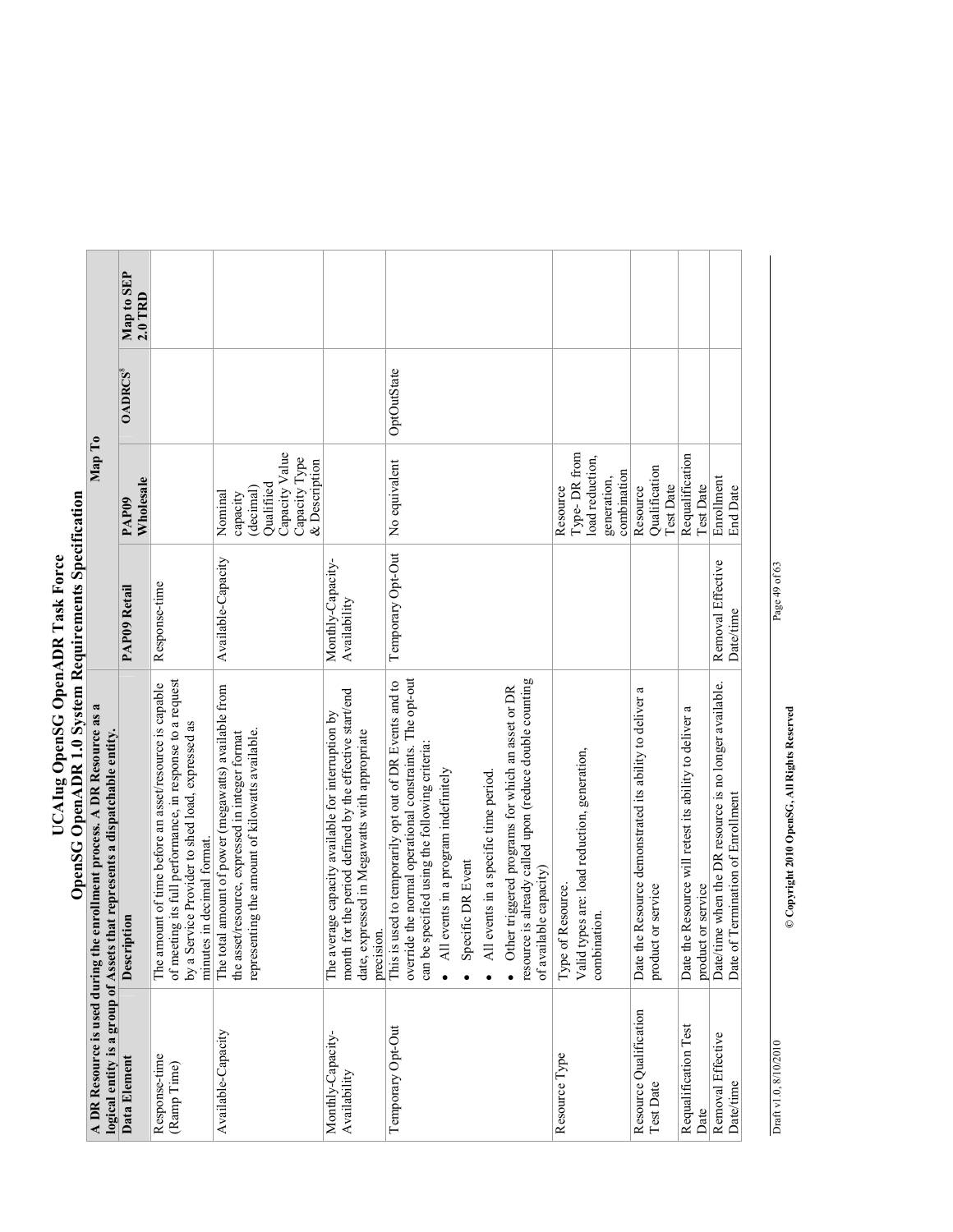# UCAIug OpenSG OpenADR Task Force<br>3.4.6 DR Asset – Data Requirements<br>5.4.6 DR Asset – Data Requirements **OpenSG OpenADR 1.0 System Requirements Specification UCAIug OpenSG OpenADR Task Force**

# 3.4.6 DR Asset – Data Requirements

|                                                                                                                                                                        | Map to SEP<br>2.0 TRD          |                                                       |                                                                                                                                                   |                                                                                                           |                                                                                                                                   |                                                                                                                                                                                |                                             |                                                                                                                                                                                                                  |                                            |                                                           |                                                                   |
|------------------------------------------------------------------------------------------------------------------------------------------------------------------------|--------------------------------|-------------------------------------------------------|---------------------------------------------------------------------------------------------------------------------------------------------------|-----------------------------------------------------------------------------------------------------------|-----------------------------------------------------------------------------------------------------------------------------------|--------------------------------------------------------------------------------------------------------------------------------------------------------------------------------|---------------------------------------------|------------------------------------------------------------------------------------------------------------------------------------------------------------------------------------------------------------------|--------------------------------------------|-----------------------------------------------------------|-------------------------------------------------------------------|
|                                                                                                                                                                        | <b>OADRCS</b>                  | EventState.dra<br>sClientID                           |                                                                                                                                                   |                                                                                                           |                                                                                                                                   |                                                                                                                                                                                |                                             |                                                                                                                                                                                                                  | locationInfor<br>mation                    |                                                           |                                                                   |
| Map To                                                                                                                                                                 | Wholesale<br>PAP <sub>09</sub> | concept of DR<br>No equivalent<br>Asset               |                                                                                                                                                   |                                                                                                           |                                                                                                                                   |                                                                                                                                                                                |                                             |                                                                                                                                                                                                                  |                                            |                                                           |                                                                   |
|                                                                                                                                                                        | <b>PAP09 Retail</b>            | DR Asset Identifier                                   | Report-type                                                                                                                                       |                                                                                                           | DR Asset group ID                                                                                                                 | Asset Operator                                                                                                                                                                 | Asset Owner                                 | Location-type                                                                                                                                                                                                    | Asset Physical<br>Location                 | Date of Registration<br>and Last Update                   | Registration Process<br>State of                                  |
| DR Asset is defined as an end device that is capable of shedding load in response to<br>Demand Response Events, Electricity Price Signals or other system events (e.g. | ption<br>Descri                | ique identifier and name of the DR Assets.<br>The uni | Asset or Resource Owner. This is an enumerated value<br>This indicates the type of report being issued by the<br>containing one of the following: | REGISTRATION (to register a new asset/resource)<br>(ANGE (refers to permanent changes)<br>RETIREMENT<br>F | Grouping of Assets that can respond to the same DR<br>within a DR Resource. (See DR Resource<br>Signal within a<br>Specification) | The business entity that operates the DR assets. This is<br>of the capability to participate in DR Events.<br>the entity that has physical control of the asset and<br>control | The business entity that owns the DR assets | Location element. Examples of Location-type include:<br>A value used to interpret the value contained in the<br>Grid Location / USNG<br><b>GPS</b> Coordinates<br>Electrical Node<br>Zip-code<br>Address<br>Zone | The location of where the DR assets reside | Date of which the DR Assets registered for DR<br>purpose. | The state/status of the registration process of the DR<br>assets. |
| under frequency detection)                                                                                                                                             | Data Element                   | DR Asset Identifier                                   | DR Asset Enrollment<br>Transaction Type<br>(Registration)                                                                                         |                                                                                                           | DR Asset group ID                                                                                                                 | Asset Operator                                                                                                                                                                 | Asset Owner                                 | Location-type                                                                                                                                                                                                    | Asset Physical Location                    | Date of Registration and<br>Last Update                   | State of Registration<br>Process                                  |

<sup>9</sup> Abbreviation for OPEN AUTOMATED DEMAND RESPONSE COMMUNICATIONS SPECIFICATION 9 Abbreviation for *OPEN AUTOMATED DEMAND RESPONSE COMMUNICATIONS SPECIFICATION*

Draft v1.0, 8/10/2010

© Copyright 2010 OpenSG, All Rights Reserved **© Copyright 2010 OpenSG, All Rights Reserved** 

Page 50 of 63 Draft v1.0, 8/10/2010 Page 50 of 63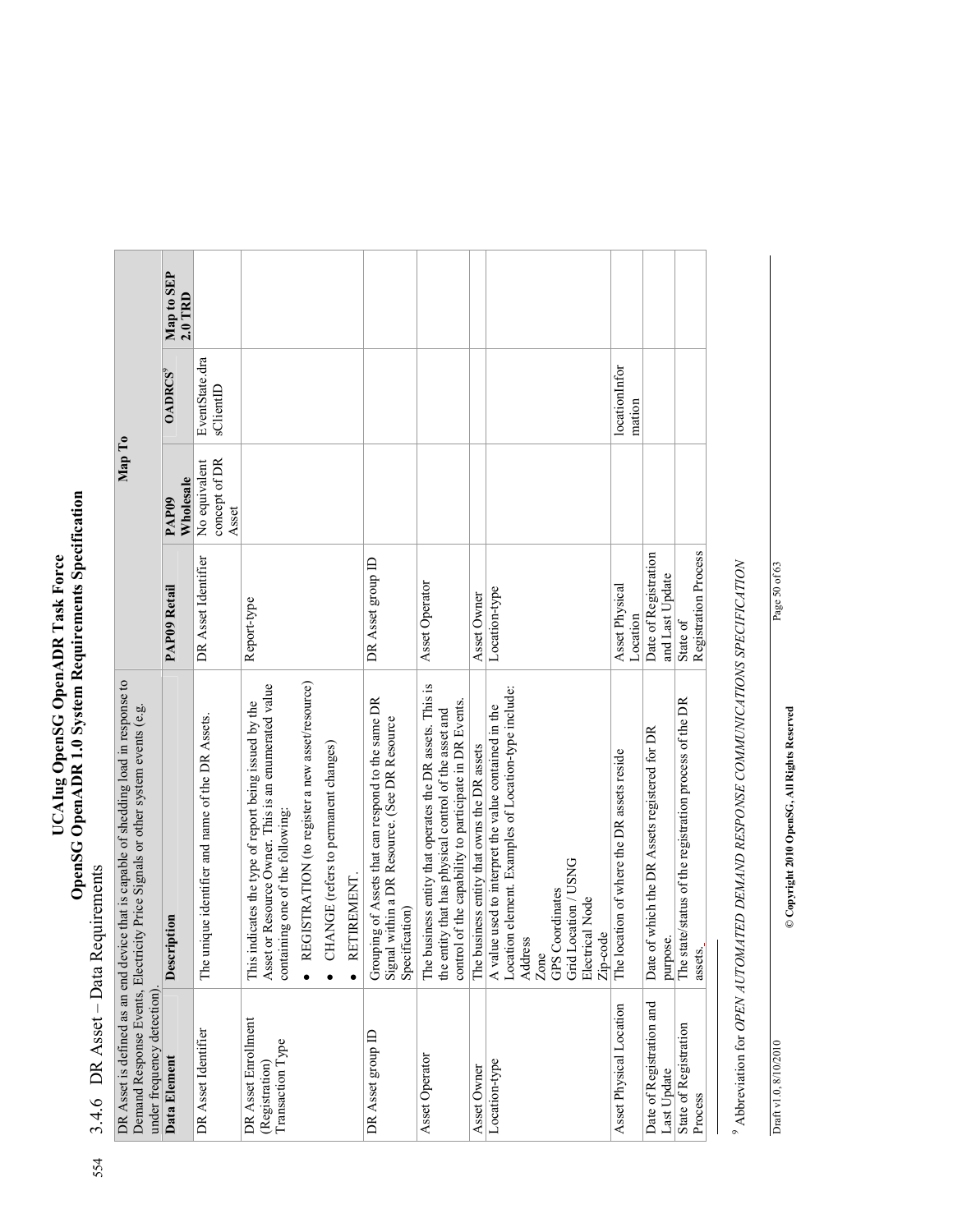| Map To                                                                               |                                                                                | Map to SEP<br>2.0 TRD<br><b>OADRCS</b><br>Wholesale<br>PAP <sub>09</sub><br><b>PAP09 Retail</b> | Availability and<br>DR Asset<br><b>Status</b>    | DR Asset Physical<br>Capabilities   | DR Asset Product                                   | DR Asset Type                                                   | DR Resources                                                                                                                                                       |
|--------------------------------------------------------------------------------------|--------------------------------------------------------------------------------|-------------------------------------------------------------------------------------------------|--------------------------------------------------|-------------------------------------|----------------------------------------------------|-----------------------------------------------------------------|--------------------------------------------------------------------------------------------------------------------------------------------------------------------|
| DR Asset is defined as an end device that is capable of shedding load in response to | Demand Response Events, Electricity Price Signals or other system events (e.g. | Description                                                                                     | Status, Set point, Override status, etc.<br>Run! | Ramp Up/Down Rate, Maximum Capacity | Manufacturer, Model, Version, Date of Manufacturer | renewable, storage, curtailable or interruptible<br>ğ,<br>load) | The identifier of DR resources that the DR Assets<br>Resources, but with only one Resource for a DR<br>belong to. An Asset can associate with multiple<br>Program. |
|                                                                                      | under frequency detection).                                                    | Data Element                                                                                    | DR Asset Availability<br>and Status              | DR Asset Physical<br>Capabilities   | DR Asset Product                                   | DR Asset Type                                                   | <b>DR Resources</b>                                                                                                                                                |

555 556

### 3.4.7 Demand Response Customer Enrollment - Data Requirements 3.4.7 Demand Response Customer Enrollment – Data Requirements 557

| Map To<br>Demand Response customer enrollment is used to register a customer for a DR | Map to SEP<br><b>2.0 TRD</b><br><b>DADRCS</b> <sup>10</sup><br>Wholesale<br>PAP <sub>09</sub><br><b>PAP09 Retail</b><br>Description | JtilityProgra<br>n.name<br>rogram ID<br><b>JR</b> Program<br>dentifier<br>tifier assigned to the Program<br>dent | participantID<br>This is a customer identifier (e.g., account number) that $\int$ Customer Identifier<br>signifies the owner of the DR Resource to the Utility. |
|---------------------------------------------------------------------------------------|-------------------------------------------------------------------------------------------------------------------------------------|------------------------------------------------------------------------------------------------------------------|-----------------------------------------------------------------------------------------------------------------------------------------------------------------|
| rogram.                                                                               | <b>Jata Element</b>                                                                                                                 | <b>Jemand Response</b><br>rogram Identifier                                                                      | Customer Identifier                                                                                                                                             |

558 559

# <sup>10</sup> Abbreviation for OPEN AUTOMATED DEMAND RESPONSE COMMUNICATIONS SPECIFICATION 10 Abbreviation for *OPEN AUTOMATED DEMAND RESPONSE COMMUNICATIONS SPECIFICATION*

Draft v1.0, 8/10/2010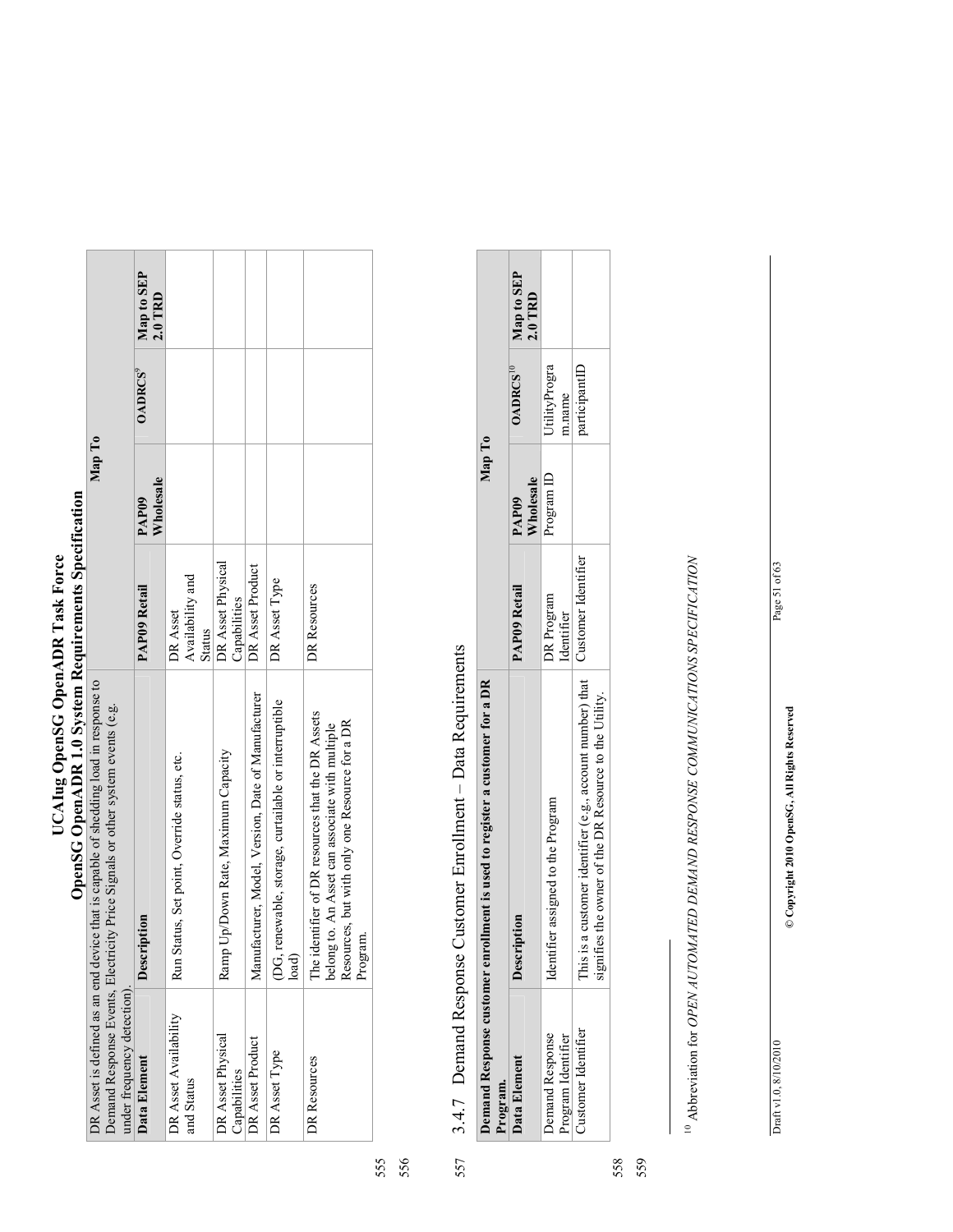### **3.5 OpenADR Technical Architecture View**

Given a large variety of integration technologies that exist in the market place and in the utility

enterprises, it would be up to each utility to implement the OpenADR systems requirements

specification that fit with their chosen technology infrastructure and architecture goals. However,

regardless of the technologies, the following architectural issues are important and needs to be addressed

when it comes to achieving interoperability.

### 3.5.1 Networking Standards

- 1. OpenADR services SHALL be provided via TCP/IP (internet) networks. (See [RFC-1122])
- 2. OpenADR services SHALL be exposed primarily using the HTTPS protocol. (See [RFC-1123])
- 3. OpenADR services MAY support Secure FTP. Since OpenADR requires HTTPS, FTP is only an option if both parties implement and agree to use FTP. *(Note that requiring support is in discussion.)*

### 3.5.2 Security Standards

A major component of OpenADR is ensuring that protected resources, including data, can and will be secured to prevent unauthorized access. To ensure that data is not provided to unauthorized parties, the constraints and controls documented in *SECURITY PROFILE FOR THIRD PARTY DATA ACCESS* [ASAP-SG-3P] are to be complied with for OpenADR installations.

Using the terminology specified in the ASAP-SG Third Party Data Access document, the customer is

578 the Resource Owner, the Data Service Provider is the Resource Custodian. (The  $3<sup>rd</sup>$  Party is still called the Third Party)

### 3.5.3 Service / Resource Patterns

Service and/or resource naming standards are important to achieve a level of "plug & play" at the run time environment. It implies the semantics of the service and its operations.

- The OpenADR services naming convention has the following rules:
- **Information Object** Collection of entities (classes and attributes) to describe an object in a business context.
- **Service / Resource Name** Service naming convention follows the information object in a business process for an interface definition.
- **Service Patterns -**These patterns are used for Web services naming convention.
- **Send** to provide (send) information (business object) for public (enterprise) consumption. To be invoked by the system of record for the business object and only when the state of the business objects has been changed.
- **Receive** to consume (receive) information (business object).

**Draft v1.0, 8/10/2010** Page 52 of 63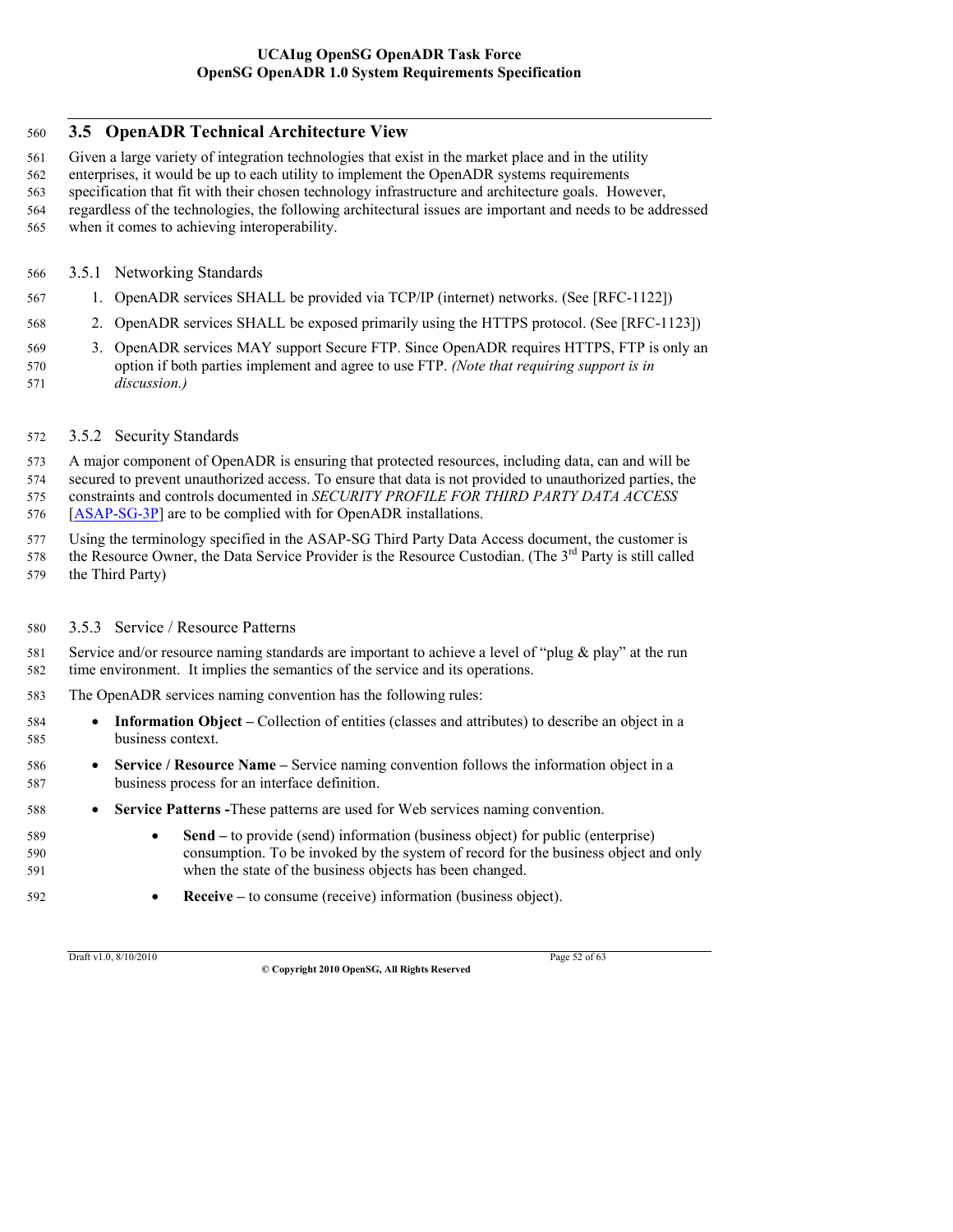| 593 | <b>Request</b> – to request another party to perform a specific service<br>٠                               |
|-----|------------------------------------------------------------------------------------------------------------|
| 594 | <b>Execute</b> – to run a service provided to the public, which may include a state change                 |
| 595 | request or a query request.                                                                                |
| 596 | $\bf Reply$ – to reply with the result of the execution of a service (by the Execute service)<br>$\bullet$ |
| 597 | <b>Show</b> – to provide (show) information (business object) for public (enterprise)<br>٠                 |
| 598 | consumption, when the state of the business object is not changed, by the system of                        |
| 599 | record or other system that has a copy of the same business object.                                        |
| 600 | <b>Retrieve</b> – to request specific data of a business object to be provided.<br>$\bullet$               |
| 601 | <b>Publish</b> – to provide (send) information (business object) for public (enterprise)<br>$\bullet$      |
| 602 | consumption. To be invoked by the system of record for the business object and only                        |
| 603 | when state of a business object has changed.                                                               |
| 604 | <b>Subscribe</b> – to consume (receive) information (business object) from an external<br>٠                |
| 605 | source.                                                                                                    |
| 606 | <b>Operation Name</b> – Operation name indicates a specific action that will be performed to the           |
| 607 | Information Object. Here is a list of operation naming patterns utilizing IEC 61989 verbs (See             |
| 608 | IEC61968-1 Specification for details):                                                                     |
| 609 | The following verbs are used for service/operation provided by the master system that owns                 |
| 610 | the Information Object to entertain the request for the specified action implied by the verb.              |
| 611 | Create<br>٠                                                                                                |
| 612 | Change<br>٠                                                                                                |
| 613 | Cancel                                                                                                     |
| 614 | <b>Close</b><br>٠                                                                                          |
| 615 | <b>Delete</b><br>٠                                                                                         |
| 616 | The following verbs are used for service/operation provided by systems that are interested in              |
| 617 | receiving the Information Object as the result of the specified action implied by the verb.                |
| 618 | This can be invoked by the master system or an intermediary to supply the Information                      |
| 619 | Object.                                                                                                    |
| 620 | <b>Created</b><br>٠                                                                                        |
| 621 | Changed<br>٠                                                                                               |
| 622 | <b>Closed</b>                                                                                              |
| 623 | Canceled<br>٠                                                                                              |
| 624 | <b>Deleted</b><br>٠                                                                                        |
| 625 | The following verbs are used for query type services provided by the master system of the                  |
| 626 | Information Object.                                                                                        |
| 627 | Get                                                                                                        |
| 628 | <b>Show</b>                                                                                                |
| 629 | The following verbs may be used within OpenADR.                                                            |
|     |                                                                                                            |

Draft v1.0, 8/10/2010 Page 53 of 63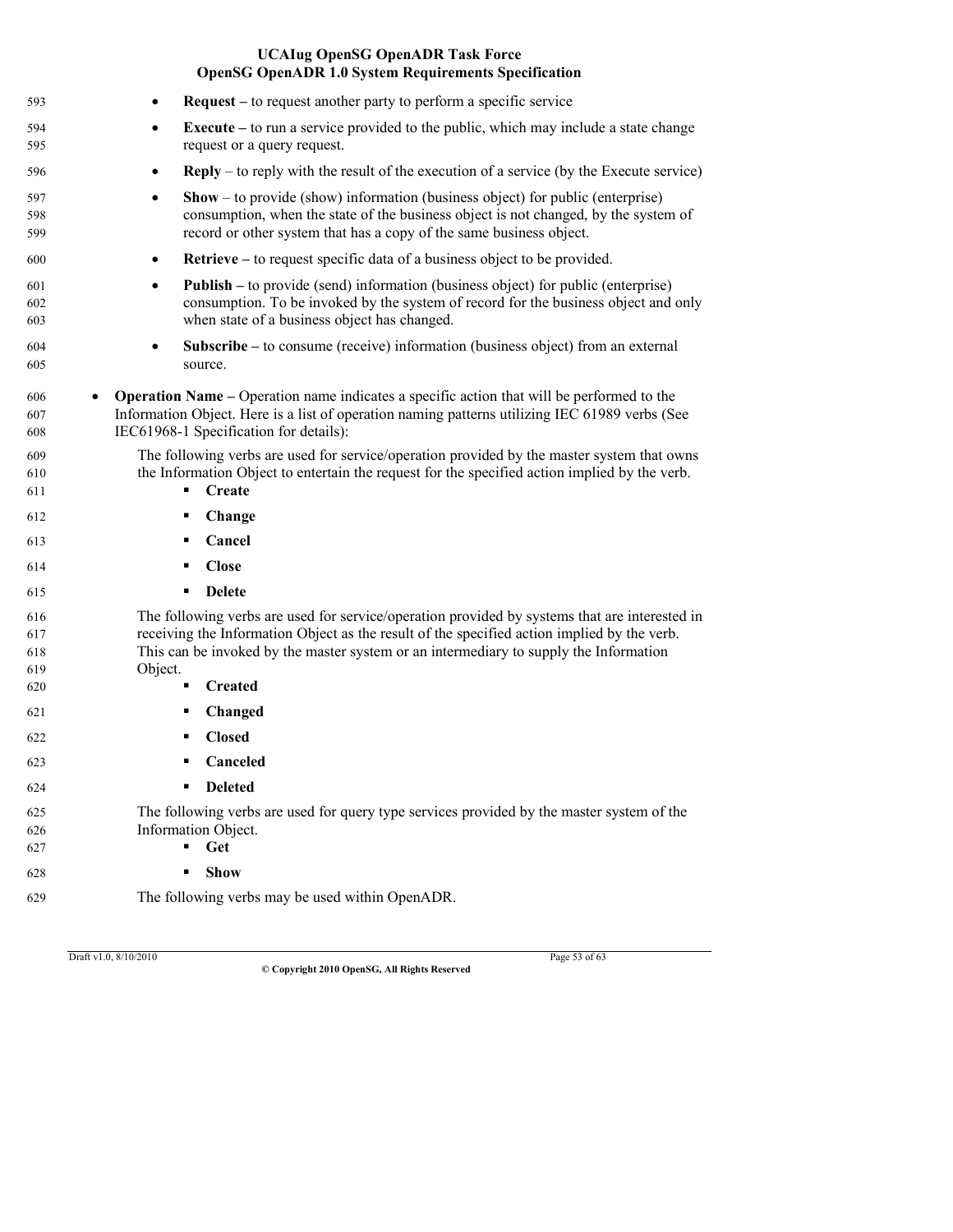- <sup>630</sup> **Subscribe**
- <sup>631</sup> **Unsubscribe**
- 632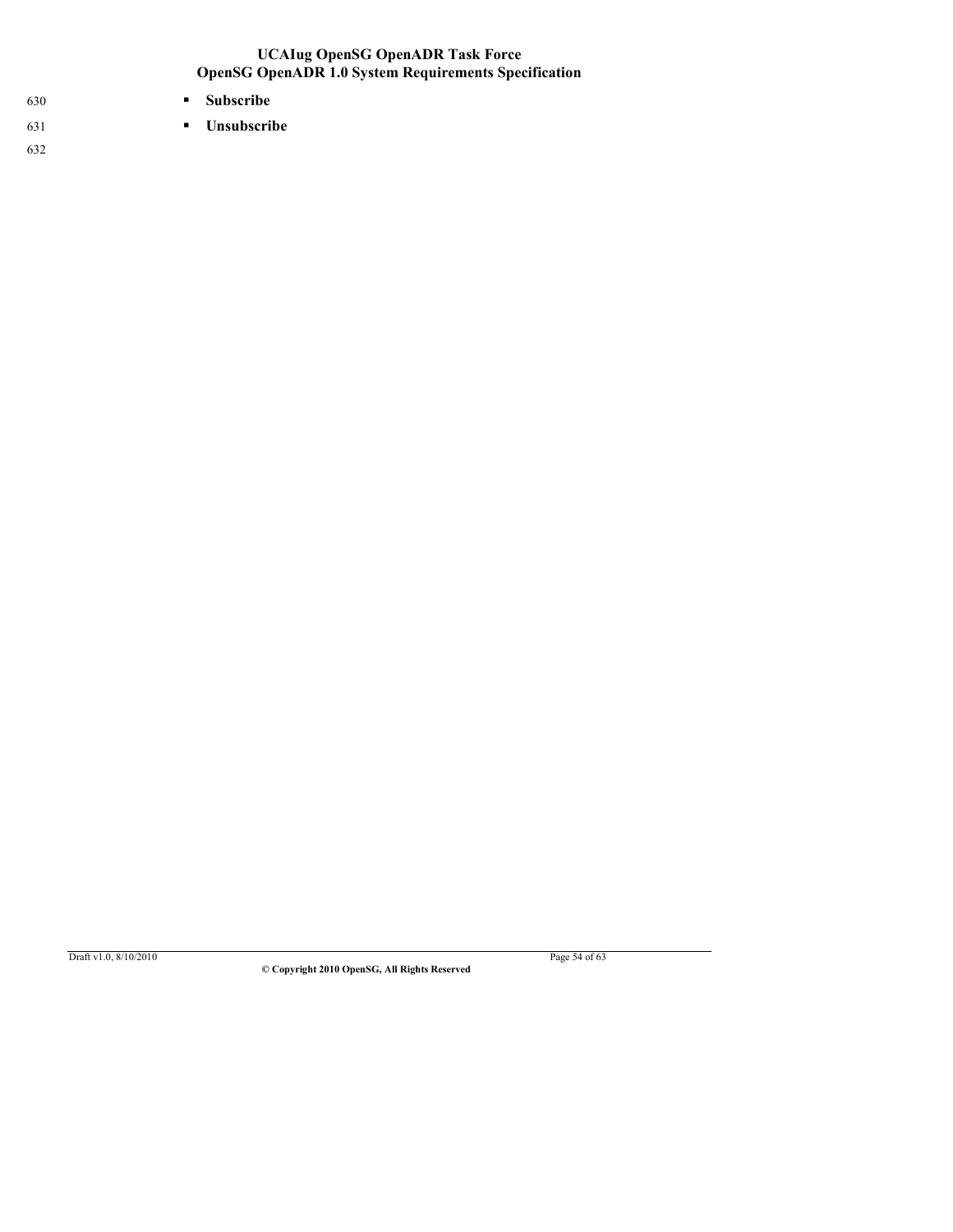### **3.6 Governance**

Governance defines the rules by which parties participating in interoperability (integration, or data exchange) efforts can change the interfaces and components providing and consuming them, in order to maintain efficient operation. For OpenADR, governance includes guidelines recommended for addition or extension of standard interfaces, as well as modifications to or extensions to become part of the standard.

- 1. Changes shall be made to be backwards compatible (optional additions only), to allow existing implementations to continue to operate.
- 2. Participants are encouraged to submit extensions to the working group as business requirements, with additional recommendations as necessary, to be discussed, ratified, and added to periodic updates.

Draft v1.0, 8/10/2010 Page 55 of 63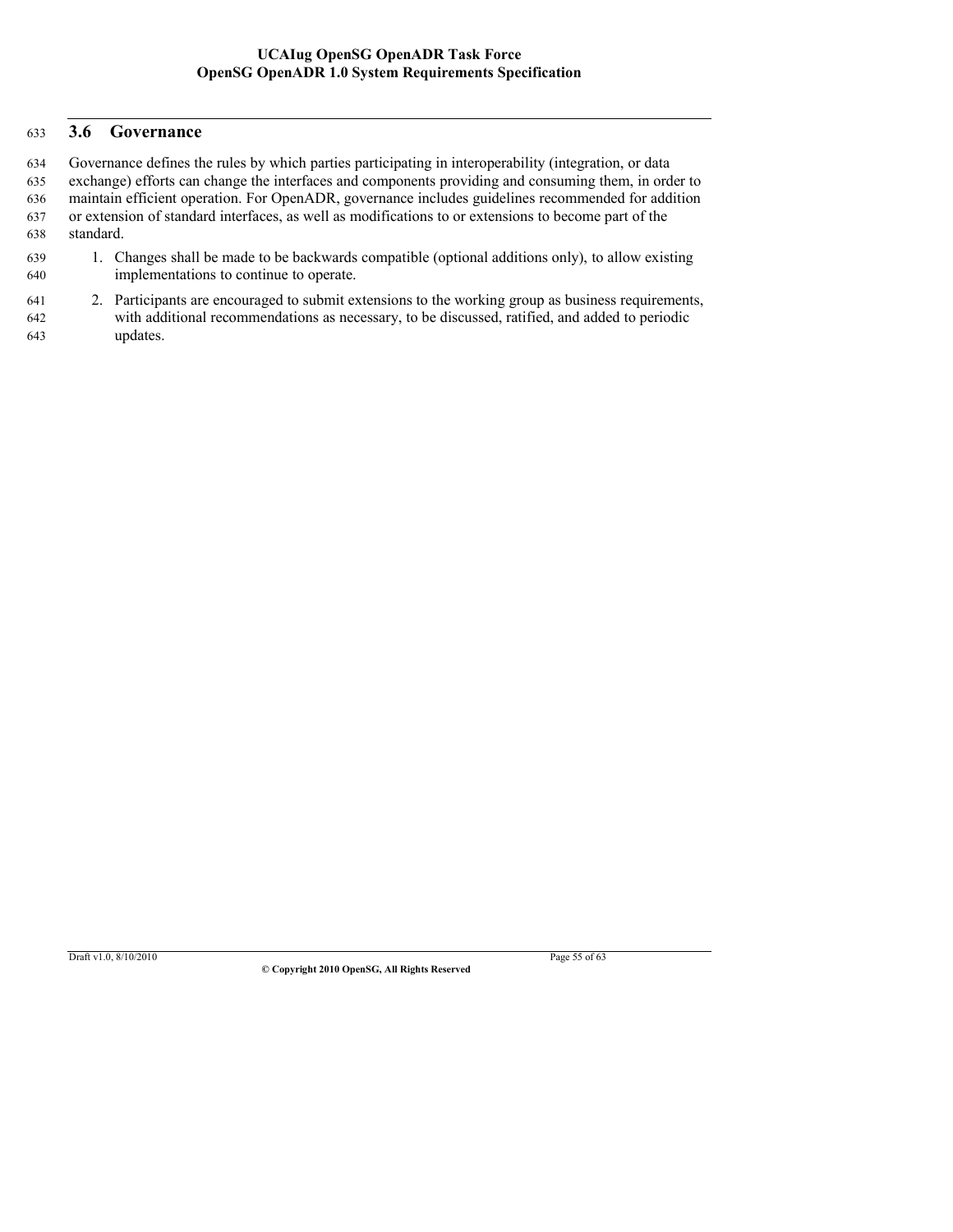### <sup>644</sup>**4 Appendices**

### 645 **4.1 Terms and Definitions**

646 This subsection provides the definitions of all terms required to properly interpret the OpenSG OpenADR SRS.

| <b>Term</b>                                         | <b>Definition</b>                                                                                                                                                                                                                                                                                                                                                        |  |  |  |  |
|-----------------------------------------------------|--------------------------------------------------------------------------------------------------------------------------------------------------------------------------------------------------------------------------------------------------------------------------------------------------------------------------------------------------------------------------|--|--|--|--|
| <b>Advanced Metering</b><br>Infrastructure<br>(AMI) | The infrastructure built around advanced metering allowing the utility and<br>consumer to communicate in real time with respect to energy consumption.<br>Based on the information collected, the utility is able to obtain an accurate<br>reading of demands, while consumers are able to modify their usage to save<br>energy.                                         |  |  |  |  |
| Aggregator                                          | Intermediary that manages a collection or "aggregation" of Demand Response by<br>Utility Customers. Also known as Curtailment Service Provider.                                                                                                                                                                                                                          |  |  |  |  |
| [DR] Asset Owner                                    | The entity that is responsible for the DR Resource or Asset in the retail market.                                                                                                                                                                                                                                                                                        |  |  |  |  |
| <b>Ancillary Services</b>                           | Ancillary services are those functions performed by electrical generating,<br>transmission, system-control, distribution equipment and customers to support<br>the integrity of the bulk power system.                                                                                                                                                                   |  |  |  |  |
| <b>Curtailment Service</b><br>Provider              | See Aggregator.                                                                                                                                                                                                                                                                                                                                                          |  |  |  |  |
| <b>Demand Response</b>                              | Demand Response is defined as the temporary modification of customer energy<br>usage for a defined duration which is triggered by some condition on the grid<br>such as reliability or market conditions.                                                                                                                                                                |  |  |  |  |
| <b>Demand Response</b><br>Program                   | A Demand Response Program is a program that is created to provide incentive to<br>customers to reduce or shift demand.                                                                                                                                                                                                                                                   |  |  |  |  |
| <b>Demand Response</b><br><b>Provider (DRP)</b>     | An entity or role with the responsibility to coordinate demand resources to<br>deliver demand response services. A DRP includes entities that have acquired<br>curtailment rights from electricity consumers, and manage the aggregation of<br>capacity that is curtailable as an eligible energy or capacity resource for<br>participating in Demand Response programs. |  |  |  |  |
|                                                     | (PAP09 Retail dated 2/11/2010 v 1.5)                                                                                                                                                                                                                                                                                                                                     |  |  |  |  |
| <b>Direct Load Control</b>                          | Direct Load Control is a Dispatch type that requests an Asset to be in a specific<br>load control state (e.g., to turn it on or off).                                                                                                                                                                                                                                    |  |  |  |  |
| <b>IEC</b>                                          | The International Electrotechnical Commission (IEC). The IEC TC57 maintains<br>an electric utility focused information model called CIM (Common information<br>model).                                                                                                                                                                                                   |  |  |  |  |
| <b>IEC 61968</b>                                    | International standards for Energy Distribution Managements Systems,<br>respectively, specify a Common Information Model (CIM) for utility data<br>exchange, Applications Programming Interfaces (API) for application integration<br>(GID), and XML messaging standards.                                                                                                |  |  |  |  |
| <b>Logical Data Model</b>                           | A representation of an organization's data based upon entities and attributes of<br>those entities. A logical data model is often a logical representation of a<br>business' integration or business requirements.                                                                                                                                                       |  |  |  |  |
| <b>SLA</b>                                          | Service Level Agreement: the part of a service contract where the level of the                                                                                                                                                                                                                                                                                           |  |  |  |  |

Draft v1.0, 8/10/2010 Page 56 of 63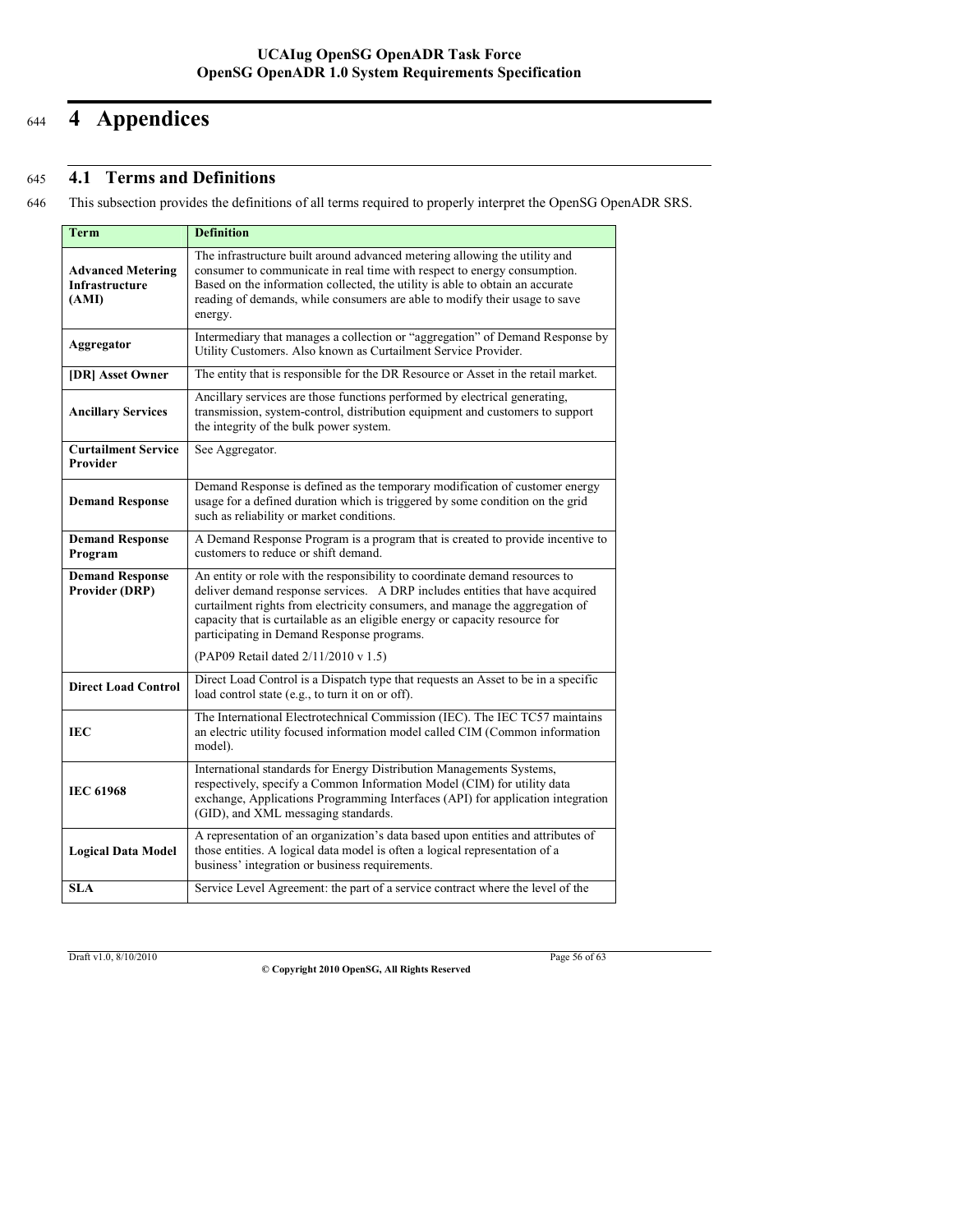| erm | <b>Definition</b>                             |
|-----|-----------------------------------------------|
|     | services are agreed upon between two systems. |

647 648

**© Copyright 2010 OpenSG, All Rights Reserved** 

Draft v1.0, 8/10/2010 Page 57 of 63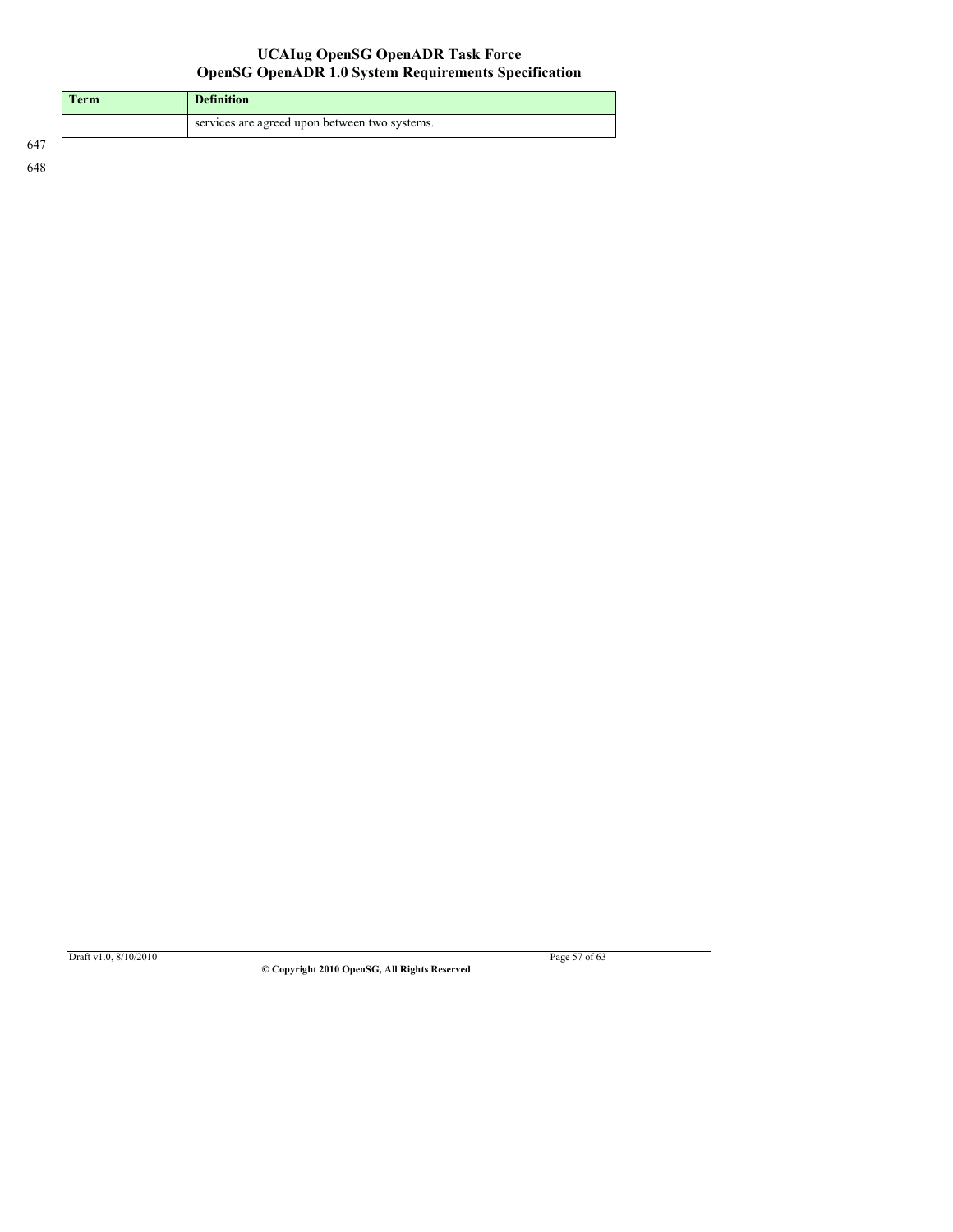### 649 **4.2 Integration Services – Detailed Messages by Use Case**

650 The list of Integration Services defined in section 3.2.2.2 was derived from the sequence interaction

- 651 defined in the supporting Use Cases. This subsection is a detailed list of each interaction / message in 652 the context of the supporting Use Case.
- 653 The source of the requirement is defined in the "Requirements Source" column. Since the Service names 654 are based the PAP09 Retail and OpenADR Use Case documents, only the remaining requirements 655 sources are cited individually.

656 Each service is assigned a priority within the current release or defined for a future release as defined in

- 657 the "Priority/Release" column.
- 658

| <b>Use Case</b><br><b>Scenario</b>        | <b>Service</b><br>Name                      | <b>Provider</b>                    | <b>Functional Description of the Service</b>                                                                            | Priority/<br>Release | <b>Requirements</b><br><b>Source</b>                              |
|-------------------------------------------|---------------------------------------------|------------------------------------|-------------------------------------------------------------------------------------------------------------------------|----------------------|-------------------------------------------------------------------|
| Create DR<br>Program                      | <b>Created DR</b><br>Program                | <b>DR</b><br>Controlling<br>Entity | DR Program is created and published.                                                                                    |                      | $O\overline{ADRCS}$ <sup>11</sup><br>7.1.3<br>Program<br>Services |
| <b>Update DR</b><br>Program               | Updated<br>DR<br>Program                    | <b>DR</b><br>Controlling<br>Entity | DR Program is updated and updates<br>published.                                                                         |                      | <b>OADRCS</b><br>7.1.3                                            |
| Cancel DR<br>Program                      | Cancelled<br>DR<br>Program                  | <b>DR</b><br>Controlling<br>Entity | DR Program is terminated and notice<br>published.                                                                       |                      | <b>OADRCS</b><br>7.1.3                                            |
| Register<br>Customer<br>for DR<br>Program | Register<br>Customer<br>for a DR<br>Program | <b>DR</b><br>Controlling<br>Entity | Register a Customer for a DR Program.<br>Customer registers with DR Controlling<br>Entity (Utility or DRP).             |                      | <b>OADRCS</b><br>7.1.3                                            |
| Update<br>Customer<br>for DR<br>Program   | Update<br>Customer<br>for a DR<br>Program   | DR<br>Controlling<br>Entity        | Updates to Customer registration<br>information are provided for Utility or<br>DRP.                                     |                      | <b>OADRCS</b><br>7.1.3                                            |
| Remove<br>Customer<br>from DR<br>Program  | Cancel<br>Customer<br>for DR<br>Program     | DR<br>Controlling<br>Entity        | Customer notifies Utility or DRP of<br>cancellation/removal from DR program.<br>(Contingent on contractual obligations) |                      | <b>OADRCS</b><br>7.1.3                                            |
| Register<br>DR.<br>Resource               | Register<br><b>DR</b><br>Resource           | <b>DR</b><br>Controlling<br>Entity | The Resource is registered and<br>associated with a Customer and DR<br>Program                                          |                      |                                                                   |
| Remove<br><b>DR</b><br>Resource           | Remove<br><b>DR</b><br>Resource             | <b>DR</b><br>Controlling<br>Entity | The Resource is removed from DR<br>Program.                                                                             |                      |                                                                   |
| Register<br>DR Asset                      | Register<br>DR Asset                        | <b>DR</b><br>Controlling<br>Entity | The Asset is registered and associated<br>with a Customer and DR Program                                                |                      |                                                                   |
| <b>Update DR</b><br>Asset                 | <b>Update DR</b><br>Asset                   | <b>DR</b><br>Controlling           | The Asset is updated.                                                                                                   |                      |                                                                   |

<sup>11</sup> Abbreviation for *OPEN AUTOMATED DEMAND RESPONSE COMMUNICATIONS SPECIFICATION* 

Draft v1.0, 8/10/2010 Page 58 of 63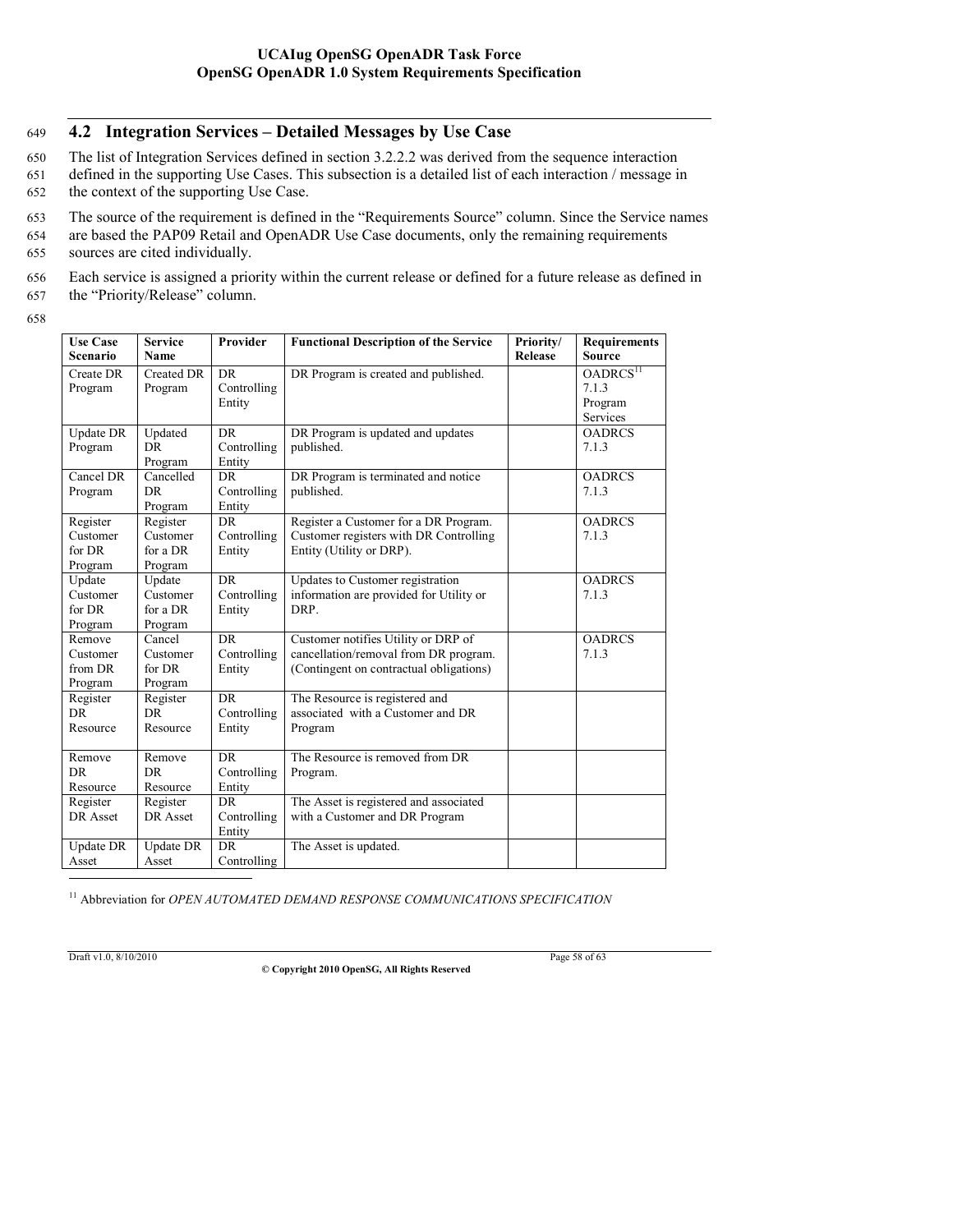| <b>Use Case</b><br>Scenario                              | <b>Service</b><br>Name                      | <b>Provider</b>                    | <b>Functional Description of the Service</b>                                                                                                                                                                                                                                                                                          | Priority/<br><b>Release</b> | <b>Requirements</b><br><b>Source</b> |
|----------------------------------------------------------|---------------------------------------------|------------------------------------|---------------------------------------------------------------------------------------------------------------------------------------------------------------------------------------------------------------------------------------------------------------------------------------------------------------------------------------|-----------------------------|--------------------------------------|
|                                                          |                                             | Entity                             |                                                                                                                                                                                                                                                                                                                                       |                             |                                      |
| Remove<br>DR Asset                                       | Remove<br>DR Asset                          | DR<br>Controlling<br>Entity        | The Asset is removed from DR Program                                                                                                                                                                                                                                                                                                  |                             |                                      |
| DR<br><b>Bidding</b>                                     |                                             |                                    | Process currently out of scope                                                                                                                                                                                                                                                                                                        | Phase II                    | <b>OADRCS</b><br>7.1.2               |
| DR Event<br>Advance<br>Notification                      | Notify DR<br>Event                          | <b>DR</b><br>Controlling<br>Entity | DR Controlling Entity provides the<br>advance notification of a DR Event to a<br>DR Resource to provide scheduled<br>Operation Mode and Event Information                                                                                                                                                                             |                             | <b>OADRCS</b><br>7.1.1               |
| DR Event<br>Advance<br>Notification                      | Confirm<br>DR<br>Resource<br>for Event      | <b>DR</b><br>Resource              | DR Resource opts in/out for DR Event.<br>Response to DR Event Advance<br>Notification and Update DR Event.                                                                                                                                                                                                                            |                             | <b>OADRCS</b><br>7.1.1               |
| <b>Update DR</b><br>Event                                | <b>Update DR</b><br>Event                   | <b>DR</b><br>Controlling<br>Entity | Update of Event Notice for Resource.                                                                                                                                                                                                                                                                                                  |                             | <b>OADRCS</b><br>7.1.1               |
| Cancel DR<br>Event                                       | Cancel DR<br>Event                          | DR<br>Controlling<br>Entity        | Cancellation notice from DR Controlling<br>Entity to DR Resource.                                                                                                                                                                                                                                                                     |                             | <b>OADRCS</b><br>7.1.1               |
| <b>DR</b><br><b>Broadcast</b><br>Message<br>(Price Plus) | <b>Broadcast</b><br>DR<br>Message           | <b>DR</b><br>Controlling<br>Entity | DR Broadcast Message to DR Resource<br>for Pricing Information. (May include<br>other attributes of Energy Delivery)                                                                                                                                                                                                                  |                             |                                      |
| Dispatch<br><b>DR</b><br>Instructions<br>(Retail)        | Dispatch<br><b>DR</b><br>Instruction        | DR<br>Controlling<br>Entity        | DR Controlling Entity provides specific<br>objectives to the DR Resource.                                                                                                                                                                                                                                                             |                             |                                      |
| Dispatch<br><b>DR</b><br>Instructions<br>(Retail)        | Confirm<br>DR<br>Resource                   | <b>DR</b><br>Resource              | DR Resource Confirms DR Instruction<br>(with opt in/out) Non-repudiation<br>required.                                                                                                                                                                                                                                                 |                             | <b>OADRCS</b><br>7.3.1               |
| DR Direct<br>Load<br>Control<br>(Retail)                 | Created<br><b>Direct</b><br>Load<br>Control | <b>DR</b><br>Controlling<br>Entity | Direct interactions between the DR<br>Service Provider and a specific DR<br>Asset for the purposes of putting that<br>asset into a specific load control state<br>(e.g., to turn it on or off). In this case, the<br>DR Asset is a DR Resource with only<br>one DR Asset, and thus, the interaction<br>is directly with the DR Asset. |                             | SEP2TRD <sup>12</sup><br>10.4        |
| Monitor<br>DR Event<br>(DR)<br>Resource)                 | Monitor<br>DR Event<br>(DR)<br>Resource)    | <b>DR</b><br>Resource              | Response from DR Resource to DR<br>Controlling Entity used to monitor a DR<br>Resource's behavior. It may be executed<br>as a result of the DR Resource receiving<br>a DR signal or it may be conducted<br>continuously.                                                                                                              |                             | SEP2TRD<br>10.4                      |
| Monitor<br>DR Event<br>(DR Asset)                        | Publish DR<br>Asset<br><b>Status</b>        | DR Asset                           | Response from DR Asset to DR<br>Controlling Entity used to monitor a DR<br>Asset's behavior. It may be executed as a                                                                                                                                                                                                                  |                             | <b>SEP2TRD</b><br>10.4               |

<sup>12</sup> Abbreviation for ZigBee Smart Energy Profile™ 2.0 Technical Requirements Document

Draft v1.0, 8/10/2010 Page 59 of 63

 $\overline{a}$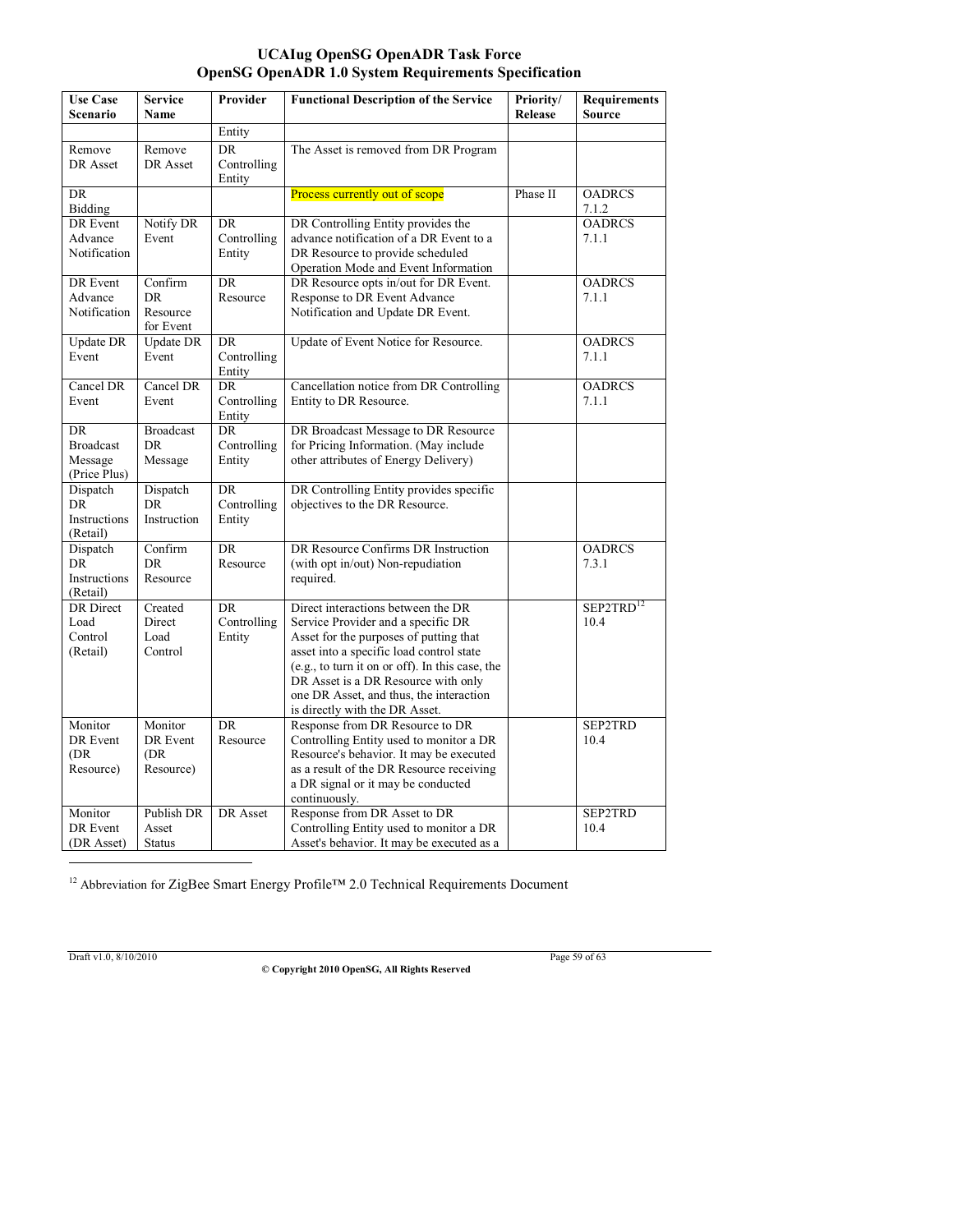| <b>Use Case</b><br>Scenario                                                        | <b>Service</b><br>Name                                                     | <b>Provider</b>                    | <b>Functional Description of the Service</b>                                                                                             | Priority/<br><b>Release</b>                          | <b>Requirements</b><br><b>Source</b> |
|------------------------------------------------------------------------------------|----------------------------------------------------------------------------|------------------------------------|------------------------------------------------------------------------------------------------------------------------------------------|------------------------------------------------------|--------------------------------------|
|                                                                                    |                                                                            |                                    | result of the DR Asset receiving a DR<br>signal or it may be conducted<br>continuously.                                                  |                                                      |                                      |
| DR<br>Execution-<br>Real Time<br>Pricing<br>(RTP) /<br>Dynamic<br>Price Based      | Forecast<br>Load By<br>Circuit                                             | <b>DR</b><br>Controlling<br>Entity | DR Controlling Entity provides Load<br>Forecast to UDC and MO. [Content]<br>undefined]                                                   | Low<br>compared<br>to<br>execution<br>phase          |                                      |
| DR<br>$Execution -$<br>Real Time<br>Pricing<br>$(RTP)$ /<br>Dynamic<br>Price Based | <b>Broadcast</b><br>Locational<br>Wholesale<br>Price                       | SO or MO                           | Wholesale Locational Price Information<br>provided by the SO or MO to the LSE                                                            | Work<br>with<br>wholesale<br>guys,<br>touchpoint     |                                      |
| DR.<br>Execution-<br>Real Time<br>Pricing<br>$(RTP)$ /<br>Dynamic<br>Price Based   | <b>Broadcast</b><br>Locational<br><b>Retail Price</b>                      | <b>LSE</b>                         | Retail Locational Price Information<br>provided by the LSE to the Customer<br>and DR Controlling Entity after<br>aggregation and uplift. | touchpoint                                           | $EIS13-UC-$<br>$19$ , ID3            |
| DR<br>$Execution -$<br>Real Time<br>Pricing<br>$(RTP)$ /<br>Dynamic<br>Price Based | Update<br>Load<br>Forecast<br>(Forecast)<br>DR)                            | DR<br>Controlling<br>Entity        | DR Controlling Entity provides Load<br>Forecast adjusted by expected DR to<br>LSE.                                                       | Open<br>issue on<br>how<br>modeled<br>(PAP03)<br>gap | EIS-ID15<br>(Customer to<br>DRCE)    |
| DR<br>$Execution -$<br>Real Time<br>Pricing<br>(RTP) /<br>Dynamic<br>Price Based   | Update<br>Load<br>Forecast by<br>Circuit<br>(Forecast<br>DR by<br>Circuit) | DR<br>Controlling<br>Entity        | DR Controlling Entity provides Load<br>Forecast by Circuit adjusted by expected<br>DR to UDC.                                            |                                                      |                                      |
| DR<br>Execution-<br>Real Time<br>Pricing<br>$(RTP)$ /<br>Dynamic<br>Price Based    | Schedule<br>Approved,<br>No<br>violations                                  | <b>UDC</b>                         | UDC approves DR Schedule based on<br>check against circuit limits                                                                        |                                                      |                                      |
| <b>DR</b><br>Execution-<br>Real Time<br>Pricing<br>(RTP) /                         | Suggested<br>Schedule<br>Adjustment                                        | <b>UDC</b>                         | UDC sends suggested schedule<br>adjustments based on circuit limits.<br>(Process for reprocessing schedule is not<br>defined)            |                                                      |                                      |

<sup>13</sup> Abbreviation for *Energy Information Standards (EIS) Alliance Customer Domain Use Cases*

Draft v1.0, 8/10/2010 Page 60 of 63

 $\overline{a}$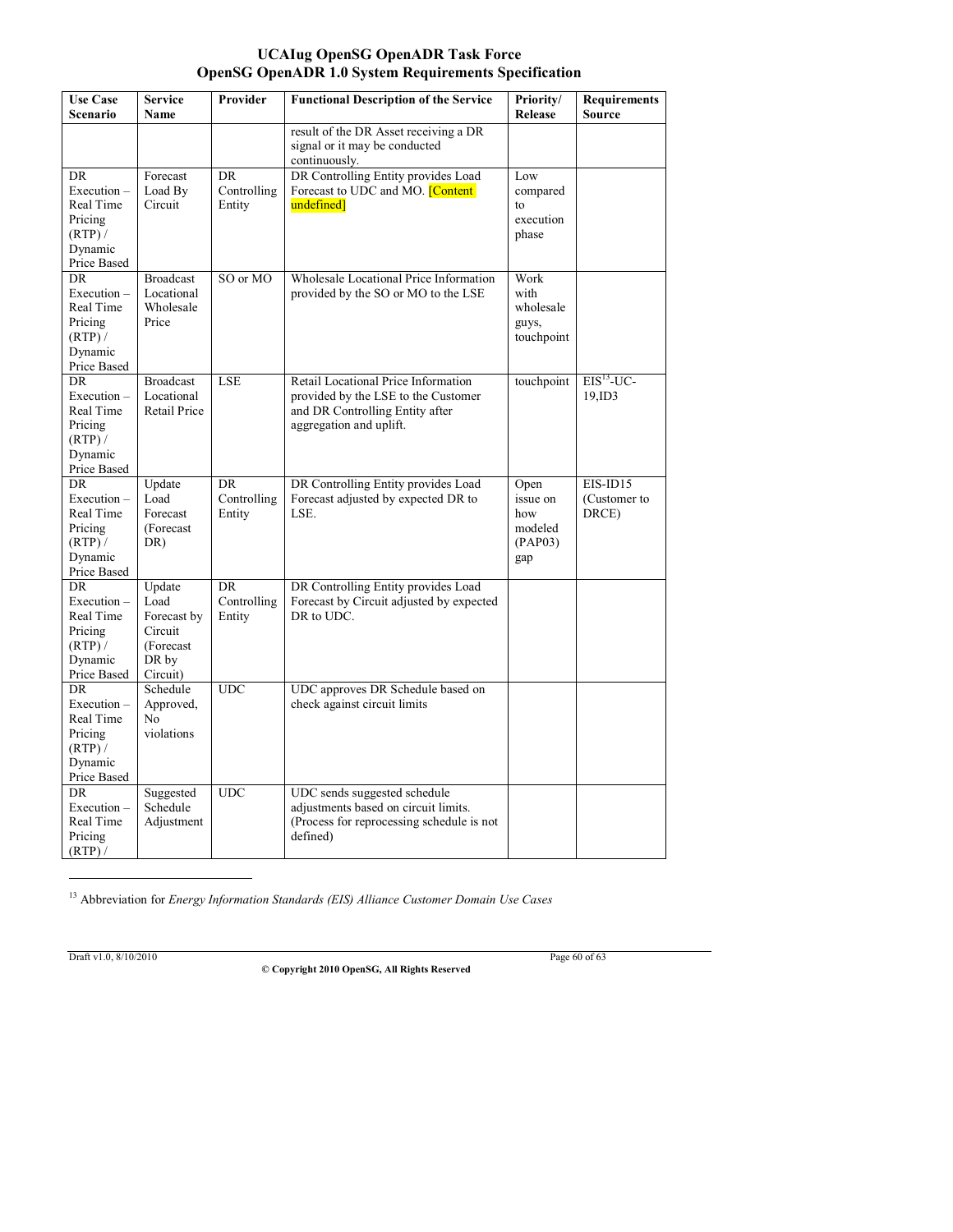| <b>Use Case</b><br>Scenario                         | <b>Service</b><br>Name                    | Provider                           | <b>Functional Description of the Service</b>                                                                                                                                                                                                                                                                   | Priority/<br><b>Release</b> | <b>Requirements</b><br>Source |
|-----------------------------------------------------|-------------------------------------------|------------------------------------|----------------------------------------------------------------------------------------------------------------------------------------------------------------------------------------------------------------------------------------------------------------------------------------------------------------|-----------------------------|-------------------------------|
| Dynamic<br>Price Based                              |                                           |                                    |                                                                                                                                                                                                                                                                                                                |                             |                               |
| DR<br>$Execution -$<br>Notification<br>Based        | Load<br>Forecast                          | DR<br>Controlling<br>Entity        | DR Controlling Entity provide Load<br>Forecast to SO/MO                                                                                                                                                                                                                                                        |                             |                               |
| DR<br>Execution-<br>Notification<br>Based           | Load<br>Forecast by<br>Circuit            | DR<br>Controlling<br>Entity        | DR Controlling Entity provides Load<br>Forecast by Circuit to UDC                                                                                                                                                                                                                                              |                             |                               |
| DR<br>$Execution -$<br>Notification<br>Based        | DR<br>Capability                          | Customer                           | Customer notifies DRP of DR Capability<br>(Same as Status/State)                                                                                                                                                                                                                                               |                             |                               |
| DR<br>$Execution -$<br>Notification<br>Based        | <b>DR</b><br>Nomination                   | <b>DR</b><br>Controlling<br>Entity | DR Controlling Entity Nominates DR<br>Capability to LSE and SO/MO<br>From PAP09 Retail – "The DR<br>capabilities are specified by the DR<br>Provider to the System Operator based<br>on a DR Program, a price curve, or other<br>nomination protocol."<br>Message attributes include Dispatch<br>instructions. |                             |                               |
| DR<br>$Execution -$<br>Notification<br>Based        | DR<br>Dispatch<br>Instructions            | SO/MO                              | SO/MO sends DR Dispatch Instructions<br>to DRP and LSE                                                                                                                                                                                                                                                         |                             |                               |
| DR<br>$Execution -$<br>Notification<br>Based        | DR<br>Schedule<br>by Circuit              | <b>DR</b><br>Controlling<br>Entity | DR Controlling Entity provides DR<br>Schedule by Circuit to UDC.                                                                                                                                                                                                                                               |                             |                               |
| <b>DR</b><br>Execution-<br>Notification<br>Based    | Schedule<br>Approved,<br>No<br>violations | <b>UDC</b>                         | UDC approves DR Schedule based on<br>check against circuit limits                                                                                                                                                                                                                                              |                             |                               |
| DR<br>Execution-<br>Notification<br>Based           | Suggested<br>Schedule<br>Adjustment       | <b>UDC</b>                         | UDC sends suggested schedule<br>adjustments based on circuit limits.<br>(Process for reprocessing schedule is not<br>defined)                                                                                                                                                                                  |                             |                               |
| DR<br>$Execution -$<br>Notification<br>Based        | Final DR<br>Schedule                      | DR<br>Controlling<br>Entity        | DR Controlling Entity sends final DR<br>Schedule to LSE based on Approved<br>Schedules.                                                                                                                                                                                                                        |                             |                               |
| DR<br>$Execution -$<br>Notification<br>Based        | Notify<br>Customer<br>of DR<br>Schedule   | DR<br>Controlling<br>Entity        | DR Controlling Entity Notifies<br>Customer of DR Schedule                                                                                                                                                                                                                                                      |                             |                               |
| DR<br>Execution-<br>Direct Load<br>Control<br>(DLC) | <b>DR</b><br>Capability                   | Customer                           | Customer notified DRP of DR<br>capability.                                                                                                                                                                                                                                                                     |                             |                               |
| DR                                                  | DR                                        | DR                                 | DR Controlling Entity provides DR                                                                                                                                                                                                                                                                              |                             |                               |

Draft v1.0, 8/10/2010 Page 61 of 63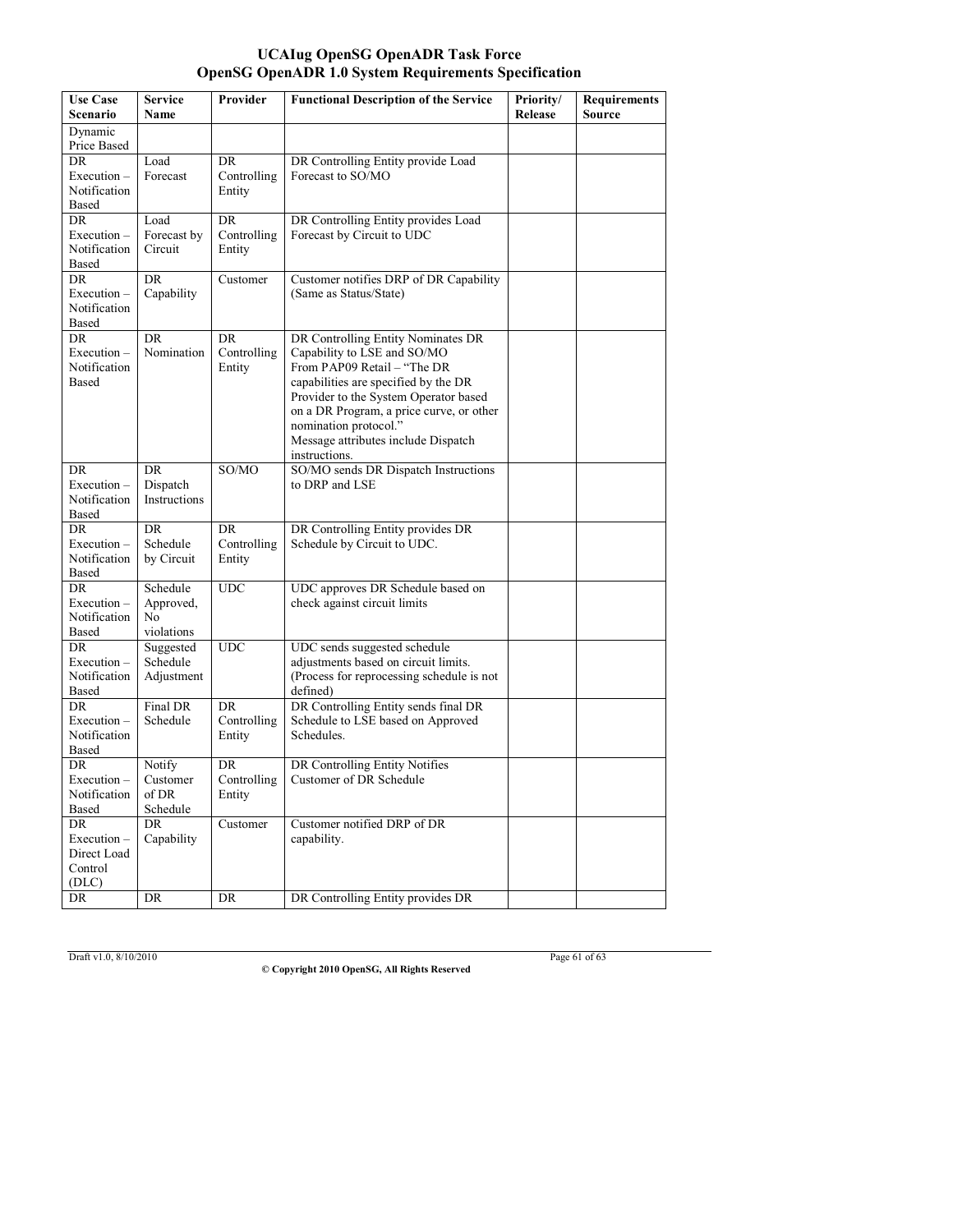| <b>Use Case</b>        | <b>Service</b>           | Provider          | <b>Functional Description of the Service</b> | Priority/      | <b>Requirements</b> |
|------------------------|--------------------------|-------------------|----------------------------------------------|----------------|---------------------|
| Scenario               | Name                     |                   |                                              | <b>Release</b> | Source              |
| Execution-             | Capability               | Controlling       | Capability aggregated by network             |                |                     |
| Direct Load            | Aggregated<br>by Network | Entity            | location to UDC.                             |                |                     |
| Control<br>(DLC)       | Location                 |                   |                                              |                |                     |
| DR                     | <b>DR</b>                | <b>DR</b>         | DR Controlling Entity provides DR            |                |                     |
| Execution-             | Capability               | Controlling       | Capability aggregated by network             |                |                     |
| Direct Load            | Aggregated               | Entity            | location to SO/MO.                           |                |                     |
| Control                | by                       |                   |                                              |                |                     |
| (DLC)                  | Location                 |                   |                                              |                |                     |
| DR                     | <b>DR</b>                | SO/MO             | SO/MO sends DR Dispatch Instructions         |                |                     |
| Execution-             | Dispatch                 |                   | to DRP and LSE                               |                |                     |
| Direct Load            | Instructions             |                   |                                              |                |                     |
| Control                |                          |                   |                                              |                |                     |
| (DLC)                  |                          |                   |                                              |                |                     |
| DR<br>Execution-       | Advisory<br>Information  | DR<br>Controlling | DR Controlling Entity send advisory to       |                |                     |
| Direct Load            | on pending               | Entity            | LSE of pending DR Event                      |                |                     |
| Control                | DR                       |                   |                                              |                |                     |
| (DLC)                  |                          |                   |                                              |                |                     |
| DR                     | DR Control               | DR                | DR Controlling Entity provides DR            |                |                     |
| Execution-             | Schedule                 | Controlling       | Schedule by Circuit to UDC.                  |                |                     |
| Direct Load            | by Circuit               | Entity            |                                              |                |                     |
| Control                |                          |                   |                                              |                |                     |
| (DLC)                  |                          |                   |                                              |                |                     |
| DR                     | Schedule                 | <b>UDC</b>        | UDC approves DR Schedule based on            |                |                     |
| $Execution -$          | Approved,                |                   | check against circuit limits and notifies    |                |                     |
| Direct Load<br>Control | No<br>violations         |                   | DRP.                                         |                |                     |
| (DLC)                  |                          |                   |                                              |                |                     |
| DR                     | Suggested                | <b>UDC</b>        | UDC sends suggested schedule                 |                |                     |
| Execution-             | Schedule                 |                   | adjustments based on circuit limits to       |                |                     |
| Direct Load            | Adjustment               |                   | DRP. (Process for reprocessing schedule      |                |                     |
| Control                |                          |                   | is not defined)                              |                |                     |
| (DLC)                  |                          |                   |                                              |                |                     |
| DR                     | Control                  | <b>DR</b>         | DR Controlling Entity send control           |                |                     |
| $Execution -$          | Signal                   | Controlling       | signal to Customer asset.                    |                |                     |
| Direct Load<br>Control |                          | Entity            |                                              |                |                     |
| (DLC)                  |                          |                   |                                              |                |                     |
| DR                     | Telemetry                | Customer          | Customer Asset provides telemetry data       |                |                     |
| Execution-             | Data                     | Asset             | to DR Controlling Entity.                    |                |                     |
| Direct Load            |                          |                   |                                              |                |                     |
| Control                |                          |                   |                                              |                |                     |
| (DLC)                  |                          |                   |                                              |                |                     |
| DR                     | Aggregated               | DR                | DR Controlling Entity provides               |                |                     |
| Execution-             | DR                       | Controlling       | aggregated telemetry data to SO/MO           |                |                     |
| Direct Load            | Telemetry                | Entity            |                                              |                |                     |
| Control                |                          |                   |                                              |                |                     |
| (DLC)<br>Post DR       | Request                  | LSE               | LSE requests meter read from Customer        |                |                     |
| Event                  | Meter Read               |                   | Resource                                     |                |                     |
| M&V/                   |                          |                   |                                              |                |                     |
| Settlement             |                          |                   |                                              |                |                     |

**Draft v1.0, 8/10/2010** Page 62 of 63